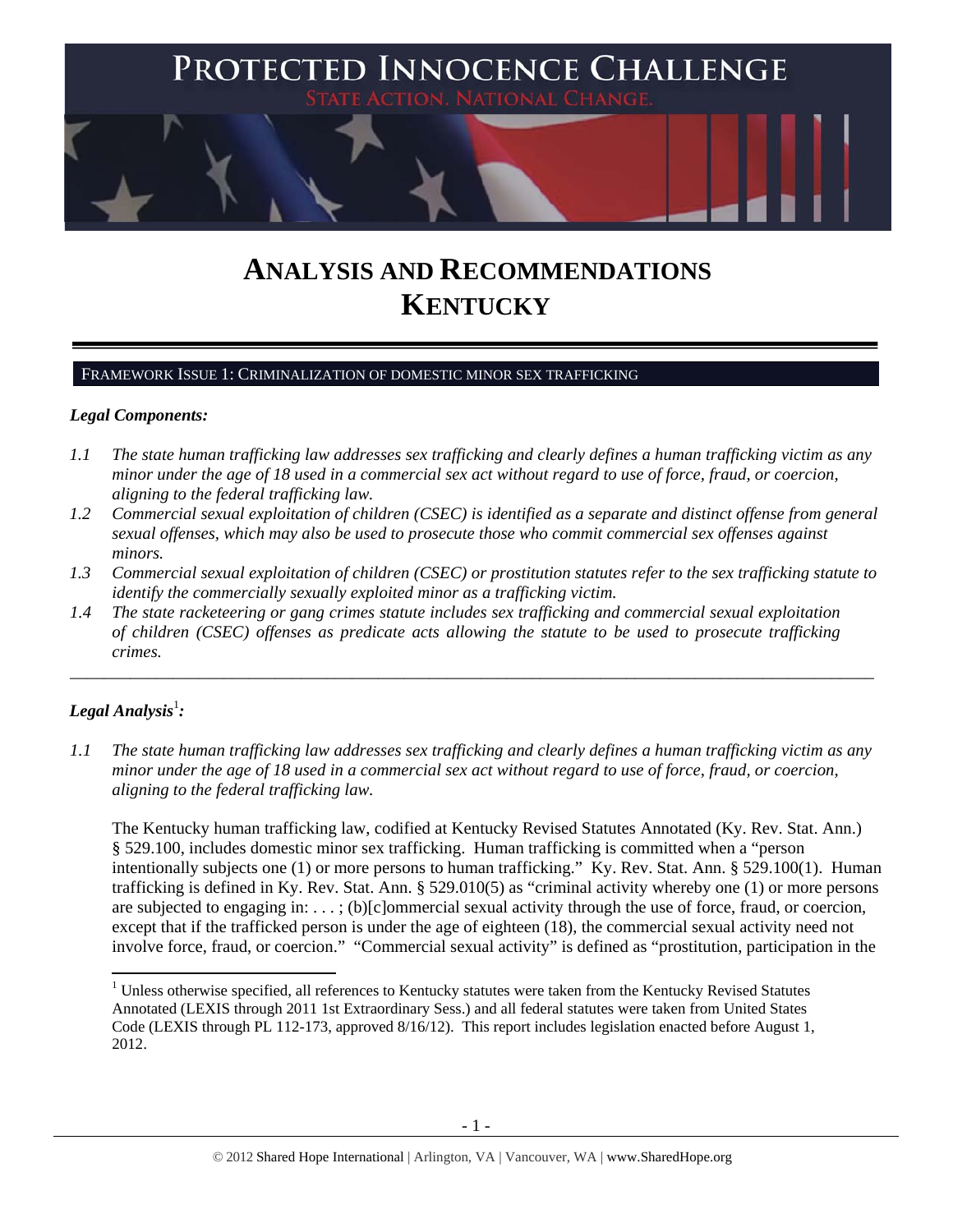production of obscene material as set out in KRS Chapter 531, or engaging in a sexually explicit performance." Ky. Rev. Stat. Ann. § 529.010(2). Separately codified at Ky. Rev. Stat. Ann. § 529.110 is the crime of promoting human trafficking, which states in part,

(1) A person is guilty of promoting human trafficking when the person intentionally: (a) Benefits financially or receives anything of value from knowing participation in human trafficking; or

(b) Recruits, entices, harbors, transports, provides, or obtains by any means, or attempts to recruit, entice, harbor, transport, provide, or obtain by any means, another person, knowing that the person will be subject to human trafficking.

Penalties for human trafficking are enhanced to a Class B felony if a child is involved, or a Class A felony if the child was seriously physically injured. Ky. Rev. Stat. Ann. § 529.100(2)(a)–(b). Class B felonies, unless the law provides otherwise, are punishable by an imprisonment term of 10-20 years and a fine of \$1,000-\$10,000 "or double [the] gain from commission of the offense, whichever is the greater." Ky. Rev. Stat. Ann. §§ 532.060(2)(b), 534.030(1). Class A felonies, unless the law provides otherwise, are punishable by an imprisonment term of 20-50 years or life imprisonment and a fine of \$1,000-\$10,000 "or double [the] gain from commission of the offense, whichever is the greater." Ky. Rev. Stat. Ann. §§ 532.060(2)(a), 534.030(1). The penalty for promoting sex trafficking under Ky. Rev. Stat. Ann. § 529.110 (Promoting human trafficking) is enhanced if the victim is a minor under 18 to a Class C felony with an imprisonment term of 5-10 years and a fine of \$1,000-\$10,000 "or double [the] gain from commission of the offense, whichever is the greater." Ky. Rev. Stat. Ann. §§ 534.030(1), 529.110(2), 532.060(2)(c).

*1.2 Commercial sexual exploitation of children (CSEC) is identified as a separate and distinct offense from general sexual offenses, which may also be used to prosecute those who commit commercial sex offenses against minors.*

In addition to the state human trafficking law pursuant to Ky. Rev. Stat. Ann. § 529.100 and related definitions in Ky. Rev. Stat. Ann. § 529.010, the following laws criminalize CSEC in Kentucky:

- 1. Under Ky. Rev. Stat. Ann. § 531.310(1) (Use of a minor in a sexual performance), "A person is guilty of the use of a minor in a sexual performance if he employs, consents to, authorizes or induces a minor to engage in a sexual performance." If the minor is under 18 years of age, a violation of Ky. Rev. Stat. Ann. § 531.310 is a Class C felony punishable by an imprisonment term of 5-10 years and a fine of \$1,000– \$10,000 "or double [the] gain from commission of the offense, whichever is the greater." Ky. Rev. Stat. Ann. §§ 531.310(2)(a), 532.060(2)(c), 534.030(1). If the minor is under 16, then the crime is a Class B felony punishable by an imprisonment term of 10-20 years and a fine of \$1,000-\$10,000 "or double [the] gain from commission of the offense, whichever is the greater." Ky. Rev. Stat. Ann. §§ 531.310(2)(b), 532.060(2)(b), 534.030(1). If the minor is physically injured during the sexual performance, then the crime is a Class A felony punishable by an imprisonment term of 20-50 years or life imprisonment and a fine of \$1,000-\$10,000 "or double [the] gain from commission of the offense, whichever is the greater." Ky. Rev. Stat. Ann. §§ 531.310(2)(c), 532.060(2)(a), 534.030(1).
- 2. Under Ky. Rev. Stat. Ann. § 531.320(1) (Promoting a sexual performance by a minor), "A person is guilty of promoting a sexual performance by a minor when, knowing the character and content thereof, he produces, directs or promotes any performance which includes sexual conduct by a minor." When the minor involved is under 18, the crime is a Class C felony punishable by an imprisonment term of 5-10 years and a fine of \$1,000-\$10,000 "or double [the] gain from commission of the offense, whichever is the greater." Ky. Rev. Stat. Ann. §§ 531.320(2)(a), 532.060(2)(c), 534.030(1). When the minor involved is under 16, the crime is a Class B felony punishable by an imprisonment term of 10-20 years and a fine of \$1,000-\$10,000 "or double [the] gain from commission of the offense, whichever is the greater." Ky. Rev.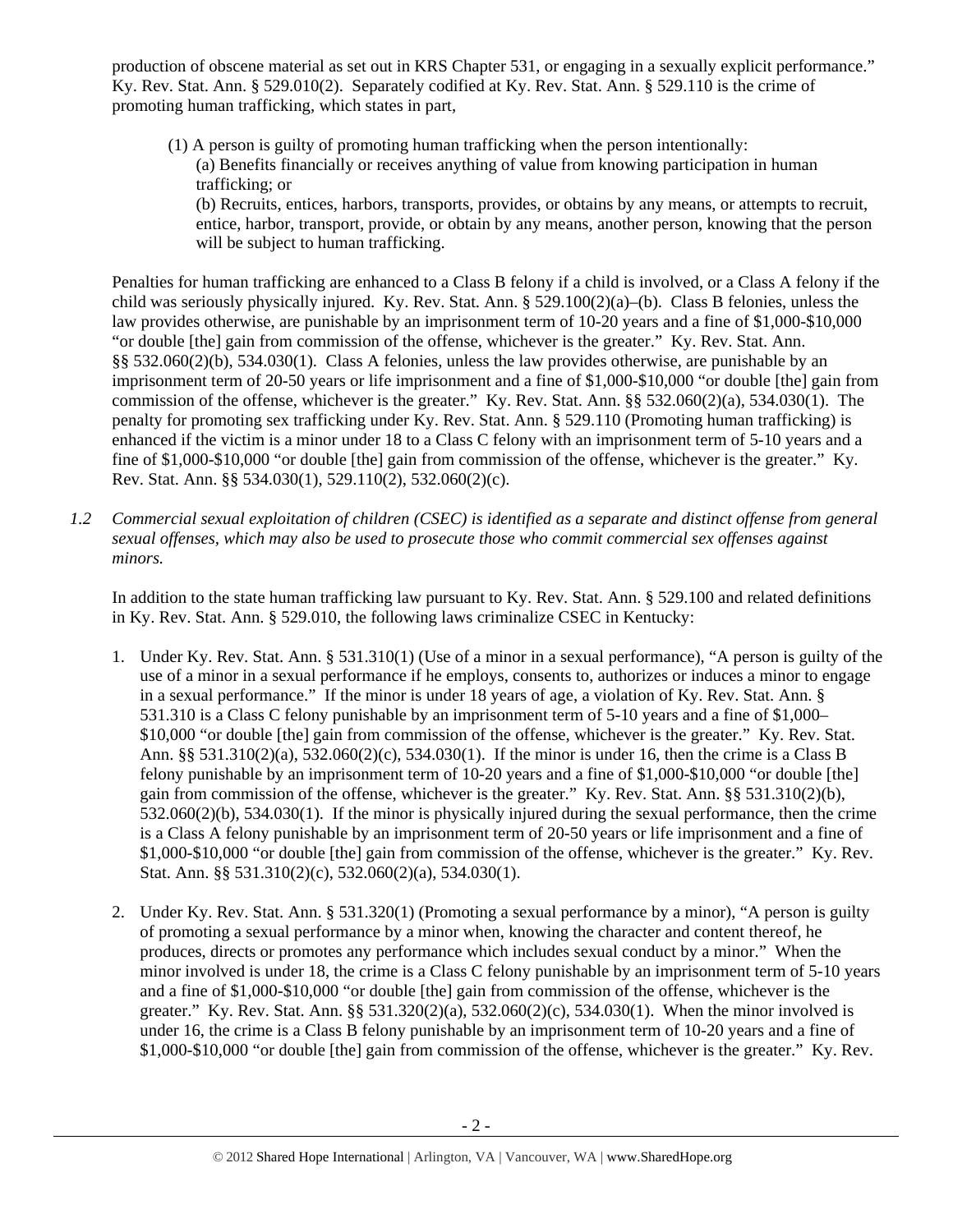Stat. Ann. §§ 531.320(2)(b), 532.060(2)(b), 534.030(1). If the minor is physically injured while engaging in the sexual performance, the crime is a Class A felony punishable by an imprisonment term of 20-50 years or life imprisonment and a fine of \$1,000-\$10,000 "or double [the] gain from commission of the offense, whichever is the greater." Ky. Rev. Stat. Ann. §§ 531.320(2)(c), 532.060(2)(a), 534.030(1).

- 3. Under Ky. Rev. Stat. Ann. § 530.070(1)(b) (Using minors to distribute material portraying a sexual performance by a minor), "(1) A person is guilty of unlawful transaction with a minor in the third degree when: . . . . (b) He knowingly induces, assists, or causes a minor to engage in any other criminal activity." This crime is a Class A misdemeanor punishable by imprisonment up to 1 year, a fine up to \$500, or both. Ky. Rev. Stat. Ann. §§ 530.070(2), 532.090(1), 534.040(2)(a).
- 4. Ky. Rev. Stat. Ann. § 530.070 (Unlawful transaction with a minor in the third degree) makes it a crime when an individual "knowingly induces, assists, or causes a minor to engage in any other criminal activity,"<sup>2</sup> including prostitution offenses. Ky. Rev. Stat. Ann. § 530.070(1)(b). Ky. Rev. Stat. Ann. § 530.070 is a Class A misdemeanor punishable by imprisonment up to 1 year, a fine not to exceed \$500, or both. Ky. Rev. Stat. Ann. §§ 530.070(2), 532.090(1), 534.040(2)(a).

Though not specific to commercial sex offenses, the following offenses may also apply to commercial sexual exploitation of children cases:

1. Ky. Rev. Stat. Ann. § 510.040 (Rape in the first degree) makes it a Class A felony to, among other things, have sexual intercourse with a person under 12. This crime is punishable by an imprisonment term of 20-50 years or life imprisonment and a fine of \$1,000-\$10,000 "or double [the] gain from commission of the offense, whichever is the greater." Ky. Rev. Stat. Ann. §§ 510.040(2), 532.060(2)(a), 534.030(1). Ky. Rev. Stat. Ann. § 510.050 (Rape in the second degree) makes it a Class C felony, inter alia, for an individual 18 or older to have sexual intercourse with a person under 14. Ky. Rev. Stat. Ann. § 510.050. This crime is punishable by an imprisonment term of 5-10 years and a fine of \$1,000-\$10,000 "or double [the] gain from commission of the offense, whichever is the greater." Ky. Rev. Stat. Ann. §§ 510.050(2), 532.060(2)(c), 534.030(1). Finally, Ky. Rev. Stat. Ann. § 510.060 (Rape in the third degree) makes it a Class D felony, inter alia, when an individual 21 or older engages in sexual intercourse with someone under 16 years or if "being a person in a position of authority or position of special trust, as defined in KRS  $532.045$ , he or she engages in sexual intercourse with a minor under eighteen (18) years old with whom he or she comes into contact as a result of that position." Ky. Rev. Stat. Ann.  $\S 510.060(1)(b)$ , (d), (2).<sup>4</sup> This crime is punishable by an imprisonment term of 1-5 years and a fine of \$1,000-\$10,000 "or double [the] gain from commission of the offense, whichever is the greater." Ky. Rev. Stat. Ann.  $\S$ § 532.060(2)(d), 534.030(1).

<sup>&</sup>lt;sup>2</sup> Notably, Ky. Rev. Stat. Ann. § 530.064 (Unlawful transaction with a minor in the first degree)—a more serious crime—specifically excludes offenses involving commercial sexual activity from its scope. Under Ky. Rev. Stat. Ann. § 530.064, a person commits an offense "when he or she knowingly induces, assists, or causes a minor to engage in: (a) illegal sexual activity; or . . . ; Except those offenses involving minors in KRS Chapter 531 [pornography] and in KRS 529.100 [human trafficking] where that offense involves commercial sexual activity." Ky. Rev. Stat. Ann. § 530.064(1). A violation of § 530.064 is a Class C felony if the minor is under 18, a Class B felony if the minor is under 16, and a Class A felony if the minor is physically injured. Ky. Rev. Stat. Ann. § 530.064(2).

 $3$  "Position of authority" means but is not limited to the position occupied by a biological parent, adoptive parent, stepparent, foster parent, relative, household member. Ky. Rev. Stat. Ann. § 532.045(a). "Position of special trust" means a position occupied by a person in a position of authority who by reason of that position is able to exercise undue influence over the minor. Ky. Rev. Stat. Ann. § 532.045(b).

 $4$  Here and elsewhere in this report that Ky. Rev. Stat. Ann. § 510.060 is quoted or cited, it has been updated to reflect the amendments added by the passage of House Bill 519. H.B. 519, 2012 Gen. Assemb., Leg. Sess. (Ky. 2012) (effective July 3, 2012).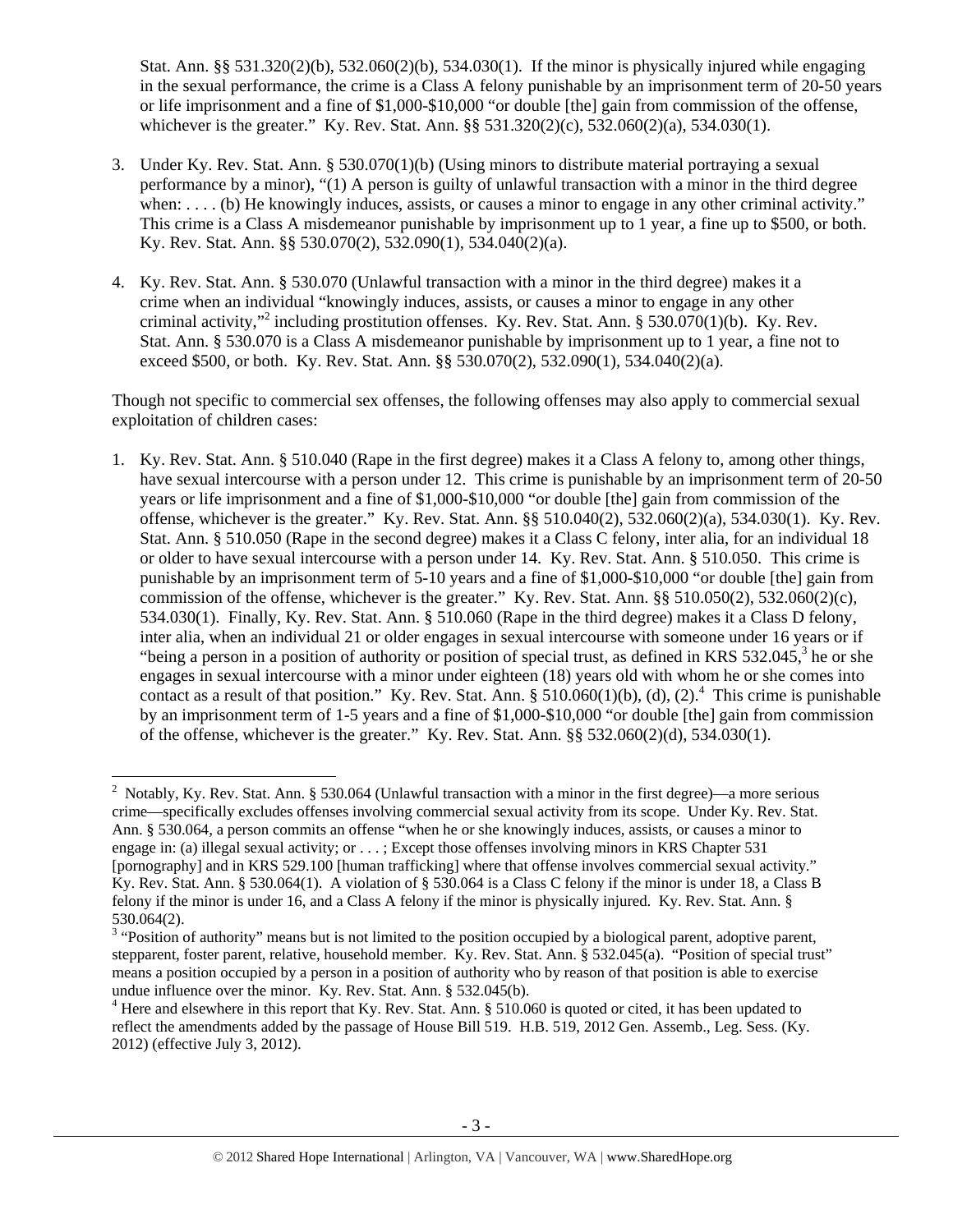- 2. Ky. Rev. Stat. Ann. § 510.110 (Sexual abuse in the first degree) makes it a crime for an individual to, among other things, "subject[] another person to sexual contact<sup>5</sup> who is incapable of consent because he or she: . . . ; 2. Is less than twelve (12) years old." Ky. Rev. Stat. Ann. § 510.110(1)(b)(2). Ky. Rev. Stat. Ann. § 510.110 also makes it a crime for an individual 21 or older to "[s]ubject[] another person who is less than sixteen (16) years old to sexual contact." Ky. Rev. Stat. Ann.  $\S 510.110(c)(1)$ . If the victim is under 12 years old, this crime is a Class C felony punishable by an imprisonment term of 5-10 years and a fine of \$1,000-\$10,000 "or double [the] gain from commission of the offense, whichever is the greater." Ky. Rev. Stat. Ann. §§ 510.110(2), 532.060(2)(c), 534.030(1). All other offenses under this statute are Class D felonies punishable by an imprisonment term of 1-5 years and a fine of \$1,000-\$10,000 "or double [the] gain from commission of the offense, whichever is the greater." Ky. Rev. Stat. Ann. §§ 510.110(2), 532.060(2)(d), 534.030(1).
- *1.3 Commercial sexual exploitation of children (CSEC) or prostitution statutes refer to the sex trafficking statute to identify the commercially sexually exploited minor as a trafficking victim.*

Kentucky's CSEC statutes do not refer to Ky. Rev. Stat. Ann. 529.100 (Human trafficking). Similarly, Ky. Rev. Stat. Ann. § 529.020 (Prostitution) and § 529.080 (Loitering for prostitution purposes) do not refer to Ky. Rev. Stat. Ann. 529.100 when the person engaged in prostitution is a minor.

- 1.3.1 Recommendation: Amend Ky. Rev. Stat. Ann. § 531.310 (Use of a minor in a sexual performance), § 531.320 (Promoting a sexual performance by a minor), § 530.070 (Unlawful transaction with a minor in the third degree),  $\S$  530.070(1)(b) (Using minors to distribute material portraying a sexual performance by a minor), and §§ 529.020 (Prostitution) and 529.080 (Loitering for prostitution purposes) when the person engaged in prostitution is a minor, to refer to Ky. Rev. Stat. Ann. § 529.100 (Human trafficking) to ensure CSEC victims are identified as sex trafficking victims.
- *1.4 The state racketeering or gang crimes statute includes sex trafficking and commercial sexual exploitation of children (CSEC) offenses as predicate acts allowing the statute to be used to prosecute trafficking crimes.*

Kentucky has not enacted a racketeering law, but gangs and criminal enterprises that sex traffic minors could be charged with Ky. Rev. Stat. Ann. § 506.120 (Engaging in organized crime),<sup>6</sup> which defines "criminal syndicate" in part as meaning "five (5) or more persons . . . collaborating to promote or engage in any of the following on a continuing basis: . . . (b) Engaging in, promoting, or permitting prostitution or human trafficking in violation of KRS Chapter 529." Ky. Rev. Stat. Ann. § 506.120(3)(b). Ky. Rev. Stat. Ann. § 506.120(1) states in part,

A person, with the purpose to establish or maintain a criminal syndicate or to facilitate any of its activities, shall not do any of the following:

(a) Organize or participate in organizing a criminal syndicate or any of its activities;

(b) Provide material aid to a criminal syndicate or any of its activities, whether such aid is in the form of money or other property, or credit;

(c) Manage, supervise, or direct any of the activities of a criminal syndicate, at any level of responsibility;

(d) Knowingly furnish legal, accounting, or other managerial services to a criminal syndicate;

<sup>&</sup>lt;sup>5</sup> "Sexual contact" is defined as "any touching of the sexual or other intimate parts of a person done for the purpose of gratifying the sexual desire of either party." Ky. Rev. Stat. Ann. § 510.010(7).<br><sup>6</sup> For additional information on RICO statutes, see http://www.sharedhope.org/wp-content/uploads/2012/11/SHI-

WhitePaperFederalStateRacketeeringGangCrimeLaws.pdf.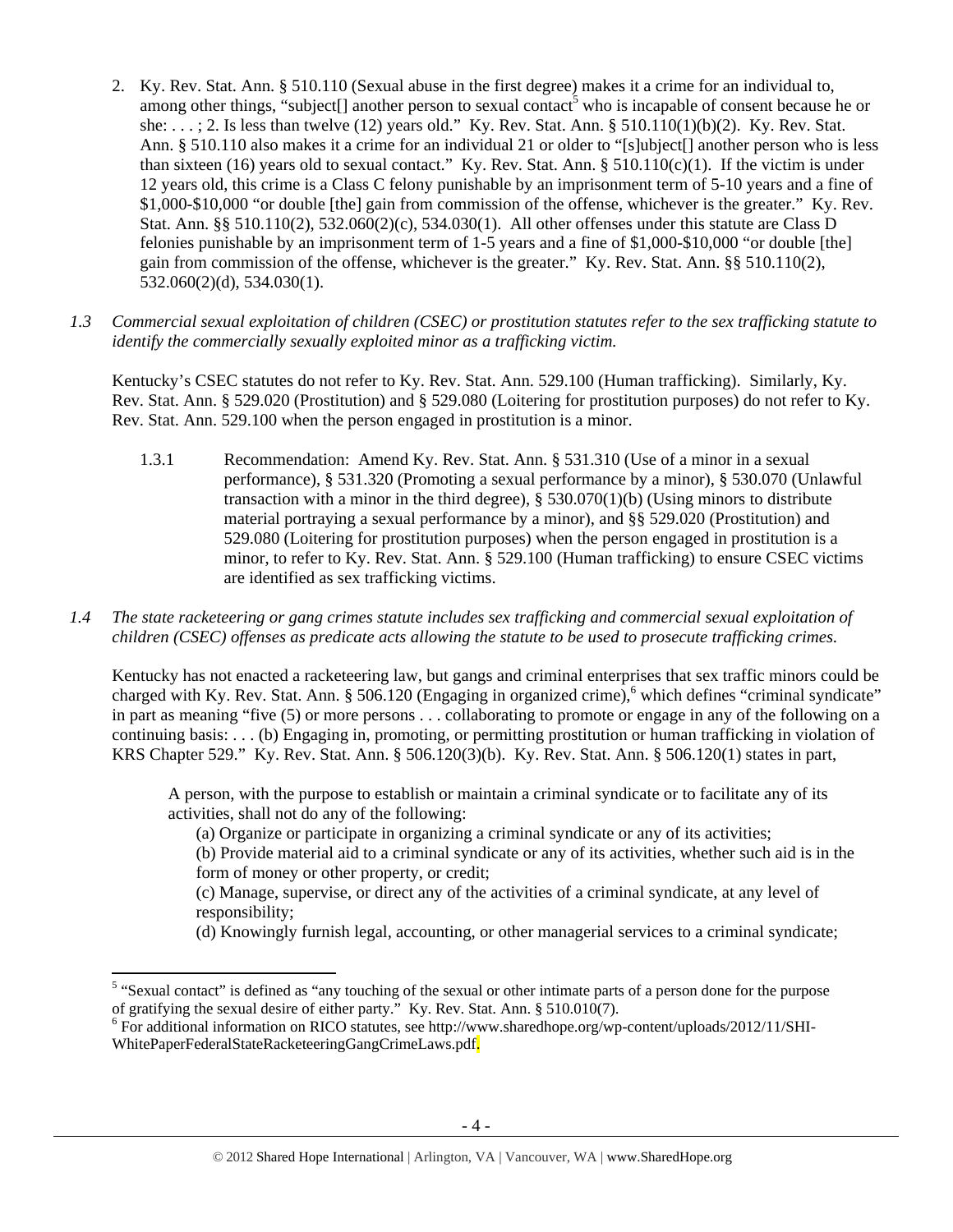(e) Commit, or conspire or attempt to commit, or act as an accomplice in the commission of, any offense of a type in which a criminal syndicate engages on a continuing basis; (f) Commit, or conspire or attempt to commit or act as an accomplice in the commission of, any offense of violence;

. . . .

If guilty of organized crime under Ky. Rev. Stat. Ann. § 506.120, a trafficker faces a Class B felony, punishable by imprisonment for 10 to 20 years and a fine of \$1,000-\$10,000 "or double his gain from commission of the offense, whichever is the greater." Ky. Rev. Stat. Ann. §§ 506.120(2), 534.030(1).

1.4.1 Recommendation: Amend Ky. Rev. Stat. Ann. § 506.120(1) to include Ky. Rev. Stat. Ann. § 531.310 (Use of a minor in a sexual performance), § 531.320 (Promoting a sexual performance by a minor), Ky. Rev. Stat. Ann. § 530.070 (Unlawful transaction with a minor in the third degree) and § 530.070(1)(b) (Using minors to distribute material portraying a sexual performance by a minor) as predicate crimes to expand the availability of this law to prosecute trafficking enterprises.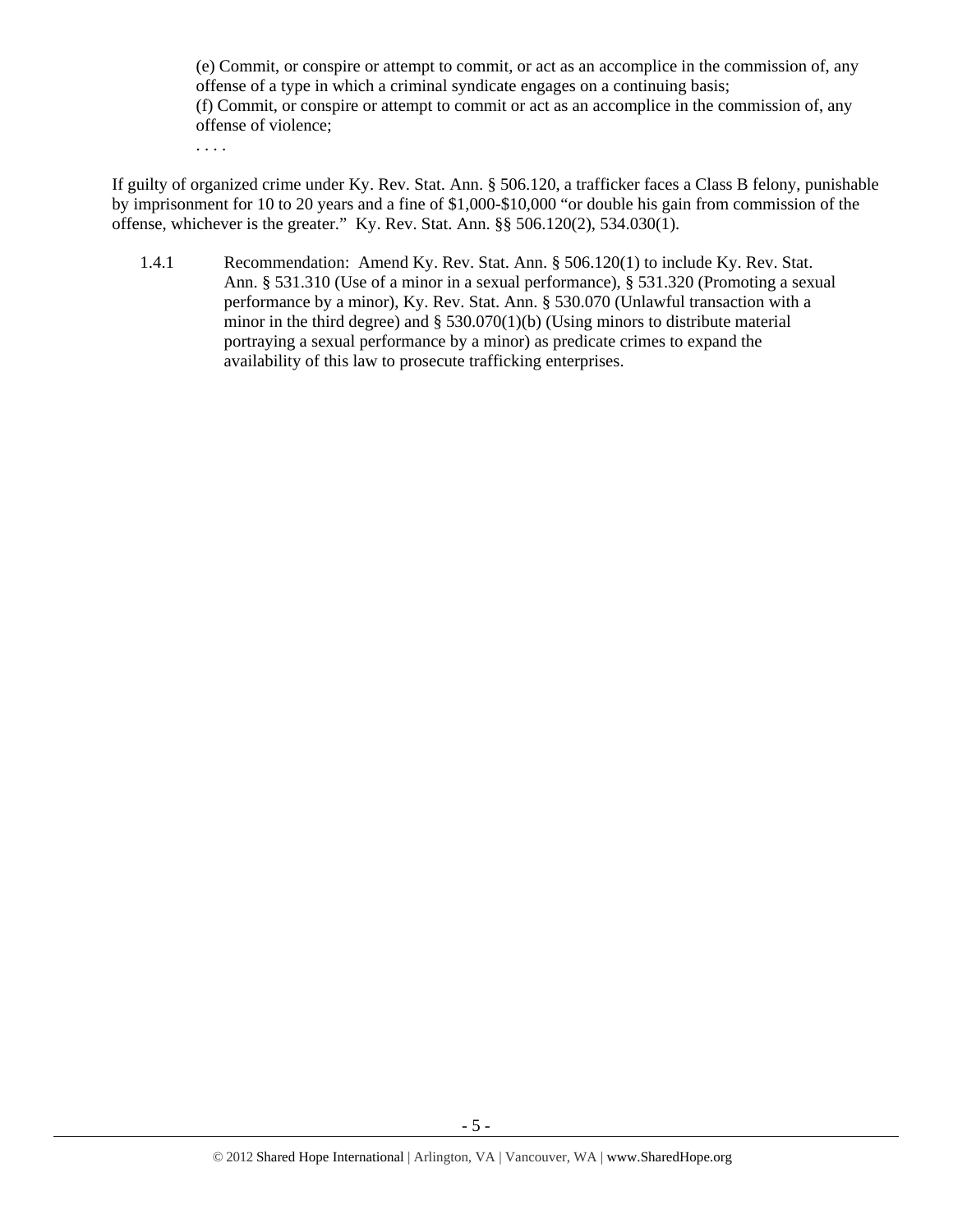# FRAMEWORK ISSUE 2: CRIMINAL PROVISIONS ADDRESSING DEMAND

# *Legal Components:*

- *2.1 The state sex trafficking law can be applied to buyers of commercial sex acts with a victim of domestic minor sex trafficking.*
- *2.2 Buyers of commercial sex acts with a minor can be prosecuted under commercial sexual exploitation of children (CSEC) laws.*
- *2.3 Solicitation of prostitution laws differentiate between buying sex acts with an adult and buying sex acts with a minor under 18.*
- *2.4 Penalties for buyers of commercial sex acts with minors are as high as federal penalties.*
- *2.5 Using the Internet to lure, entice, or purchase, or attempt to lure, entice, or purchase commercial sex acts with a minor is a separate crime or results in an enhanced penalty for buyers.*
- *2.6 No age mistake defense is permitted for a buyer of commercial sex acts with any minor under 18.*
- *2.7 Base penalties for buying sex acts with a minor under 18 are sufficiently high and not reduced for older minors.*
- *2.8 Financial penalties for buyers of commercial sex acts with minors are sufficiently high to make it difficult for buyers to hide the crime.*
- *2.9 Buying and possessing child pornography carries penalties as high as similar federal offenses.*
- *2.10 Convicted buyers of commercial sex acts with minors and child pornography are required to register as sex offenders.*

\_\_\_\_\_\_\_\_\_\_\_\_\_\_\_\_\_\_\_\_\_\_\_\_\_\_\_\_\_\_\_\_\_\_\_\_\_\_\_\_\_\_\_\_\_\_\_\_\_\_\_\_\_\_\_\_\_\_\_\_\_\_\_\_\_\_\_\_\_\_\_\_\_\_\_\_\_\_\_\_\_\_\_\_\_\_\_\_\_\_\_\_\_\_

# *Legal Analysis:*

*2.1 The state sex trafficking law can be applied to buyers of commercial sex acts with a victim of domestic minor sex trafficking.* 

Ky. Rev. Stat. Ann. § 529.100 (Human trafficking) states, "A person is guilty of human trafficking when the person intentionally subjects one (1) or more persons to human trafficking." Ky. Rev. Stat. Ann. § 529.100(1). Pursuant to Ky. Rev. Stat. Ann. § 529.010(5)(b), "Human trafficking" is defined as including "[c]ommercial sexual activity . . . that if the trafficked person is under the age of eighteen (18), the commercial sexual activity need not involve force, fraud, or coercion." Since "commercial sexual activity" is defined as including "prostitution," a buyer engaging in a prostitution activity could be seen as "intentionally subject[ing]" the minor to prostitution. Ky. Rev. Stat. Ann. §§ 529.010(2), 529.100(1).

It is also possible that Kentucky's human trafficking statute under Ky. Rev. Stat. Ann. § 529.110 (Promoting human trafficking) could apply to buyers of commercial sex with minors. Ky. Rev. Stat. Ann. § 529.110(1)(b), applies to a person who "(b) [r]ecruits, entices, harbors, transports, provides, or obtains by any means, or attempts to recruit, entice, harbor, transport, provide, or obtain by any means, another person, knowing that the person will be subject to human trafficking." Although it is unsettled, the word "obtain" in the federal TVPA has been used to apply the crime of human trafficking to attempted buyers of commercial sex with minors.<sup>7</sup>

2.1.1 Recommendation: Amend Ky. Rev. Stat. Ann. §§ 529.100 (Human trafficking) and 529.110 (Promoting human trafficking) to clarify that these statutes apply to buyers of commercial sex with minors.

<sup>7</sup> *See, e.g.*, Indictment at 1, United States v. Oflyng, No. 09-00084-01-CR-W-SOW (W.D. Mo. March 10, 2009); *see also* News Release, U.S. Department of Justice, Office of the Unites States Attorney for the Western District of Missouri, Human Trafficking Rescue Project, Operation Guardian Angel, Final Defendant Pleads Guilty to Sex Trafficking of a Child, (December 18, 2009), http://www.justice.gov/usao/mow/news2009/mikoloyck.ple.htm.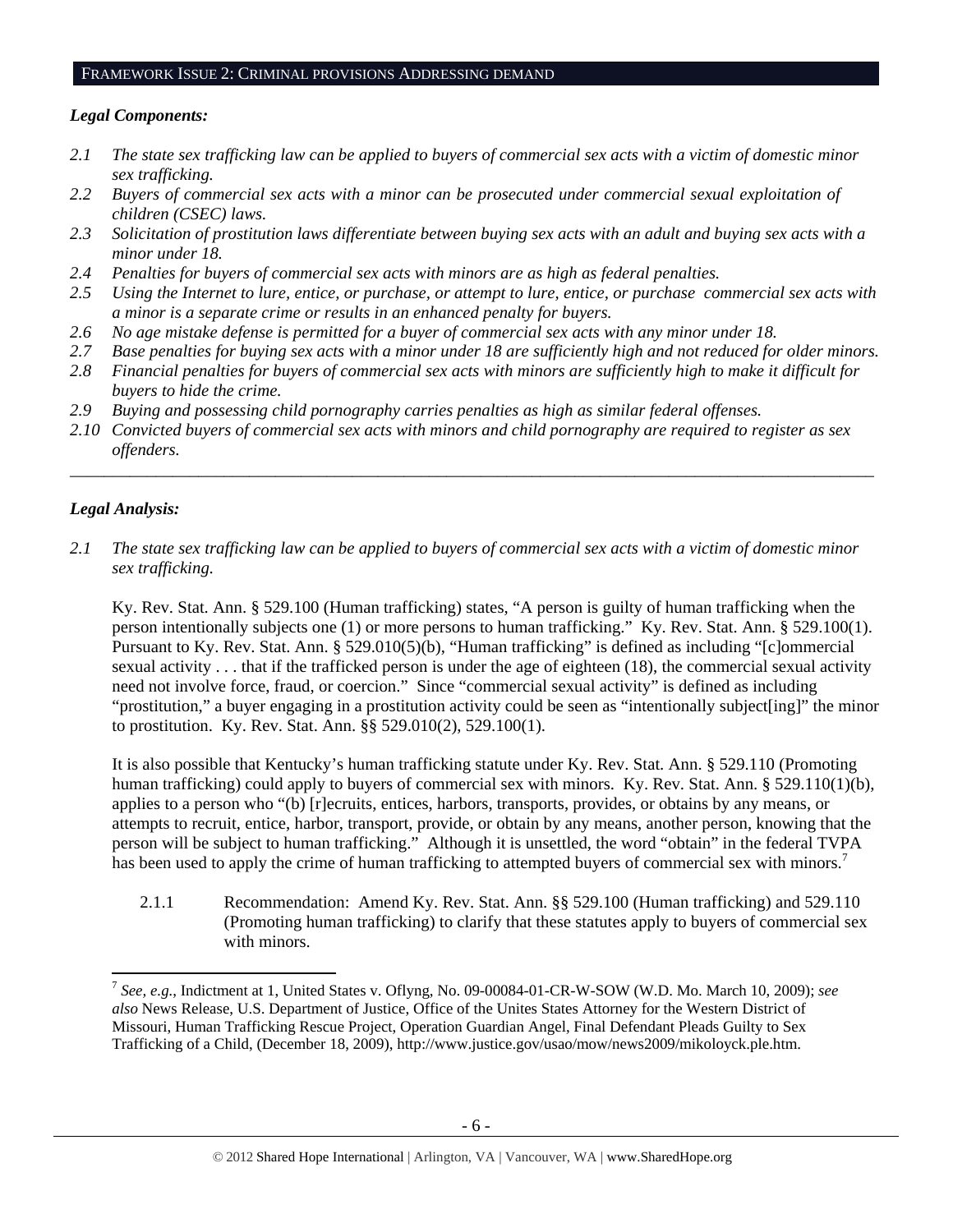*2.2 Buyers of commercial sex acts with a minor can be prosecuted under commercial sexual exploitation of children (CSEC) laws.* 

One who solicits a minor for prostitution could be found guilty of violating Ky. Rev. Stat. Ann. § 530.070 (Unlawful transaction with a minor in the third degree). This crime is committed when, among other things, an individual "knowingly induces, assists, or causes a minor to engage in any other criminal activity." Ky. Rev. Stat. Ann. § 530.070(1)(b). Ky. Rev. Stat. Ann. § 530.070 is a Class A misdemeanor punishable by imprisonment up to 1 year, a fine not to exceed \$500, or both. Ky. Rev. Stat. Ann. §§ 530.070(2), 532.090(1), 534.040(2)(a). Notably, Ky. Rev. Stat. Ann. § 530.064 (Unlawful transaction with a minor in the first degree)—a more serious crime—specifically excludes offenses involving commercial sexual activity from its scope. Under Ky. Rev. Stat. Ann. § 530.064, a person commits an offense "when he or she knowingly induces, assists, or causes a minor to engage in: (a) illegal sexual activity; or . . . ; Except those offenses involving minors in KRS Chapter 531 [pornography] and in KRS 529.100 [human trafficking] where that offense involves commercial sexual activity." Ky. Rev. Stat. Ann. § 530.064(1). A violation of § 530.064 is a Class C felony if the minor is under 18, a Class B felony if the minor is under 16, and a Class A felony if the minor is physically injured. Ky. Rev. Stat. Ann. § 530.064(2).

- 2.2.1 Recommendation: Amend Ky. Rev. Stat. Ann. § 530.070 (Unlawful transaction with a minor in the third degree) to provide heightened penalties when the unlawful transaction is a "commercial sexual act" as defined in Ky. Rev. Stat. Ann. § 529.010(2).
- 2.2.2 Recommendation: Remove the exception for commercial sexual activity in Ky. Rev. Stat. Ann. § 530.064(1).
- *2.3 Solicitation of prostitution laws differentiate between buying sex acts with an adult and buying sex acts with a minor under 18.*

Solicitation of prostitution does not differentiate between buying sex with an adult or a minor. Ky. Rev. Stat. Ann. § 506.030 states, "A person is guilty of criminal solicitation when, with the intent of promoting or facilitating the commission of a crime, he commands or encourages another person to engage in specific conduct which would constitute that crime or an attempt to commit that crime or which would establish the other's complicity in its commission or attempted commission." Ky. Rev. Stat. Ann. § 506.030(1). Since the crime of prostitution is a misdemeanor, criminal solicitation of prostitution would be a Class B misdemeanor punishable by imprisonment up to 90 days, a fine not to exceed \$250, or both. Ky. Rev. Stat. Ann. §§ 529.020(2), 506.030(2)(e), 532.090(2), 534.040(2)(b).

Those who purchase sex with a minor could be charged with unlawful transaction with a minor in the third degree. Ky. Rev. Stat. Ann. § 530.070. This statute makes it a Class A misdemeanor when another "knowingly induces, assists, or causes a minor to engage in any other criminal activity." Ky. Rev. Stat. Ann. § 530.070(1)(b), (2). The crime is punishable by imprisonment up to 1 year, a fine not to exceed \$500, or both. Ky. Rev. Stat. Ann. §§ 530.090(1), 534.040(2)(a).

- 2.3.1 Recommendation: Amend Ky. Rev. Stat. Ann. § 506.030 (Criminal solicitation) to provide heightened penalties in cases in which the buying of sex with a minor is involved.
- 2.3.2 Recommendation: Amend Ky. Rev. Stat. Ann. § 530.070 (Unlawful transaction with a minor in the third degree) to provide heightened penalties when the unlawful transaction is "commercial sexual activity" as defined in Ky. Rev. Stat. Ann. § 529.010(2).
- *2.4 Penalties for buyers of commercial sex acts with minors are as high as federal penalties.*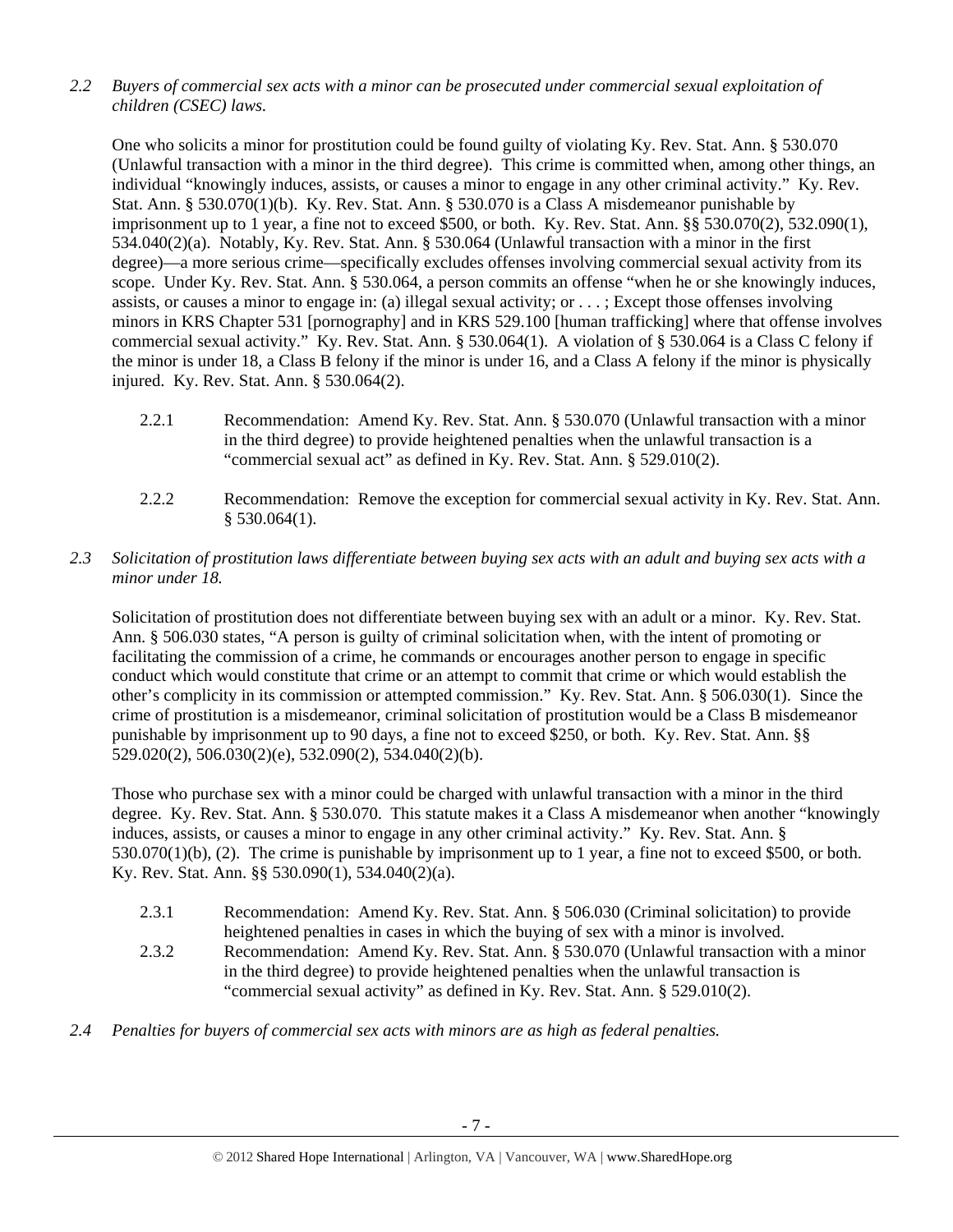If the human trafficking statute can be applied to a buyer, then the penalty for child sex trafficking under Ky. Rev. Stat. Ann. § 529.100 (Human trafficking) is a Class B felony, or a Class A felony if the child was seriously physically injured. Class B felonies are punishable by an imprisonment term of 10-20 years and a fine of \$1,000-\$10,000 "or double [the] gain from commission of the offense, whichever is the greater." Ky. Rev. Stat. Ann. §§ 532.060(2)(b), 534.030(1). Class A felonies are punishable by an imprisonment term of 20-50 years or life imprisonment and a fine of \$1,000-\$10,000 "or double [the] gain from commission of the offense, whichever is the greater." Ky. Rev. Stat. Ann. §§ 532.060(2)(a), 534.030(1).

Ky. Rev. Stat. Ann. § 530.070 (Unlawful transaction with a minor in the third degree) is a Class A misdemeanor with possible imprisonment not to exceed one year and a possible fine not to exceed \$500. Ky, Rev. Stat. Ann. §§ 530.070(2); 532.090(1), 534.040(2)(a).

In comparison, if the victim is under the age of 14, a conviction under the Trafficking Victims Protection Act  $(TVPA)^{8}$  for child sex trafficking is punishable by 15 years to life imprisonment and a fine not to exceed \$250,000. 18 U.S.C. §§ 1591(b)(1), 3559(a)(1), 3571(b)(3). If the victim is between the ages of 14–17 a conviction is punishable by 10 years to life imprisonment and a fine not to exceed \$250,000. 18 U.S.C. §§ 1591(b)(2), 3559(a)(1), 3571(b)(3). A conviction is punishable by mandatory life imprisonment however, if the buyer has a prior conviction for a federal sex offense<sup>9</sup> against a minor. 18 U.S.C. § 3559(e)(1). To the extent buyers can be prosecuted under other federal CSEC laws,  $^{10}$  a conviction is punishable by penalties ranging from a fine not to exceed \$250,000 to life imprisonment and a fine not to exceed \$250,000.11

- 2.4.1 Recommendation: Amend Ky. Rev. Stat. Ann. § 530.070 (Unlawful transaction with a minor in the third degree) to raise the penalty for soliciting a minor for prostitution to align with the penalty for sex trafficking under Ky. Rev. Stat. Ann. § 529.100 (Human trafficking).
- *2.5 Using the Internet to lure, entice, or purchase, or attempt to lure, entice, or purchase commercial sex acts with a minor is a separate crime or results in an enhanced penalty for buyers.*

Ky. Rev. Stat. Ann. § 510.155(1) (Unlawful use of electronic means originating or received within the Commonwealth to induce a minor to engage in sexual or other prohibited activities) criminalizes the "knowing[] use [of] a communications system, including computers, computer networks, computer bulletin boards, cellular telephones, or any other electronic means, for the purpose of procuring or promoting the use of a minor, or a

 $8$  Trafficking Victims Protection Act (TVPA) of 2000, Pub. L. No. 106-386, Division A,  $\S$  103(8), (9), 114 Stat. 1464 (signed into law on October 29, 2000); codified as amended at 22 U.S.C. 7102 § 103(8), (9).

<sup>&</sup>lt;sup>9</sup> Pursuant to 18 U.S.C. § 3559(e)(2), "federal sex offense" is defined as an offense under section 1591 [18 USCS § 1591] (relating to sex trafficking of children), 2241 [18 USCS § 2241] (relating to aggravated sexual abuse), 2242 [18 USCS § 2242] (relating to sexual abuse),  $2244(a)(1)$  [18 USCS § 2244(a)(1)] (relating to abusive sexual contact), 2245 [18 USCS § 2245] (relating to sexual abuse resulting in death), 2251 [18 USCS § 2251] (relating to sexual exploitation of children), 2251A [18 USCS § 2251A] (relating to selling or buying of children), 2422(b) [18 USCS § 2422(b)] (relating to coercion and enticement of a minor into prostitution), or 2423(a) [18 USCS § 2423(a)] (relating to transportation of minors).<br><sup>10</sup> 18 U.S.C. §§ 2251A(b) (Selling or buying of children), 2251(a) (Sexual exploitation of children), 2423(a)

<sup>(</sup>Transportation of a minor with intent for minor to engage in criminal sexual activity), 2422(a) (Coercion and enticement),  $2252(a)(2)$ ,  $(a)(4)$  (Certain activities relating to material involving the sexual exploitation of minors).<br><sup>11</sup> 18 U.S.C. §§ 2251A(b) (conviction punishable by imprisonment for 30 years to life and a fine), 22 (conviction punishable by imprisonment for 15–30 years and a fine), 2423(a) (conviction punishable by imprisonment for 10 years to life and a fine), 2422(a) (conviction punishable by a fine, imprisonment up to 20 years, or both),  $2252(a)(2)$ , (4) (stating that a conviction under subsection (a)(2) is punishable by imprisonment for 5–20 years and a fine, while a conviction under subsection (a)(4) is punishable by imprisonment up to 10 years, a fine, or both.); *see also* 18 U.S.C §§ 3559(a)(1) (classifying all of the above listed offenses as felonies), 3571(b)(3) (providing a fine up to \$250,000 for any felony conviction).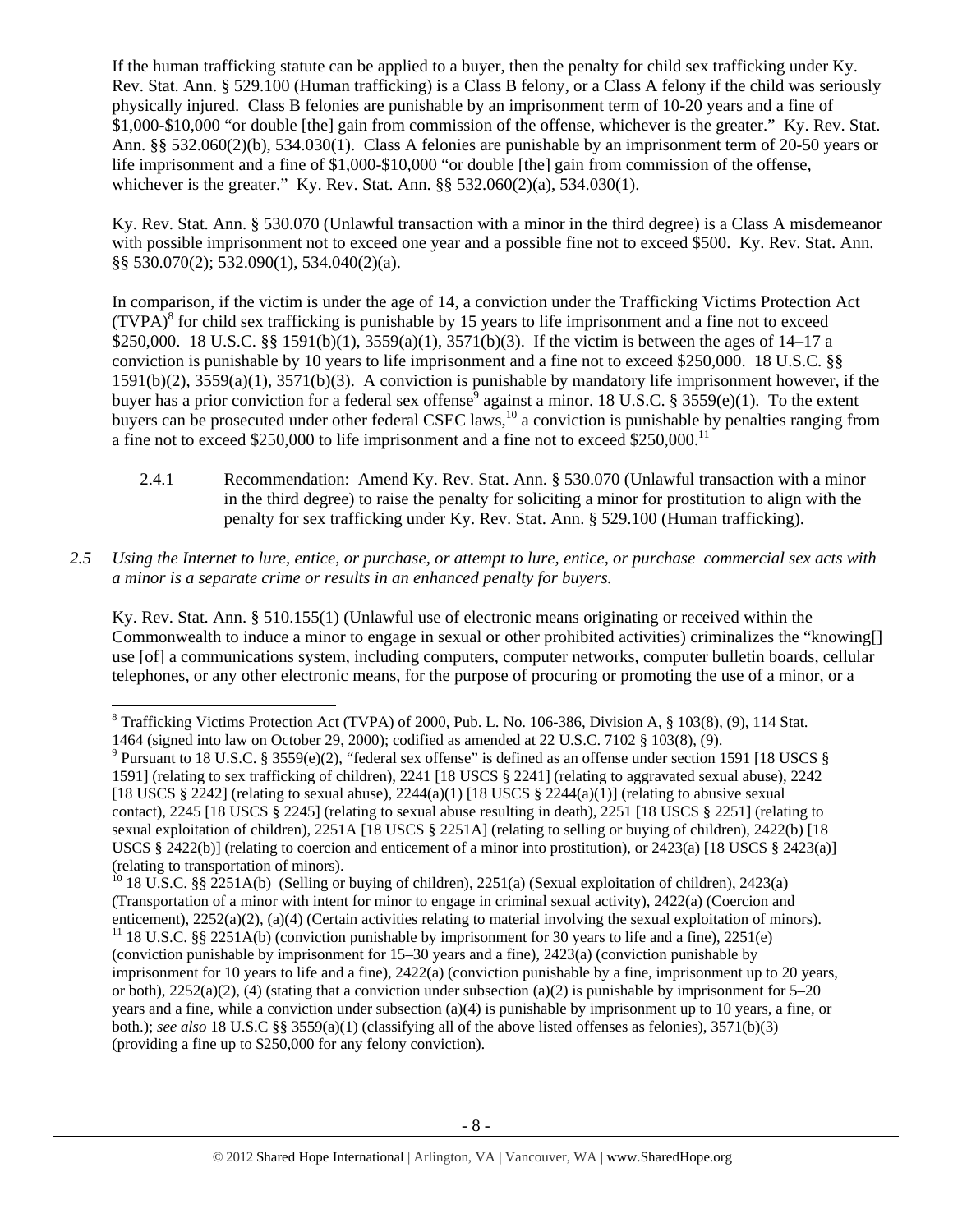peace officer posing as a minor if the person believes that the peace officer is a minor or is wanton or reckless in that belief, for any activity in violation" of certain listed crimes, including the crimes of human trafficking pursuant to Ky. Rev. Stat. Ann. § 529.100 "where that offense involves commercial sexual activity" or Ky. Rev. Stat. Ann. Chapter 531 (pornography). This crime is a Class D felony punishable by an imprisonment term of 1-5 years and a fine of \$1,000-\$10,000 "or double [the] gain from commission of the offense, whichever is the greater." Ky. Rev. Stat. Ann. §§ 510.155(5), 532.060(2)(d), 534.030(1).

2.5.1 Recommendation: Amend Ky. Rev. Stat. Ann. § 510.155 to include the crimes of Ky. Rev. Stat. Ann. § 530.070 (Unlawful transaction with a minor in the third degree) in order to include buyers of commercial sex with minors.

## *2.6 No age mistake defense is permitted for a buyer of commercial sex acts with any minor under 18.*

Ky. Rev. Stat. Ann. § 531.330(1) (Presumption as to minority) states that for certain offenses, including Ky. Rev. Stat. Ann. § 529.100, if the offense involves commercial sexual activity, "any person who appears to be under the age of eighteen (18), or under the age of sixteen (16), shall be presumed to be under the age of eighteen (18), or under the age of sixteen (16), as the case may be." However, Ky. Rev. Stat. Ann. § 531.330(2) states that "the defendant may prove in exculpation that he in good faith reasonably believed that the person involved in the performance was not a minor." Finally, Ky. Rev. Stat. Ann. § 531.330(3) states, "The presumption raised in subsection (1) of this section may be rebutted by any competent evidence."

Mistake of age is also a defense in the non-commercial sexual offense statutes. Ky. Rev. Stat. Ann. § 510.030 (Defenses) states,

In any prosecution under this chapter [Chapter 510 (Sexual Offenses)] in which the victim's lack of consent is based solely on his incapacity to consent because he was less than sixteen (16) years old, mentally retarded, mentally incapacitated or physically helpless, the defendant may prove in exculpation that at the time he engaged in the conduct constituting the offense he did not know of the facts or conditions responsible for such incapacity to consent.

2.6.1 Recommendation: Amend Ky. Rev. Stat. Ann. § 531.330(2) (Presumption as to minority) to expressly prohibit a mistake of age defense in prosecutions of human trafficking and CSEC offenses.

## *2.7 Base penalties for buying sex acts with a minor under 18 are sufficiently high and not reduced for older minors.*

Kentucky's human trafficking law does not provide graduated punishments for buying sex with a minor based on the age of the minor involved, but some of the commercial sexual exploitation of children laws do stagger punishments based on the minor's age. When the victim is under 18, human trafficking is a Class B felony or a Class A felony if the victim suffers a "serious physical injury" pursuant to Ky. Rev. Stat. Ann. § 529.100(2)(a), (b). However, unlawful transaction with a minor<sup>12</sup> in the third degree is just a Class A misdemeanor pursuant to Ky. Rev. Stat. Ann. § 530.070(2), allowing buyers of sex with a minor to receive relatively inconsequential penalties of imprisonment up to 1 year, a fine up to \$500, or both. Ky. Rev. Stat. Ann. §§ 532.090(1), 534.040(2)(a). Solicitation of prostitution does not differentiate between buying sex with an adult or a minor. Ky. Rev. Stat. Ann. § 506.030. Solicitation of prostitution is a Class B misdemeanor punishable by imprisonment up to 90 days, a fine not to exceed \$250, or both. Ky. Rev. Stat. Ann. §§ 529.020(2), 506.030(2)(e), 532.090(2), 534.040(2)(b). Ky.

 $12$  In Kentucky, a minor is defined as "any person who has not reached the age of majority as defined in KRS  $\S$ 2.015," which is 18. Ky. Rev. Stat. Ann. §§ 500.080(9), 2.015.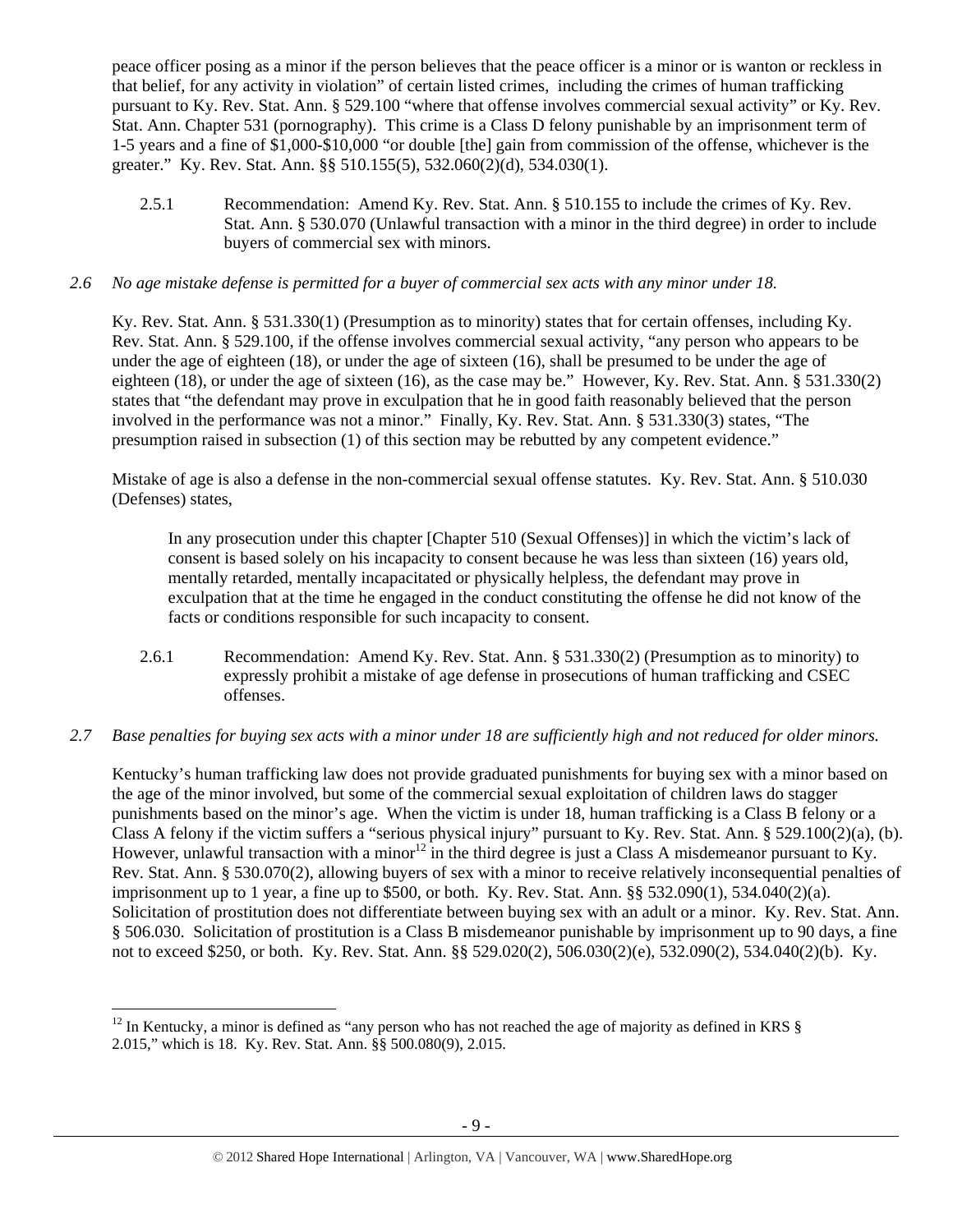Rev. Stat. Ann. § 530.070(1)(b) (Unlawful transaction with a minor in the third degree) applies the same penalty to any violation involving a minor.

*2.8 Financial penalties for buyers of commercial sex acts with minors are sufficiently high to make it difficult for buyers to hide the crime.* 

Fines are statutorily authorized in felony and misdemeanor commercial sexual offenses against children. Ky. Rev. Stat. Ann. § 530.070 (Unlawful transaction with a minor in the third degree), which is most likely to apply if the human trafficking provision doesn't cover buyers, is a Class A misdemeanor carrying a fine of \$500. Ky. Rev. Stat. Ann. §§ 530.070(2), 534.040(2)(a). A buyer convicted of the felony offense of Ky. Rev. Stat. Ann. § 529.100 (Human trafficking) or Ky. Rev. Stat. Ann. § 510.155 (Unlawful use of electronic means originating or received within the Commonwealth to induce a minor to engage in sexual or other prohibited activities) faces a fine of \$1,000-\$10,000 "or double his gain from commission of the offense, whichever is the greater." Ky. Rev. Stat. Ann. § 534.030(1).

A buyer may be subject to asset forfeiture if convicted of certain offenses. Ky. Rev. Stat. Ann. § 500.092(3) states,

(3) The following offenses may trigger forfeiture of personal property under subsection (1) of this section:

(a) KRS 17.546 [Registrant prohibited from using social networking Web site or instant messaging or chat room program accessible by minors].

(b) KRS 508.140 [Stalking in the first degree] and 508.150 [Stalking in the second degree] involving the use of any equipment, instrument, machine, or other device by which communication or information is transmitted, including computers, the Internet or other electronic network, cameras or other recording devices, telephones or other personal communications devices, scanners or other copying devices, and any device that enables the use of a transmitting device; (c) KRS 510.155 [Unlawful use of electronic means originating or received within the Commonwealth to induce a minor to engage in sexual or other prohibited activities]; (d) KRS 530.064(1)(a) [Unlawful transaction with a minor in the first degree]; (e) KRS 531.030 [Distribution of obscene matter to minors]; (f) KRS 531.040 [Using minors to distribute obscene material]; (g) KRS 531.310 [Use of a minor in a sexual performance]; (h) KRS 531.320 [Promoting a sexual performance by a minor]; (i) KRS 531.335 [Possession of matter portraying a sexual performance by a minor]; (j) KRS 531.340 [Distribution of matter portraying a sexual performance by a minor]; (k) KRS 531.350 [Promoting sale of material portraying a sexual performance by a minor]; (l) KRS 531.360 [Advertising material portraying a sexual performance by a minor]; and (m) KRS 531.370 [Using minors to distribute material portraying a sexual performance by a minor].

Under Ky. Rev. Stat. Ann. § 500.092, property subject to forfeiture includes "all personal property which is not used as a permanent residence in this state which is used in connection with or acquired as a result of a violation or attempted violation of any of the statutes set out in subsection  $(3)$ ...." Ky. Rev. Stat. Ann. § 500.092(1). Notably absent from the list of crimes permitting forfeiture in Ky. Rev. Stat. Ann. § 500.092(3) are the crimes of human trafficking pursuant to Ky. Rev. Stat. Ann. § 529.100, promoting human trafficking pursuant to Ky. Rev. Stat. Ann. § 529.110, and promoting prostitution pursuant to Ky. Rev. Stat. Ann. § 529.040.

Ky. Rev. Stat. Ann. § 532.032 generally allows restitution to victims by stating that "[r]estitution to a named victim, if there is a named victim, shall be ordered in a manner consistent, insofar as possible, with the provisions of this section. . . ." *Fields v. Commonwealth*, 123 S.W.3d 914, 916 (Ky. Ct. App. 2003) also confirms that "under this statute restitution must now be considered during sentencing in all appropriate cases,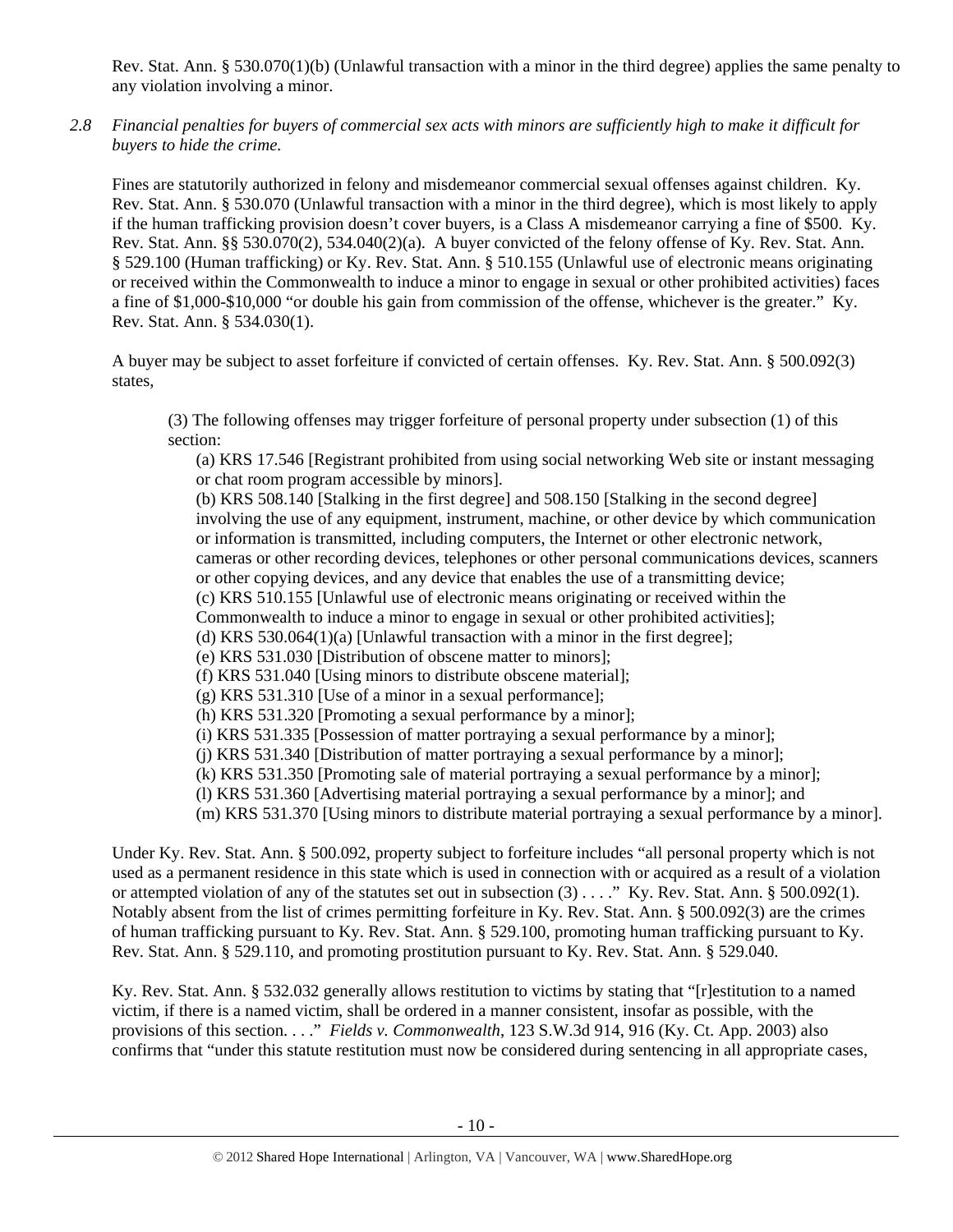and therefore that the General Assembly contemplated ordinary sentencing procedures as the foundation for restitutionary sentences . . . ." Ky. Rev. Stat. Ann. § 532.356(1) states in part, "Upon a person's conviction and sentencing for any nonstatus juvenile offense, moving traffic violation, criminal violation, misdemeanor, or Class D felony offense, and, for the purposes of paragraph (b) of this subsection, any Class C felony offense listed in subsection (3) of this section, the court shall impose the following sanctions in addition to any imprisonment, fine, court cost, or community service: . . ." The provision goes on to list in paragraph (a) "[r]eimbursement to the state or local government" of certain incarceration and medical expenses and, in paragraph (b), "[r]estitution to the crime victim as set out in KRS 439.563, 532.032, and 532.033." Therefore, a buyer could be sentenced to pay restitution for the misdemeanor crime of unlawful transaction with a minor in the third degree pursuant to Ky. Rev. Stat. Ann. § 530.070, which applies to buyers of commercial sex with minors.

### *2.9 Buying and possessing child pornography carries penalties as high as similar federal offenses.*

Ky. Rev. Stat. Ann. § 531.335(1) (Possession of matter portraying a sexual performance by a minor) criminalizes possession of child pornography when an individual "having knowledge of its content, character, and that the sexual performance<sup>13</sup> is by a minor, ... knowingly has in his or her possession or control any matter which visually depicts an actual sexual performance by a minor person." This crime is a Class D felony punishable by an imprisonment term of 1-5 years and a fine of \$1,000-\$10,000 "or double [the] gain from commission of the offense, whichever is the greater." Ky. Rev. Stat. Ann. §§ 531.335(2), 532.060(2)(d), 534.030(1). Ky. Rev. Stat. Ann. § 531.335 also subjects the buyer to asset forfeiture. Ky. Rev. Stat. Ann. § 500.092(3)(i).

In comparison, a federal conviction for possession of child pornography<sup>14</sup> is generally punishable by imprisonment for 5–20 years and a fine not to exceed \$250,000.<sup>15</sup> Subsequent convictions, however, are punishable by imprisonment up to 40 years and a fine not to exceed \$250,000.16

*2.10 Convicted buyers of commercial sex acts with minors and child pornography are required to register as sex offenders.*

<sup>&</sup>lt;sup>13</sup> "Sexual performance" is defined for purposes of this provision as "any performance or part thereof which includes sexual conduct by a minor." Ky. Rev. Stat. Ann. § 531.300(6). "Performance" is defined as "any play, motion picture, photograph or dance. Performance also means any other visual representation exhibited before an audience." Ky. Rev. Stat. Ann. § 531.300(5).

<sup>&</sup>lt;sup>14</sup> 18 U.S.C. §§ 2252(a)(2), (a)(4) (Certain activities relating to material involving the sexual exploitation of minors),  $2252A(a)(2)$ –(3) (Certain activities relating to material constituting or containing child pornography), 1466A(a), (b) (Obscene visual representations of the sexual abuse of children).

<sup>&</sup>lt;sup>15</sup> 18 U.S.C. §§ 2252(b) (stating that a conviction under subsection (a)(2) is punishable by imprisonment for 5–20 years and a fine, while a conviction under subsection (a)(4) is punishable by imprisonment up to 10 years, a fine, or both), 2252A(b)(1) (a conviction is punishable by imprisonment for 5–20 years and a fine), 1466A(a), (b) (stating that a conviction under subsection (a) is "subject to the penalties provided in section  $2252A(b)(1)$ ," imprisonment for 5–20 years and a fine, while a conviction under subsection (b) is "subject to the penalties provided in section 2252A(b)(2)," imprisonment up to 10 years, a fine, or both); *see also* 18 U.S.C §§ 3559(a)(1) (classifying all of the above listed offenses as felonies), 3571(b)(3) (providing a fine up to \$250,000 for any felony conviction). <sup>16</sup> 18 U.S.C. §§ 2252(b) (stating if a person has a prior conviction under subsection (a)(2), or a list of other statutes, a conviction is punishable by a fine and imprisonment for 15–40 years, but if a person has a prior conviction under subsection (a)(4), or a list of other statutes, a conviction is punishable by a fine and imprisonment for  $10-20$  years),  $2252A(b)(1)$  (stating if a person has a prior conviction under subsection (a)(2), (a)(3), or a list of other statutes, a conviction is punishable by a fine and imprisonment for  $15-40$  years),  $1466A(a)$ , (b) (stating that the penalty scheme for section 2252A(b) applies); *see also* 18 U.S.C §§ 3559(a)(1) (classifying all of the above listed offenses as felonies), 3571(b)(3) (providing a fine up to \$250,000 for any felony conviction).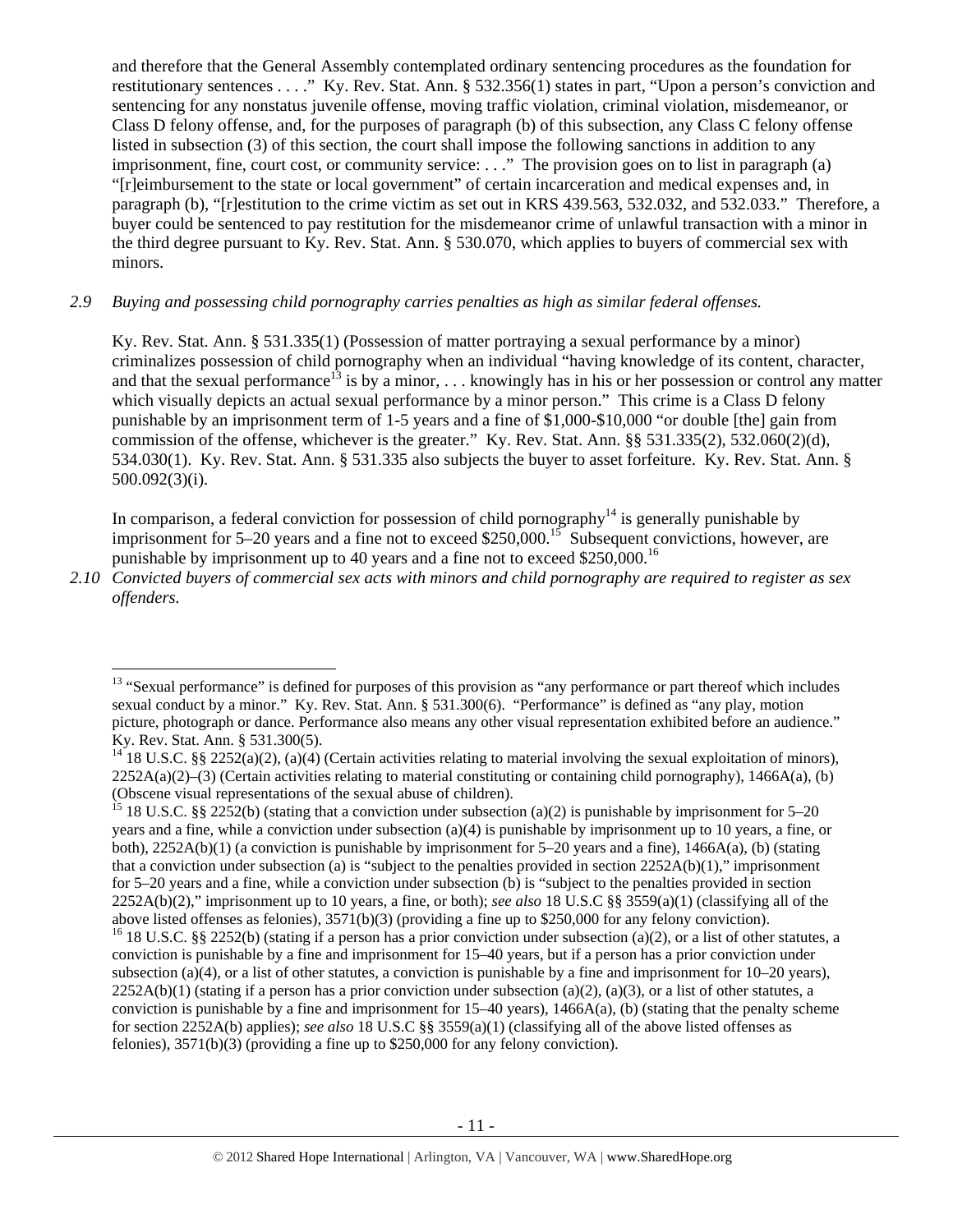Under Ky. Rev. Stat. Ann. § 17.510(2) (Registration system for adults who have committed sex crimes or crimes against minors—Persons required to register), "A registrant shall, on or before the date of his or her release by the court, the parole board, the cabinet, or any detention facility, register with the appropriate local probation and parole office in the county in which he or she intends to reside. The person in charge of the release shall facilitate the registration process." The definition section, Ky. Rev. Stat. Ann. § 17.500, defines "registrant" as including "[a]ny person eighteen (18) years of age or older at the time of the offense or any youthful offender, as defined in KRS 600.020, who has committed: 1. A sex crime; 17 or 2. A criminal offense against a victim who is a minor." Ky. Rev. Stat. Ann.  $\S 17.500(5)(a)$ . A "criminal offense against a victim who is a minor" is defined in Ky. Rev. Stat. Ann. § 17.500(3), which states,

(3)(a) Except as provided in paragraph (b) of this subsection, "criminal offense against a victim who is a minor" means any of the following offenses if the victim is under the age of eighteen (18) at the time of the commission of the offense:

1. Kidnapping, as set forth in KRS 509.040, except by a parent;

2. Unlawful imprisonment, as set forth in KRS 509.020, except by a parent;

3. Sex crime;

4. Promoting a sexual performance of a minor, as set forth in KRS 531.320;

5. Human trafficking involving commercial sexual activity, as set forth in KRS 529.100;

6. Promoting prostitution, as set forth in KRS 529.040, when the defendant advances or profits from the prostitution of a person under the age of eighteen (18);

7. Use of a minor in a sexual performance, as set forth in KRS 531.310;

8. Sexual abuse, as set forth in KRS 510.120 and 510.130;

9. Unlawful transaction with a minor in the first degree, as set forth in KRS 530.064(1)(a);

10. Any offense involving a minor or depictions of a minor, as set forth in KRS Chapter 531 [Pornography];

11. Any attempt to commit any of the offenses described in subparagraphs 1. to 10. of this paragraph; and

12. Solicitation to commit any of the offenses described in subparagraphs 1. to 10. of this paragraph.

(b) Conduct which is criminal only because of the age of the victim shall not be considered a criminal offense against a victim who is a minor if the perpetrator was under the age of eighteen (18) at the time of the commission of the offense;

Ky. Rev. Stat. Ann. § 530.070 (Unlawful transaction with a minor in the third degree), however, is not included in the definition.

2.10.1 Recommendation: Amend Ky. Rev. Stat. Ann. § 17.500 to include a violation of Ky. Rev. Stat. Ann. § 530.70 (Unlawful transaction with a minor in the third degree) as a "criminal offense against a victim who is a minor" requiring sex offender registration if the offense involves commercial sexual activity with a minor.

<sup>&</sup>lt;sup>17</sup> "Sex crime" is defined in Ky. Rev. Stat. Ann. § 17.500(8) as "(a) A felony offense defined in KRS Chapter 510 [Sexual offenses], or KRS 530.020[Incest], 530.064(1)(a)[Unlawful transaction with a minor in the first degree], 531.310 [Use of a minor in a sexual performance], or 531.320[Promoting a sexual performance by a minor]; (b) A felony attempt to commit a felony offense specified in paragraph (a) of this subsection; . . . ."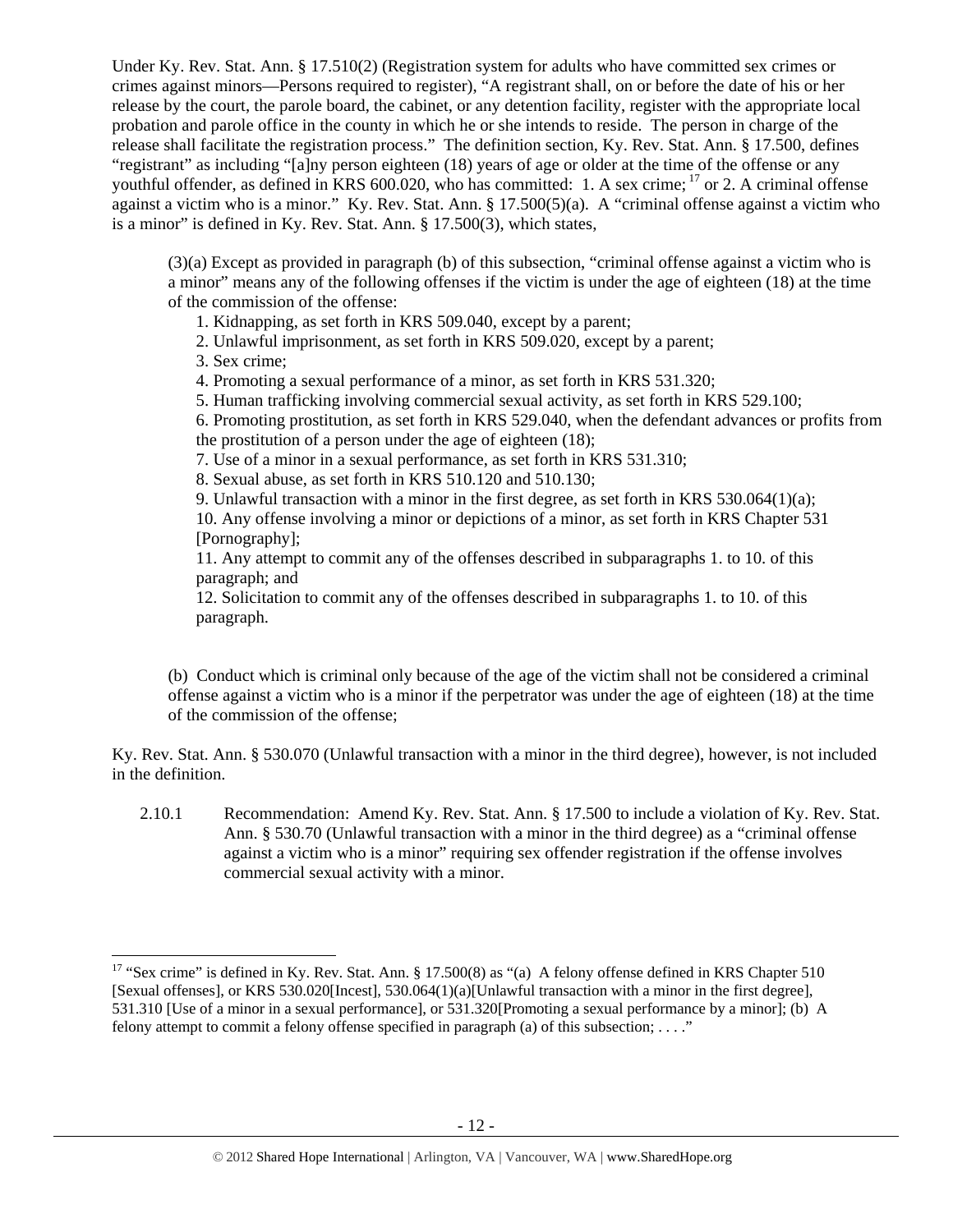#### FRAMEWORK ISSUE 3: CRIMINAL PROVISIONS FOR TRAFFICKERS

#### *Legal Components:*

- *3.1 Penalties for trafficking a child for sexual exploitation are as high as federal penalties.*
- *3.2 Creating and distributing child pornography carries penalties as high as similar federal offenses.*
- *3.3 Using the Internet to lure, entice, recruit, or sell commercial sex acts with a minor is a separate crime or results in an enhanced penalty for traffickers.*
- *3.4 Financial penalties for traffickers, including asset forfeiture, are sufficiently high*.
- *3.5 Convicted traffickers are required to register as sex offenders.*
- *3.6 Laws relating to termination of parental rights for certain offenses include sex trafficking or commercial sexual exploitation of children (CSEC) offenses in order to remove the children of traffickers from their control and potential exploitation*

*\_\_\_\_\_\_\_\_\_\_\_\_\_\_\_\_\_\_\_\_\_\_\_\_\_\_\_\_\_\_\_\_\_\_\_\_\_\_\_\_\_\_\_\_\_\_\_\_\_\_\_\_\_\_\_\_\_\_\_\_\_\_\_\_\_\_\_\_\_\_\_\_\_\_\_\_\_\_\_\_\_\_\_\_\_\_\_\_\_\_\_\_\_\_* 

## *Legal Analysis:*

*3.1 Penalties for trafficking a child for sexual exploitation are as high as federal penalties.* 

Traffickers of children for commercial sexual exploitation are subject to prosecution under several criminal statutes. Human trafficking of a minor for commercial sexual activity, including prostitution, pornography and sexual performance, is a Class B felony punishable by an imprisonment term of 10-20 years and a possible fine of \$1,000-\$10,000 "or double [the] gain from commission of the offense, whichever is the greater." Ky. Rev. Stat. Ann. §§ 529.100, 529.010(2),(5) 532.060(2)(b), 534.030(1). Additionally, if serious physical injury occurs to the minor victim, the crime becomes a Class A felony with an imprisonment term of 20-50 years or life imprisonment and a possible fine of \$1,000-\$10,000 "or double [the] gain from commission of the offense, whichever is the greater." Ky. Rev. Stat. Ann. §§ 529.100(2), 532.060(2)(a), 534.030(1).

Ky. Rev. Stat. Ann. § 529.110 (Promoting human trafficking) is a Class C felony if the victim is under 18 and is punishable by an imprisonment term of 5-10 years and a possible fine of \$1,000-\$10,000 "or double [the] gain from commission of the offense, whichever is the greater." Ky. Rev. Stat. Ann. §§ 529.110 (2), 532.060(2)(c), 534.030(1).

If prosecuted as a prostitution case, Ky. Rev. Stat. Ann. § 529.040(1) (Promoting prostitution) states that "[a] person is guilty of promoting prostitution when he knowingly advances<sup>18</sup> or profits from prostitution." Under subsection (2), "Promoting prostitution is a Class A misdemeanor unless the person managed, supervised, controlled, or owned, either alone or in association with others, a house of prostitution or a prostitution business or enterprise involving prostitution activity by two (2) or more prostitutes, in which case it is a Class D felony." If the crime is a Class A misdemeanor, the individual faces up to 1 year imprisonment and a fine not to exceed \$500. Ky. Rev. Stat. Ann. §§ 532.090(1), 534.040(2)(a). If it is a Class D felony, the individual faces an imprisonment term of 1-5 years and a possible fine of \$1,000-\$10,000 "or double his gain from commission of the offense, whichever is the greater." Ky. Rev. Stat. Ann.  $\S$ § 532.060(2)(d), 534.030(1).

 $18$  "A person 'advances prostitution' when acting other than as a prostitute or as a patron thereof, he knowingly causes or aids a person to engage in prostitution, procures or solicits patrons for prostitution, provides persons or premises for prostitution purposes, operates or assists in the operation of a house of prostitution or a prostitution enterprise, or engages in any conduct designed to institute, aid or facilitate an act or enterprise of prostitution." Ky. Rev. Stat. Ann. § 529.010(1).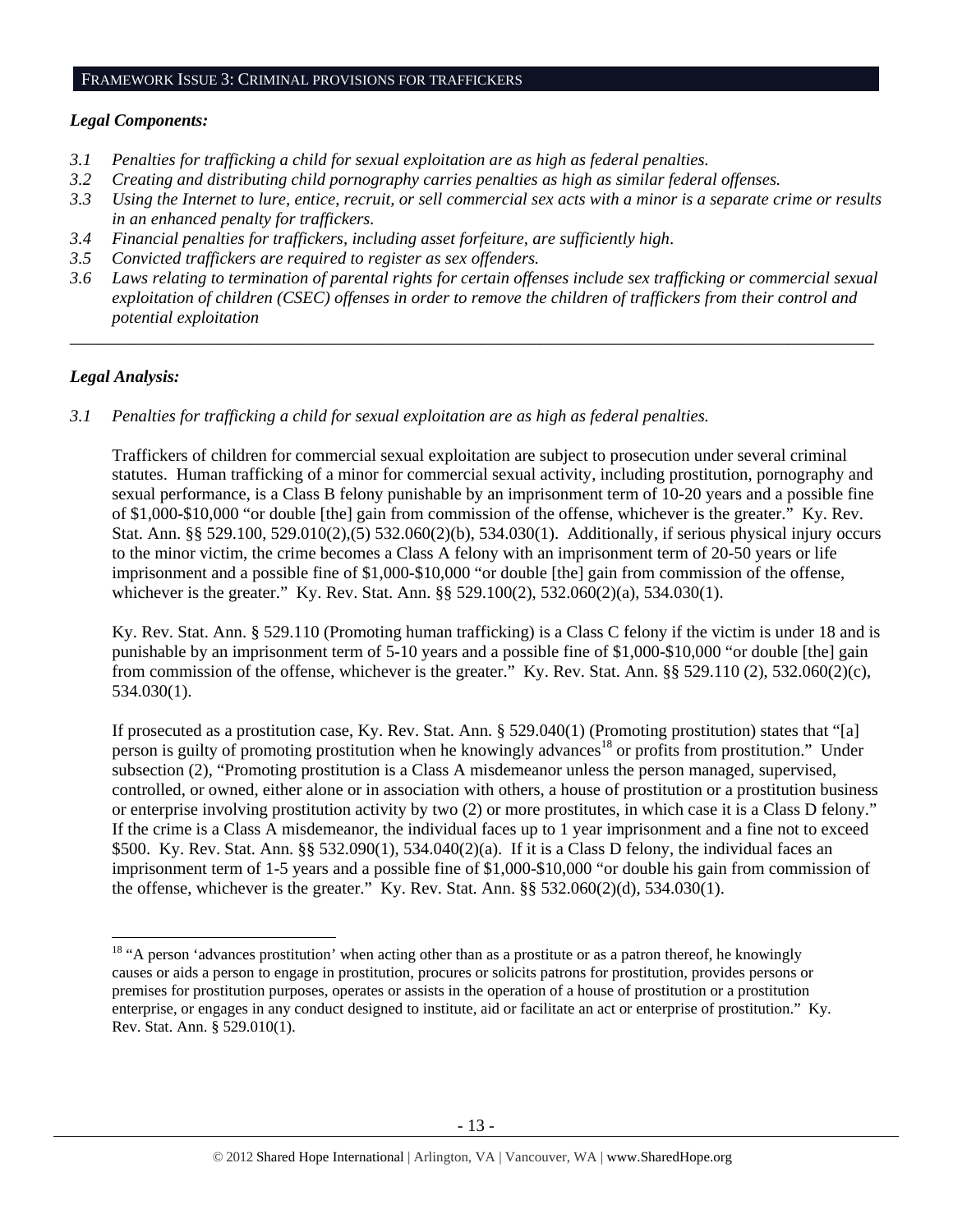A trafficker commits a Class C felony for Ky. Rev. Stat. Ann. § 531.310 (Use of a minor in a sexual performance) if the trafficker "employs, consents to, authorizes or induces a minor to engage in a sexual performance." Ky. Rev. Stat. Ann. § 531.310(1). This crime is punishable by an imprisonment term of 5-10 years and a fine of \$1,000-\$10,000 "or double [the] gain from commission of the offense, whichever is the greater." Ky. Rev. Stat. Ann. §§ 531.310(2)(a), 532.060(2)(c), 534.030(1). If the minor is under 16, the crime is a Class B felony punishable by an imprisonment term of 10-20 years and a fine of \$1,000-\$10,000 "or double [the] gain from commission of the offense, whichever is the greater." Ky. Rev. Stat. Ann. §§ 531.310(2)(b), 532.060(2)(b), 534.030(1). If the minor is physically injured during the sexual performance, the crime is a Class A felony punishable by an imprisonment term of 20-50 years and a fine of \$1,000-\$10,000 "or double [the] gain from commission of the offense, whichever is the greater." Ky. Rev. Stat. Ann. §§ 531.310(2)(c), 532.060(2)(a), 534.030(1).

Similarly, a trafficker could be charged with Ky. Rev. Stat. Ann. § 531.320 (Promoting a sexual performance by a minor), which occurs when an individual "knowing the character and content thereof, . . . produces, directs or promotes any performance which includes sexual conduct by a minor." Ky. Rev. Stat. Ann. § 531.320(1). When the minor involved is between 16 and 18, the crime is a Class C felony punishable by an imprisonment term of 5-10 years and a fine of \$1,000-\$10,000 "or double [the] gain from commission of the offense, whichever is the greater." Ky. Rev. Stat. Ann. §§ 531.320(2)(a), 532.060(2)(c), 534.030(1). When the minor involved is under 16, the crime is a Class B felony punishable by an imprisonment term of 10-20 years and a fine of \$1,000-\$10,000 "or double [the] gain from commission of the offense, whichever is the greater." Ky. Rev. Stat. Ann.§§ 531.320(2)(b), 532.060(2)(b), 534.030(1). If the minor is physically injured while engaging in the sexual performance, the crime is a Class A felony punishable by an imprisonment term of 20-50 years and a fine of \$1,000-\$10,000 "or double [the] gain from commission of the offense, whichever is the greater." Ky. Rev. Stat. Ann. §§ 531.320(2)(c), 532.060(2)(a), 534.030(1).

In comparison, if the victim is under the age of 14, a conviction under the Trafficking Victims Protection Act  $(TVPA)^{19}$  for child sex trafficking is punishable by 15 years to life imprisonment and a fine not to exceed \$250,000. 18 U.S.C. §§ 1591(b)(1), 3559(a)(1), 3571(b)(3). If the victim is between the ages of 14–17 a conviction is punishable by 10 years to life imprisonment and a fine not to exceed \$250,000. 18 U.S.C. §§ 1591(b)(2), 3559(a)(1), 3571(b)(3). A conviction is punishable by mandatory life imprisonment however, if the trafficker has a prior conviction for a federal sex offense<sup>20</sup> against a minor.

## *3.2 Creating and distributing child pornography carries penalties as high as similar federal offenses.*

Ky. Rev. Stat. Ann. § 531.310 (Use of a minor in a sexual performance)<sup>21</sup> and Ky. Rev. Stat. Ann. § 531.320 (Promoting<sup>22</sup> a sexual performance by a minor) are Class C felonies when the minor is between 16 and 18, punishable by an imprisonment term of 5-10 years and a fine of \$1,000-\$10,000 "or double [the] gain from commission of the offense, whichever is the greater." Ky. Rev. Stat. Ann. §§ 531.310(2)(a), 531.320(2)(a), 532.060(2)(c), 534.030(1). If the minor is under 16, the crimes are Class B felonies punishable by an imprisonment term of 10-20 years and a fine of \$1,000-\$10,000 "or double [the] gain from commission of the

<sup>&</sup>lt;sup>19</sup> *See supra* note 8.<br><sup>20</sup> *See supra* note 9.<br><sup>21</sup> "Sexual performance" is defined as "any performance or part thereof which includes sexual conduct by a minor." Ky. Rev. Stat. Ann. § 531.300(6). "Performance" is defined as "any play, motion picture, photograph or dance. Performance also means any other visual representation exhibited before an audience." Ky. Rev. Stat. Ann. § 531.300(5). *Logston v. Commonwealth*, 973 S.W.2d 70, 73 (Ky. Ct. App. 1998) notes that "[t]he prohibition against 'sexual conduct by a minor' set forth in KRS 531.300(4) is directed at forbidding child pornography; therefore, . . . the state is not required to limit that prohibition to obscene sexual conduct as obscenity is defined in *Miller.*" *Id.* <sup>22</sup> "Promot[ing]" is defined as "to prepare, publish, print, procure or manufacture, or to offer o same." Ky. Rev. Stat. Ann. § 531.300(7).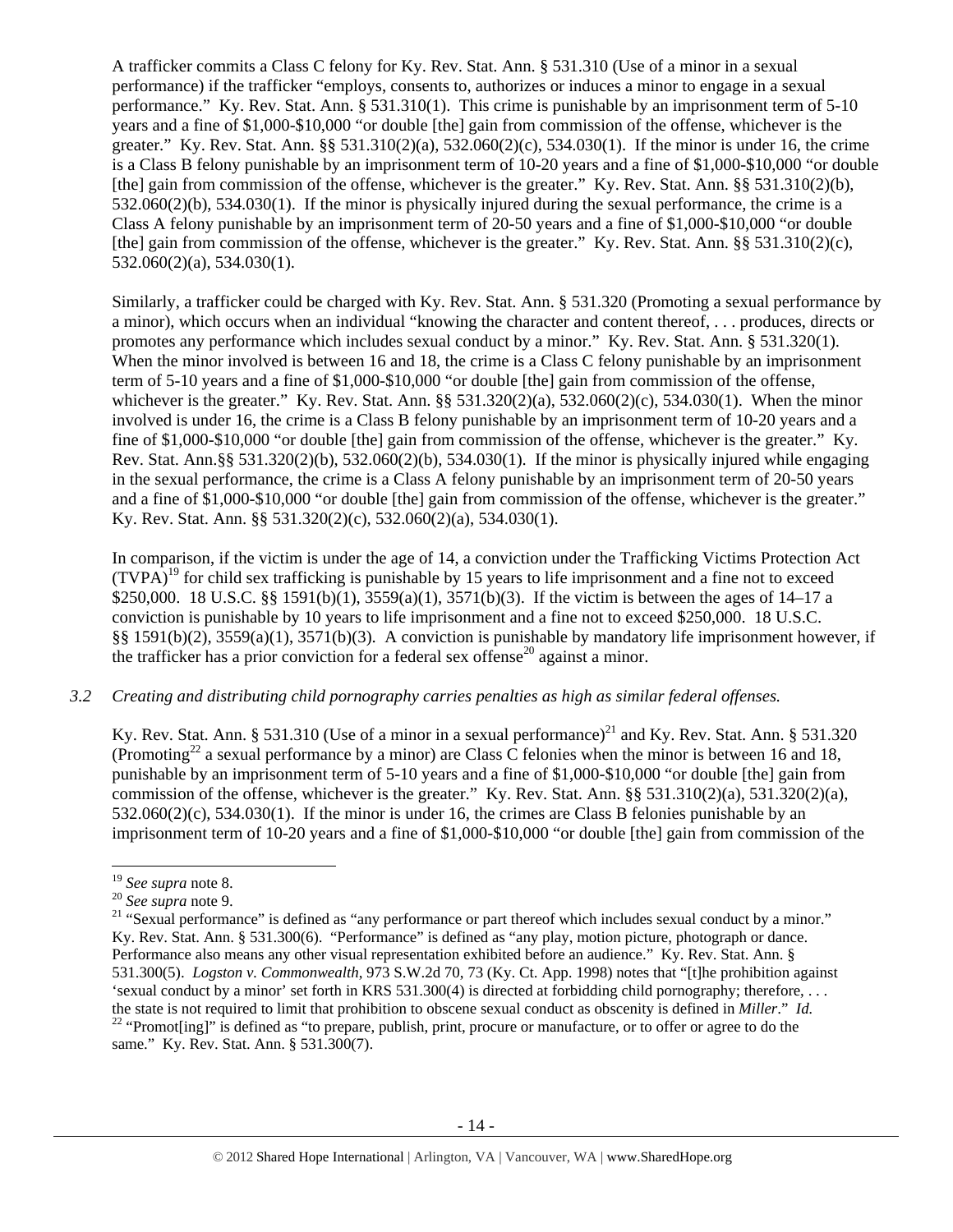offense, whichever is the greater." Ky. Rev. Stat. Ann. §§ 531.310(2)(b), 531.320(2)(b), 532.060(2)(b), 534.030(1). If the minor was physically injured during the sexual performance, they are Class A felonies punishable by an imprisonment term of 20-50 years and a fine of \$1,000-\$10,000 "or double [the] gain from commission of the offense, whichever is the greater." Ky. Rev. Stat. Ann. §§ 531.310(2)(c), 531.320(2)(c), 532.060(2)(a), 534.030(1).

Distribution of child pornography is a crime under Ky. Rev. Stat. Ann. § 531.340(1) (Distribution of matter portraying a sexual performance by a minor). Subsection (1) states,

A person is guilty of distribution of matter portraying a sexual performance by a minor when, having knowledge of its content and character, he or she:

- (a) Sends or causes to be sent into this state for sale or distribution; or
- (b) Brings or causes to be brought into this state for sale or distribution; or
- (c) In this state, he or she:
	- 1. Exhibits for profit or gain; or
	- 2. Distributes; or
	- 3. Offers to distribute; or
	- 4. Has in his or her possession with intent to distribute, exhibit for profit or gain or offer to distribute, any matter portraying a sexual performance by a minor.

The first offense is a Class D felony punishable by an imprisonment term of 1-5 years and a fine of \$1,000- \$10,000 "or double [the] gain from commission of the offense, whichever is the greater." Ky. Rev. Stat. Ann. §§ 531.340(3), 532.060(2)(d), 534.030(1). Second and subsequent offenses are Class C felonies subject to 5-10 year sentences and a fine of \$1,000-\$10,000 "or double [the] gain from commission of the offense, whichever is the greater." Ky. Rev. Stat. Ann. §§ 531.340(3), 532.060(2)(c), 534.030(1).

In comparison, if the victim is under the age of 14, a conviction under the TVPA for child sex trafficking is punishable by 15 years to life imprisonment and a fine not to exceed \$250,000. 18 U.S.C. §§ 1591(b)(1),  $3559(a)(1)$ ,  $3571(b)(3)$ . If the victim is between the ages of  $14-17$  a conviction is punishable by 10 years to life imprisonment and a fine not to exceed \$250,000. 18 U.S.C. §§ 1591(b)(2), 3559(a)(1), 3571(b)(3). A conviction is punishable by mandatory life imprisonment however, if the trafficker has a prior conviction for a federal sex offense<sup>23</sup> against a minor. Additionally, a federal conviction for distribution of child pornography<sup>24</sup> is generally punishable by imprisonment for  $5-20$  years and a fine not to exceed \$250,000.<sup>25</sup> Subsequent convictions, however, are punishable by imprisonment up to 40 years and a fine not to exceed \$250,000.26

<sup>&</sup>lt;sup>23</sup> See supra note 9.

<sup>&</sup>lt;sup>24</sup> 18 U.S.C. §§ 2252(a)(1), (a)(2), (a)(3) (Certain activities relating to material involving the sexual exploitation of minors),  $2252A(a)(2)$ ,  $(a)(3)$  (Certain activities relating to material constituting or containing child pornography), 1466A(a) (Obscene visual representations of the sexual abuse of children).<br><sup>25</sup> 18 U.S.C. §§ 2252(b) (stating that a conviction under subsection (a)(1), (a)(2) or (a)(3) is punishable by

imprisonment for 5–20 years and a fine), 2252A(b)(1) (a conviction is punishable by imprisonment for 5–20 years and a fine), 1466A(a), (b) (stating that a conviction under subsection (a) is "subject to the penalties provided in section 2252A(b)(1)," imprisonment for 5–20 years and a fine, while a conviction under subsection (b) is "subject to the penalties provided in section 2252A(b)(2)," imprisonment up to 10 years, a fine, or both); *see also* 18 U.S.C §§  $3559(a)(1)$  (classifying all of the above listed offenses as felonies),  $3571(b)(3)$  (providing a fine up to \$250,000 for any felony conviction).

<sup>&</sup>lt;sup>26</sup> 18 U.S.C. §§ 2252(b) (stating if a person has a prior conviction under subsection (a)(1), (a)(2), or (a)(3) or a list of other statutes, a conviction is punishable by a fine and imprisonment for  $15-40$  years),  $2252A(b)(1)$  (stating if a person has a prior conviction under subsection (a)(2), (a)(3), or a list of other statutes, a conviction is punishable by a fine and imprisonment for 15–40 years), 1466A(a), (b) (stating that the penalty scheme for section 2252A(b) applies); *see also* 18 U.S.C. §§ 3559(a)(1) (classifying all of the above listed offenses as felonies), 3571(b)(3) (providing a fine up to \$250,000 for any felony conviction).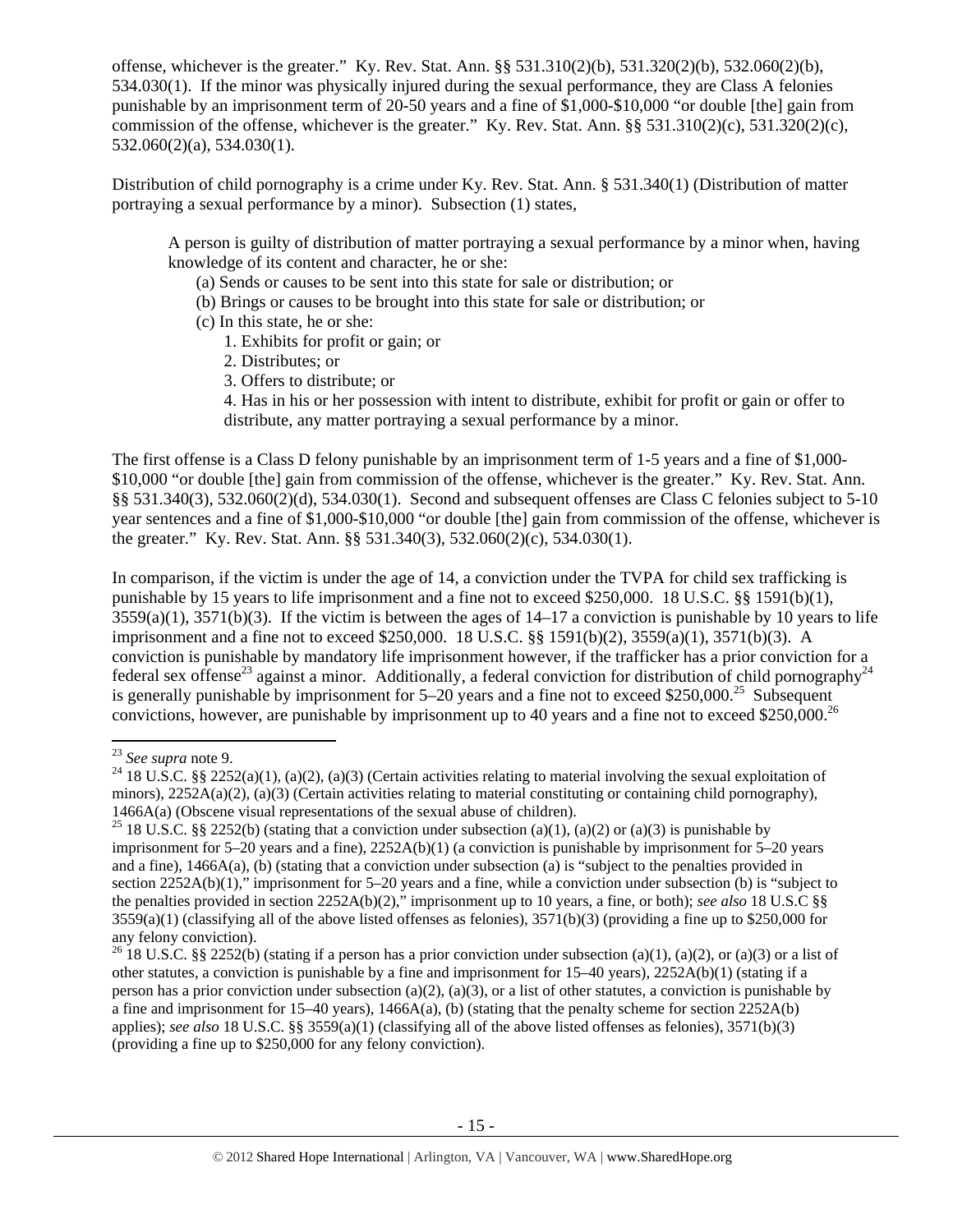*3.3 Using the Internet to lure, entice, recruit, or sell commercial sex acts with a minor is a separate crime or results in an enhanced penalty for traffickers.* 

Ky. Rev. Stat. Ann. § 510.155(1) (Unlawful use of electronic means originating or received within the Commonwealth to induce a minor to engage in sexual or other prohibited activities) states that

[i]t shall be unlawful for any person to knowingly use a communications system, including computers, computer networks, computer bulletin boards, cellular telephones, or any other electronic means, for the purpose of procuring or promoting the use of a minor, or a peace officer posing as a minor if the person believes that the peace officer is a minor or is wanton or reckless in that belief, for any activity in violation of KRS 510.040 [Rape in the first degree], 510.050 [Rape in the second degree], 510.060 [Rape in the third degree], 510.070 [Sodomy in the first degree], 510.080 [Sodomy in the second degree], 510.090 [Sodomy in the third degree], 510.110 [Sexual abuse in the first degree], 529.100 [Human trafficking] where that offense involves commercial sexual activity, or 530.064(1)(a), or KRS Chapter 531.

This crime is a Class D felony punishable by an imprisonment term of 1-5 years and a fine of \$1,000-\$10,000 "or double [the] gain from commission of the offense, whichever is the greater." Ky. Rev. Stat. Ann. §§ 510.155(5), 532.060(2)(d), 534.030(1).

- 3.3.1 Recommendation: Amend Ky. Rev. Stat. Ann. § 510.155 to include the crimes of promoting human trafficking pursuant to Ky. Rev. Stat. Ann. § 529.110, promoting prostitution pursuant to Ky. Rev. Stat. Ann. § 529.040(2), and promoting a sexual performance by a minor pursuant to Ky. Rev. Stat. Ann. § 531.320 as predicate crimes for the offense of "[u]nlawful use of electronic means originating or received within the Commonwealth to induce a minor to engage in sexual or other prohibited activities" under Ky. Rev. Stat. Ann. § 510.155(1).
- *3.4 Financial penalties for traffickers, including asset forfeiture, are sufficiently high.*

A trafficker convicted of the felony offenses of Ky. Rev. Stat. Ann. § 529.100 (Human trafficking), Ky. Rev. Stat. Ann. § 529.110 (Promoting human trafficking), or Ky. Rev. Stat. Ann. § 510.155 (Unlawful use of electronic means originating or received within the Commonwealth to induce a minor to engage in sexual or other prohibited activities) faces a fine of \$1,000-\$10,000 "or double his gain from commission of the offense, whichever is the greater." Ky. Rev. Stat. Ann. § 534.030(1).

A trafficker shall be subject to mandatory, criminal asset forfeiture if convicted of certain offenses. Ky. Rev. Stat. Ann. § 500.092(3) allows asset forfeiture for the following crimes:

(a) KRS 17.546 [Registrant prohibited from using social networking Web site or instant messaging or chat room program accessible by minors].

(b) KRS 508.140 [Stalking in the first degree] and 508.150 [Stalking in the second degree] involving the use of any equipment, instrument, machine, or other device by which communication or information is transmitted, including computers, the Internet or other electronic network, cameras or other recording devices, telephones or other personal communications devices, scanners or other copying devices, and any device that enables the use of a transmitting device;

(c) KRS 510.155 [Unlawful use of electronic means originating or received within the Commonwealth to induce a minor to engage in sexual or other prohibited activities];

(d) KRS 530.064(1)(a) [Unlawful transaction with a minor in the first degree];

(e) KRS 531.030 [Distribution of obscene matter to minors];

(f) KRS 531.040 [Using minors to distribute obscene material];

(g) KRS 531.310 [Use of a minor in a sexual performance];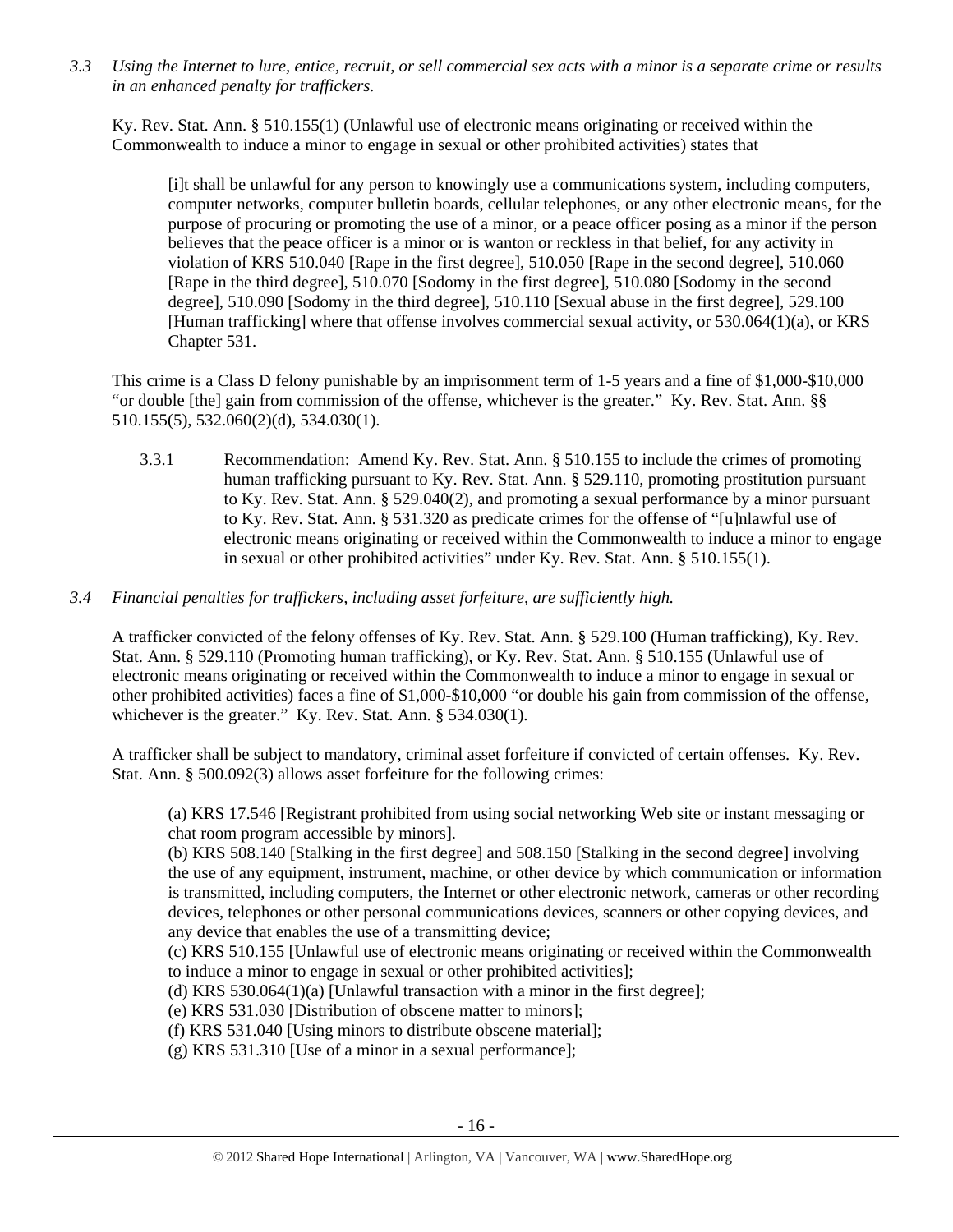- (h) KRS 531.320 [Promoting a sexual performance by a minor];
- (i) KRS 531.335 [Possession of matter portraying a sexual performance by a minor];
- (j) KRS 531.340 [Distribution of matter portraying a sexual performance by a minor];
- (k) KRS 531.350 [Promoting sale of material portraying a sexual performance by a minor];
- (l) KRS 531.360 [Advertising material portraying a sexual performance by a minor]; and
- (m) KRS 531.370 [Using minors to distribute material portraying a sexual performance by a minor].

Notably absent from the list of crimes permitting forfeiture in Ky. Rev. Stat. Ann. § 500.092(3) are the crimes of human trafficking pursuant to Ky. Rev. Stat. Ann. § 529.100, promoting human trafficking pursuant to Ky. Rev. Stat. Ann. § 529.110, and promoting prostitution pursuant to Ky. Rev. Stat. Ann. § 529.040. Under this statute, property subject to forfeiture includes "all personal property which is not used as a permanent residence in this state which is used in connection with or acquired as a result of a violation or attempted violation of any of the statutes set out in subsection (3) . . . ." Ky. Rev. Stat. Ann. § 500.092(1). The property may be seized upon process issued by the court, or without process where the seizure of property is incident to lawful arrest, incident to a search under a valid search warrant, where the property has been the subject of a prior judgment in favor of the state, or where the law enforcement agency has probable cause to believe the property is dangerous or subject to forfeiture, pursuant to Ky. Rev. Stat. Ann. §218A.415.27 Following an order of forfeiture, 85% of the value of the property shall be paid to the law enforcement agency who seized the property and 15% shall be paid to the Office of the Attorney General, pursuant to Ky. Rev. Stat. Ann. §218A.420.

Where a trafficker is convicted of engaging in organized crime, pursuant to Ky. Rev. Stat. Ann  $\S 506.120^{28}$ , a trafficker faces a Class B felony, punishable by a fine of \$1,000-\$10,000 "or double his gain from commission of the offense, whichever is the greater." Ky. Rev. Stat. Ann. §§ 506.120(2), 534.030(1).

Lastly, for certain crimes a trafficker is subject to mandatory restitution. Ky. Rev. Stat. Ann. § 532.032 generally allows restitution to victims by stating that "[r]estitution to a named victim, if there is a named victim, shall be ordered in a manner consistent, insofar as possible, with the provisions of this section . . . ." Ky. Rev. Stat. Ann. § 532.032(1). *Fields v. Commonwealth*, 123 S.W.3d 914, 916 (Ky. Ct. App. 2003) also confirms that "under this statute restitution must now be considered during sentencing in all appropriate cases, and therefore that the General Assembly contemplated ordinary sentencing procedures as the foundation for restitutionary sentences . . . ." Ky. Rev. Stat. Ann. § 532.356(1) (Reimbursement and restitution as additional sanctions— Ineligibility to operate motor vehicle upon conviction of certain theft, fraud, and organized crime offenses) states in part, "Upon a person's conviction and sentencing for any nonstatus juvenile offense, moving traffic violation, criminal violation, misdemeanor, or Class D felony offense, and, for the purposes of paragraph (b) of this subsection, any Class C felony offense listed in subsection (3) of this section,  $^{29}$  the court shall impose the following sanctions in addition to any imprisonment, fine, court cost, or community service : . . ." The provision goes on to list in paragraph (a) "[r]eimbursement to the state or local government" of certain incarceration and medical expenses and, in paragraph (b), "[r]estitution to the crime victim as set out in KRS 439.563, 532.032, and 532.033."

KRS 506.120 (engaging in organized crime).

. . . .

<sup>&</sup>lt;sup>27</sup> For additional information on asset forfeiture and procedure, see http://www.sharedhope.org/wpcontent/uploads/2012/11/SHIStateAssetForfeitureLawsChart.pdf.<br><sup>28</sup> *See supra* Section 3.1 for a discussion of the relevant provision of Ky. Rev. Stat. Ann. §506.120.

<sup>&</sup>lt;sup>29</sup> Pursuant to Ky. Rev. Stat. § 532.356 (Reimbursement and restitution as additional sanctions—Ineligibility to operate motor vehicle upon conviction of certain theft, fraud, and organized crime offenses),

In addition to any other penalty allowed by law, a court may declare the defendant ineligible to operate a motor vehicle for the period of time that any amount of restitution ordered under this section remains unpaid, where the restitution is imposed as the result of the commission of the following offenses: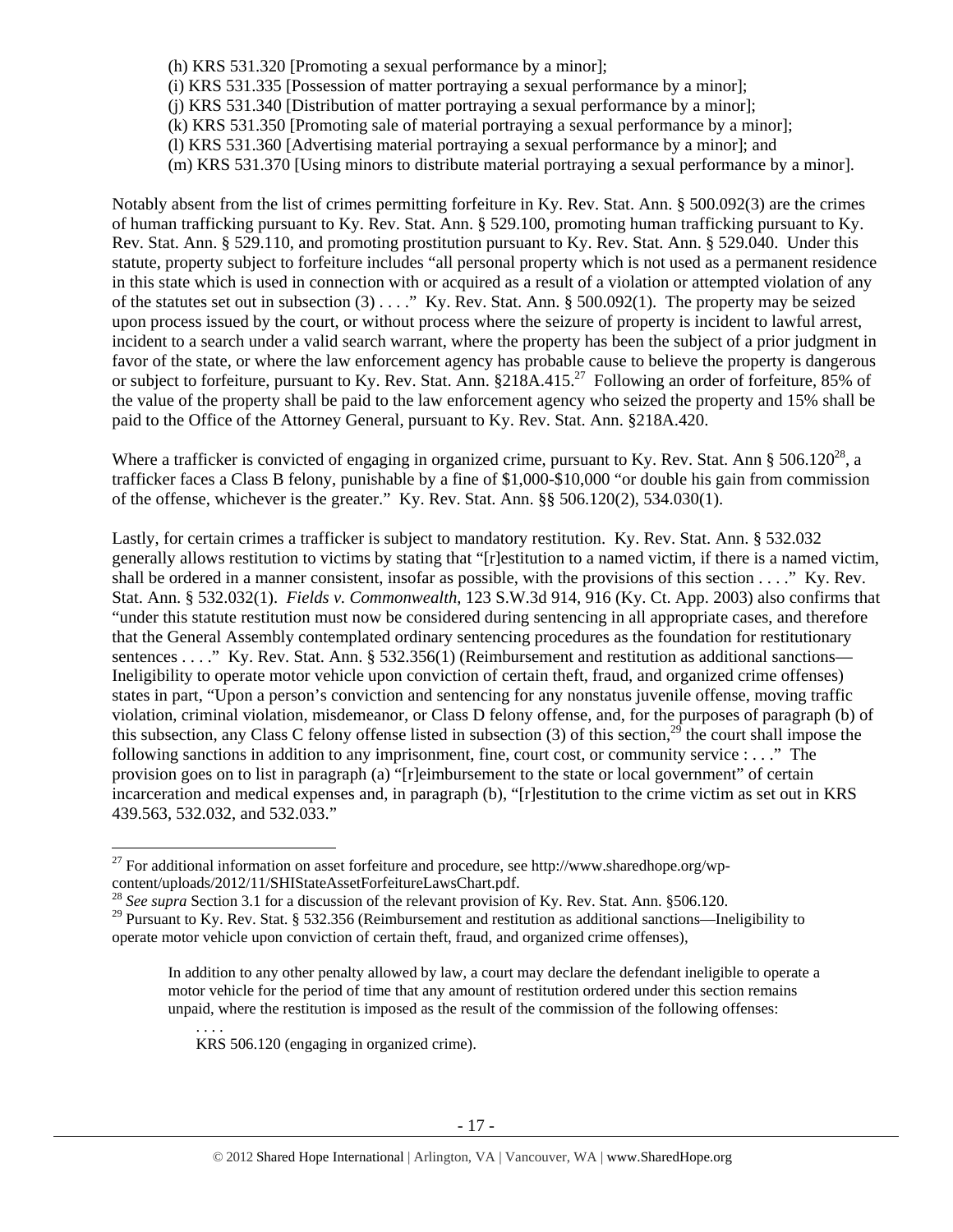3.4.1 Recommendation: Add the crimes of human trafficking pursuant to Ky. Rev. Stat. Ann. § 529.100, promoting human trafficking pursuant to Ky. Rev. Stat. Ann. § 529.110, and promoting prostitution pursuant to Ky. Rev. Stat. Ann. § 529.040 to the list of crimes allowing asset forfeiture under Ky. Rev. Stat. Ann. § 500.092(3).

# *3.5 Convicted traffickers are required to register as sex offenders.*

A convicted offender of child sex trafficking is required to register under the sex offender registry law in Kentucky. Under Ky. Rev. Stat. Ann. § 17.510(2) (Registration system for adults who have committed sex crimes or crimes against minors -- Persons required to register), "A registrant shall, on or before the date of his or her release by the court, the parole board, the cabinet, or any detention facility, register with the appropriate local probation and parole office in the county in which he or she intends to reside. The person in charge of the release shall facilitate the registration process." The definition section, Ky. Rev. Stat. Ann. § 17.500, defines "registrant" as including "[a]ny person eighteen (18) years of age or older at the time of the offense or any youthful offender, as defined in KRS 600.020, who has committed: 1. A sex crime;<sup>30</sup> or 2. A criminal offense against a victim who is a minor." Ky. Rev. Stat. Ann. § 17.500(5)(a). A "criminal offense against a victim who is a minor" is defined in Ky. Rev. Stat. Ann. § 17.500(3), which states,

(3)(a) Except as provided in paragraph (b) of this subsection, "criminal offense against a victim who is a minor" means any of the following offenses if the victim is under the age of eighteen (18) at the time of the commission of the offense:

- 1. Kidnapping, as set forth in KRS 509.040, except by a parent;
- 2. Unlawful imprisonment, as set forth in KRS 509.020, except by a parent;
- 3. Sex crime;

- 4. Promoting a sexual performance of a minor, as set forth in KRS 531.320;
- 5. Human trafficking involving commercial sexual activity, as set forth in KRS 529.100;

6. Promoting prostitution, as set forth in KRS 529.040, when the defendant advances or profits from the prostitution of a person under the age of eighteen (18);

- 7. Use of a minor in a sexual performance, as set forth in KRS 531.310;
- 8. Sexual abuse, as set forth in KRS 510.120 and 510.130;
- 9. Unlawful transaction with a minor in the first degree, as set forth in KRS 530.064(1)(a);

10. Any offense involving a minor or depictions of a minor, as set forth in KRS Chapter 531 [Pornography];

11. Any attempt to commit any of the offenses described in subparagraphs 1. to 10. of this paragraph; and

12. Solicitation to commit any of the offenses described in subparagraphs 1. to 10. of this paragraph.

(b) Conduct which is criminal only because of the age of the victim shall not be considered a criminal offense against a victim who is a minor if the perpetrator was under the age of eighteen (18) at the time of the commission of the offense;

*3.6 Laws relating to termination of parental rights for certain offenses include sex trafficking or commercial sexual exploitation of children (CSEC) offenses in order to remove the children of traffickers from their control and potential exploitation.* 

<sup>&</sup>lt;sup>30</sup> "Sex crime" is defined in Ky. Rev. Stat. Ann. § 17.500(8) as "(a) A felony offense defined in KRS Chapter 510 [Sexual offenses], or KRS 530.020 [Incest], 530.064(1)(a) [Unlawful transaction with a minor in the first degree], 531.310 [Use of a minor in a sexual performance], or 531.320 [Promoting a sexual performance by a minor]; (b) A felony attempt to commit a felony offense specified in paragraph (a) of this subsection; . . . ."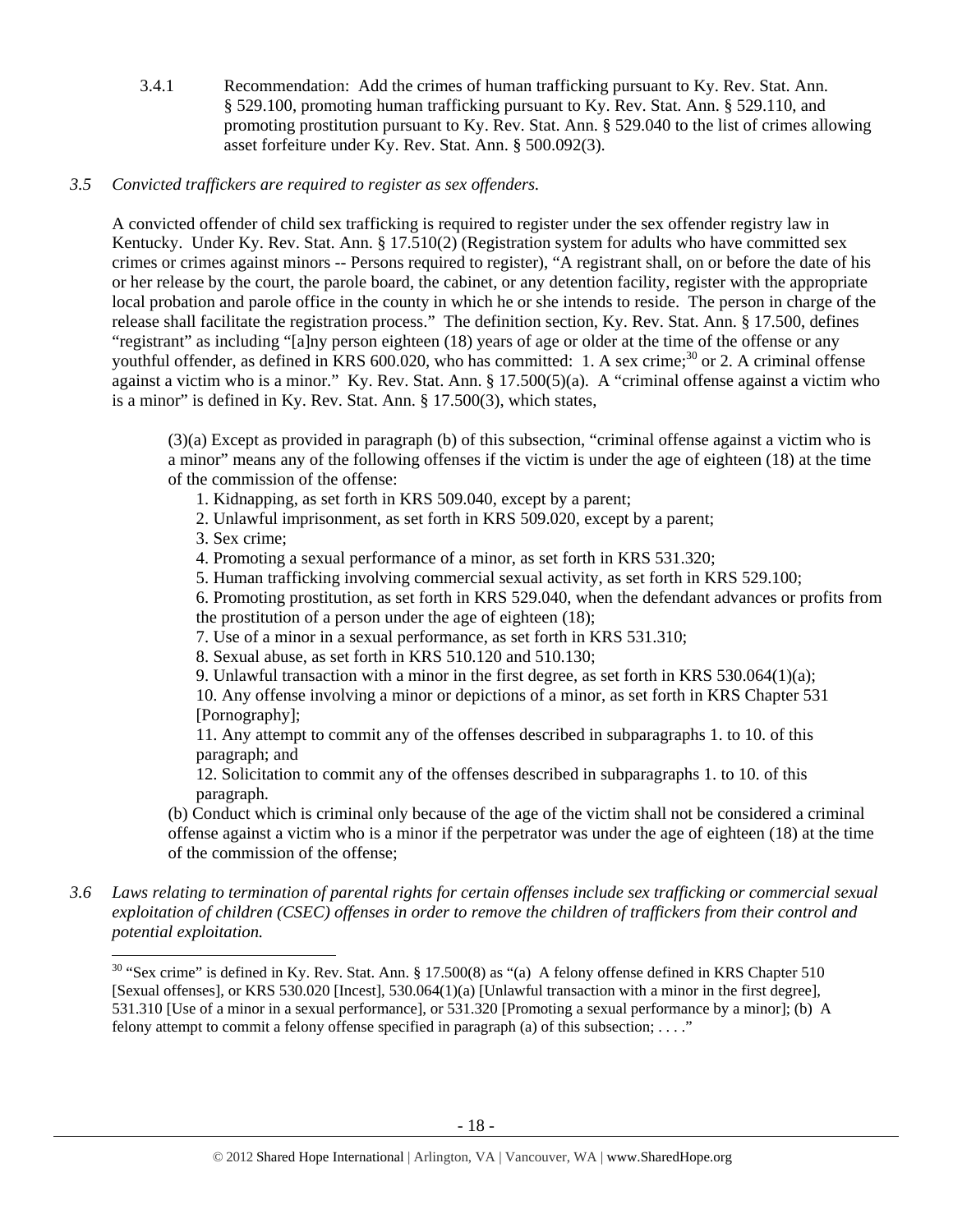In Kentucky, a human trafficker would likely lose parental rights under Ky. Rev. Stat. Ann. § 625.090 (Grounds for termination). Ky. Rev. Stat. Ann. § 625.090 allows for termination "if the Circuit Court finds from the pleadings and by clear and convincing evidence that: . . . ; 3. The parent has been convicted of a criminal charge relating to the physical or sexual abuse or neglect of any child and that physical or sexual abuse, neglect, or emotional injury to the child named in the present termination action is likely to occur if the parental rights are not terminated; and (b) Termination would be in the best interest of the child." Ky. Rev. Stat. Ann. § 625.090(1)(a)(3), (1)(b). Subsection (3) sets out factors to consider "[i]n determining the best interest of the child and the existence of a ground for termination . . . ." Ky. Rev. Stat. Ann. § 625.090(2) further states that "[n]o termination of parental rights shall be ordered unless the Circuit Court also finds by clear and convincing evidence the existence of one (1) or more of the following grounds: . . . ; (d) That the parent has been convicted of a felony that involved the infliction of serious physical injury to any child; . . . (f) That the parent has caused or allowed the child to be sexually abused or exploited; . . . ." Ky. Rev. Stat. Ann. § 625.090(2)(d), (f). Since human trafficking could seriously injure a minor victim, it is possible that parental rights can be terminated through this statute.

- 19 -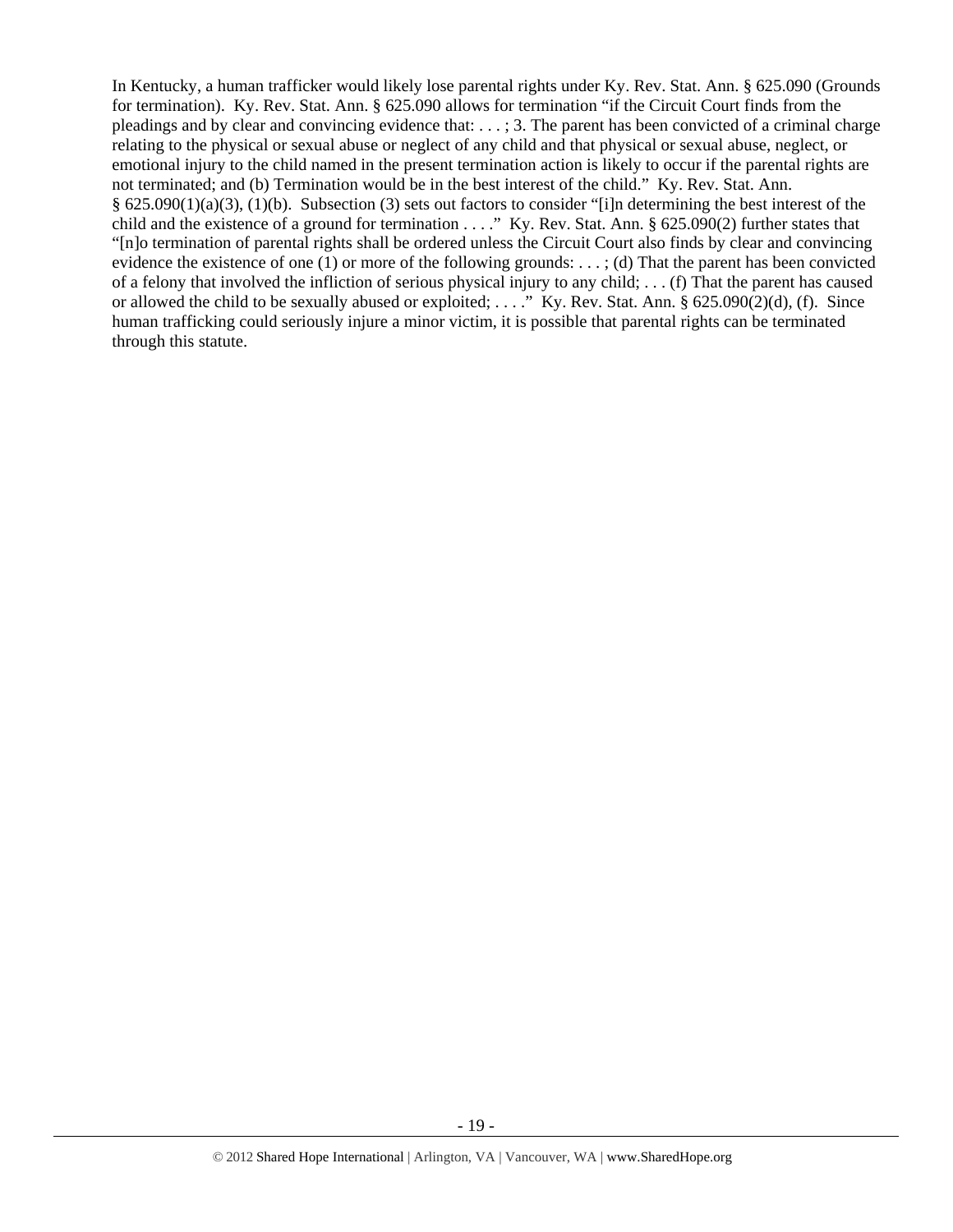#### *Legal Components:*

- *4.1 The acts of assisting, enabling, or financially benefitting from child sex trafficking are included as criminal offenses in the state sex trafficking statute.*
- *4.2 Financial penalties, including asset forfeiture laws, are in place for those who benefit financially from or aid and assist in committing domestic minor sex trafficking.*

*\_\_\_\_\_\_\_\_\_\_\_\_\_\_\_\_\_\_\_\_\_\_\_\_\_\_\_\_\_\_\_\_\_\_\_\_\_\_\_\_\_\_\_\_\_\_\_\_\_\_\_\_\_\_\_\_\_\_\_\_\_\_\_\_\_\_\_\_\_\_\_\_\_\_\_\_\_\_\_\_\_\_\_\_\_\_\_\_\_\_\_\_\_\_* 

*4.3 Promoting and selling child sex tourism is illegal.* 

*4.4 Promoting and selling child pornography is illegal.* 

#### *Legal Analysis:*

*4.1 The acts of assisting, enabling, or financially benefitting from child sex trafficking are included as criminal offenses in the state sex trafficking statute.*

A facilitator can be charged with promoting human trafficking under Ky. Rev. Stat. Ann. § 529.110, which includes when a person intentionally "[b]enefits financially or receives anything of value from knowing participation in human trafficking." Ky. Rev. Stat. Ann. § 529.110(1)(a). Promoting human trafficking of a minor is a Class C felony. Ky. Rev. Stat. Ann. § 529.110(2).

A facilitator may also be charged with the Class D felony of promoting prostitution under Ky. Rev. Stat. Ann. § 529.040, which is defined as including an individual "engag[ing] in any conduct designed to institute, aid or facilitate an act or enterprise of prostitution" when two or more individuals are prostituted. Ky. Rev. Stat. Ann. §§ 529.010(1), 529.040(2).<sup>31</sup> Similarly, if the facilitator promotes the prostitution of only one victim, then the facilitator can be charged with a Class A misdemeanor. Ky. Rev. Stat. Ann. § 529.040(2). Similarly, the crime of permitting prostitution pursuant to Ky. Rev. Stat. Ann. § 529.070 applies to facilitators and creates a Class B misdemeanor when an individual "having possession or control of premises which he knows or has reasonable cause to know are being used for prostitution purposes, . . . fails to make reasonable and timely effort to halt or abate such use."

Under Ky. Rev. Stat. Ann. § 531.320 (Promoting a sexual performance by a minor) it is unlawful when an individual "knowing the character and content thereof, . . . produces, directs or promotes any performance which includes sexual conduct by a minor." Ky. Rev. Stat. Ann. § 531.320(1). A first time offender of this crime is guilty of a Class C felony if the minor is between the ages of sixteen and eighteen, a class B felony if the minor is under the age of sixteen, and a Class A felony if the minor suffers physical injury as the result of the performance. Ky. Rev. Stat. Ann. § 531.320(2). These offenses could be punishable by an imprisonment term ranging from 5-50 years or life imprisonment and a possible fine of \$1,000-\$10,000. Ky. Rev. Stat. Ann. §§ 531.320(2), 532.060(2), 534.030(1).

Finally, a facilitator may be convicted of engaging in organized crime, pursuant to Ky. Rev. Stat. Ann § 506.120.<sup>32</sup> A conviction under this section is a Class B felony, punishable by a term of imprisonment of 10 to 20 years and a fine of \$1,000-\$10,000 "or double his gain from commission of the offense, whichever is the greater." Ky. Rev. Stat. Ann. §§ 506.120(2), 534.030(1).

<sup>&</sup>lt;sup>31</sup> The definition of "advancing prostitution" from Ky. Rev. Stat. Ann. § 529.010 is used, since one is guilty of promoting prostitution under Ky. Rev. Stat. Ann. § 529.040 if one "knowingly advances or profits from prostitution."

<sup>32</sup> *See supra* Section 3.1 for a discussion of the relevant provision of Ky. Rev. Stat. Ann. §506.120.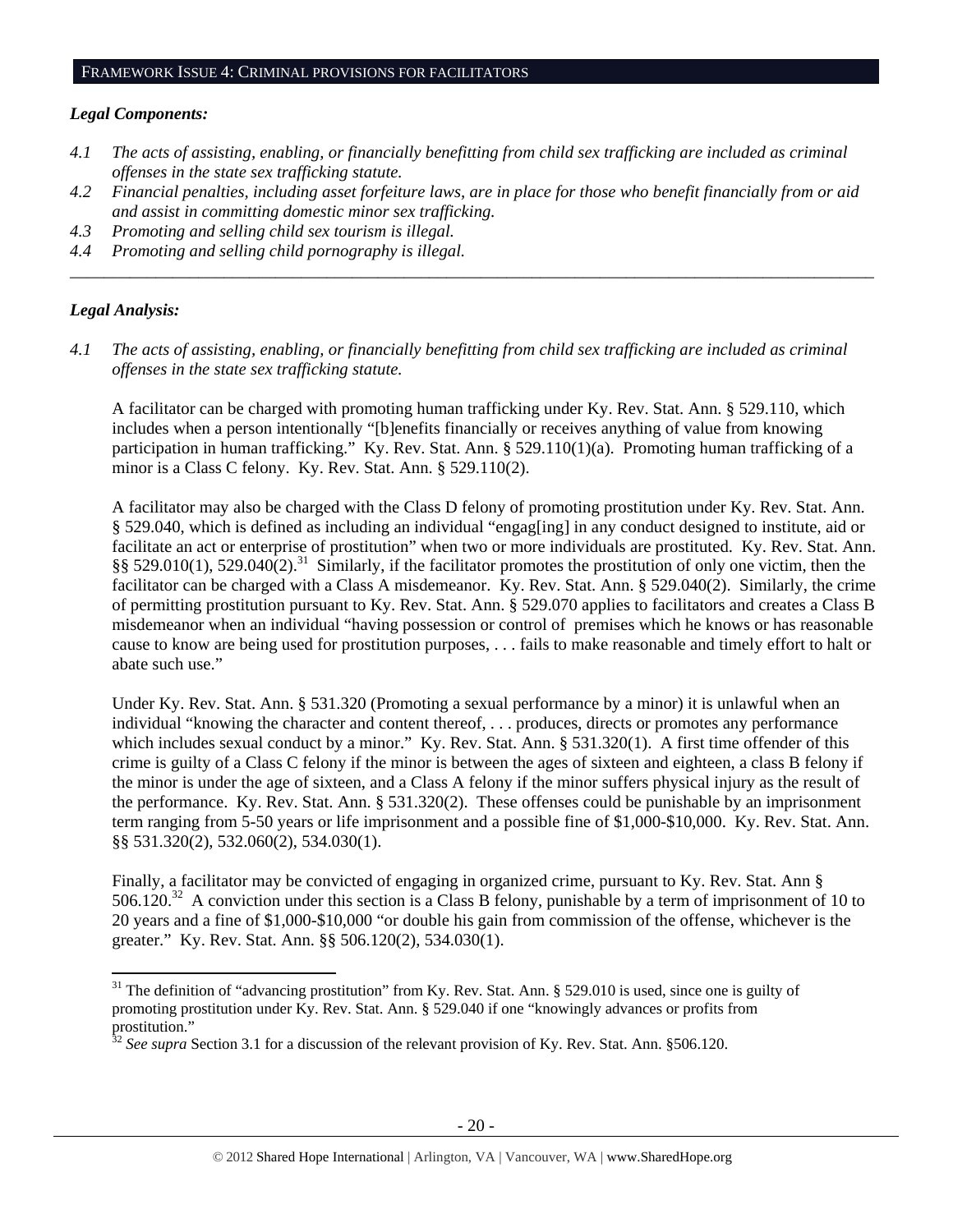*4.2 Financial penalties, including asset forfeiture laws, are in place for those who benefit financially from or aid and assist in committing domestic minor sex trafficking.* 

Under Ky. Rev. Stat. Ann. § 500.092(3) a facilitator of domestic minor sex trafficking may be subject to asset forfeiture if convicted of certain offenses, including the following:

- (e) KRS 531.030 [Distribution of obscene matters to minors];
- (f) KRS 531.040 [Using minors to distribute obscene material];
- . . . (h) KRS 531.320 [Promoting a sexual performance by a minor];

. . .

- (j) KRS 531.340 [Distribution of matter portraying a sexual performance by a minor];
- (k) KRS 531.350 [Promoting sale of material portraying a sexual performance by a minor];
- (l) KRS 531.360 [Advertising material portraying a sexual performance by a minor]; and
- (m) KRS 531.370 [Using minors to distribute material portraying a sexual performance by a minor].

Notably absent from the list of crimes permitting forfeiture in Ky. Rev. Stat. Ann. § 500.092(3) are the crimes of human trafficking pursuant to Ky. Rev. Stat. Ann. § 529.100, promoting human trafficking pursuant to Ky. Rev. Stat. Ann. § 529.110, and promoting prostitution pursuant to Ky. Rev. Stat. Ann. § 529.040. Under this statute, property subject to forfeiture includes "all personal property which is not used as a permanent residence in this state which is used in connection with or acquired as a result of a violation or attempted violation of any of the statutes set out in subsection (3) . . . ." Ky. Rev. Stat. Ann. § 500.092(1). The property may be seized upon process issued by the court, or without process where the seizure of property is incident to lawful arrest, incident to a search under a valid search warrant, where the property has been the subject of a prior judgment in favor of the state, or where the law enforcement agency has probable cause to believe the property is dangerous or subject to forfeiture, pursuant to Ky. Rev. Stat. Ann. §218A.415.<sup>33</sup> Following an order of forfeiture, 85% of the value of the property shall be paid to the law enforcement agency who seized the property and 15% shall be paid to the Office of the Attorney General, pursuant to Ky. Rev. Stat. Ann. §218A.420.

Other financial penalties related to facilitating domestic minor sex trafficking may be imposed upon conviction. Promoting human trafficking pursuant to Ky. Rev. Stat. Ann. § 529.110 and promoting prostitution pursuant to Ky. Rev. Stat. Ann. § 529.040, in addition to prison sentences, carry fines of \$1,000-\$10,000 "or double [the] gain from commission of the offense, whichever is the greater." Ky. Rev. Stat. Ann. § 534.030(1). .

Lastly, for certain crimes a facilitator is subject to mandatory restitution. Ky. Rev. Stat. Ann. § 532.032 generally allows restitution to victims by stating that "[r]estitution to a named victim, if there is a named victim, shall be ordered in a manner consistent, insofar as possible, with the provisions of this section . . . ." Ky. Rev. Stat. Ann. § 532.032(1). *Fields v. Commonwealth*, 123 S.W.3d 914, 916 (Ky. Ct. App. 2003) also confirms that "under this statute restitution must now be considered during sentencing in all appropriate cases, and therefore that the General Assembly contemplated ordinary sentencing procedures as the foundation for restitutionary sentences . . . ." Ky. Rev. Stat. Ann. § 532.356(1) [Reimbursement and restitution as additional sanctions— Ineligibility to operate motor vehicle upon conviction of certain theft, fraud, and organized crime offenses] states in part, "Upon a person's conviction and sentencing for any nonstatus juvenile offense, moving traffic violation, criminal violation, misdemeanor, or Class D felony offense, and, for the purposes of paragraph (b) of this subsection, any Class C felony offense listed in subsection (3) of this section, the court shall impose the following sanctions in addition to any imprisonment, fine, court cost, or community service : . . ." The

 <sup>33</sup> For additional information on asset forfeiture and procedure, see http://www.sharedhope.org/wpcontent/uploads/2012/11/SHIStateAssetForfeitureLawsChart.pdf.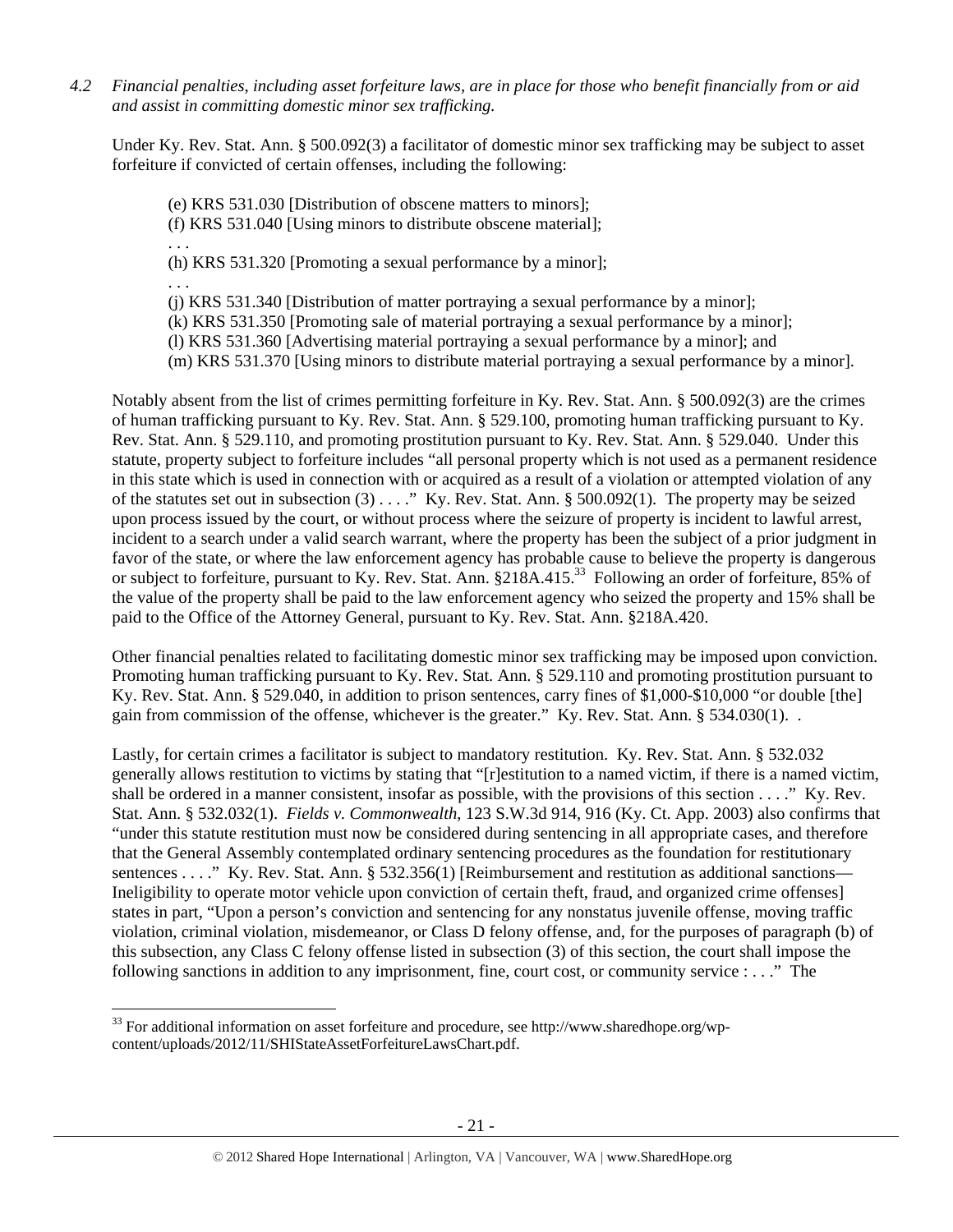provision goes on to list in paragraph (a) "[r]eimbursement to the state or local government" of certain incarceration and medical expenses and, in paragraph (b), "[r]estitution to the crime victim as set out in KRS 439.563 [Restitution as condition of parole—Board order—Effect on length of parole], 532.032 [Restitution], and 532.033 [Order of restitution]."

- 4.2.1 Recommendation: Add the crimes of human trafficking pursuant to Ky. Rev. Stat. Ann. § 529.100, promoting human trafficking pursuant to Ky. Rev. Stat. Ann. § 529.110, promoting prostitution pursuant to Ky. Rev. Stat. Ann. § 529.040, and engaging in organized crime pursuant to Ky. Rev. Stat. Ann. § 506.120 to the list of crimes allowing asset forfeiture under Ky. Rev. Stat. Ann. § 500.092(3).
- *4.3 Promoting and selling child sex tourism is illegal*.

Kentucky has no statute specifically related to sex tourism. However, Ky. Rev. Stat. Ann. § 529.040 (Promoting prostitution) might be applicable to certain forms of sex tourism. Under this statute, a person commits a crime when "he knowingly advances or profits from prostitution."<sup>34</sup> Ky. Rev. Stat. Ann. § 529.040. The statute further clarifies that "[p]romoting prostitution is a Class A misdemeanor unless the person managed, supervised, controlled, or owned, either alone or in association with others, a house of prostitution or a prostitution business or enterprise involving prostitution activity by two (2) or more prostitutes, in which case it is a Class D felony." Ky. Rev. Stat. Ann. § 529.040(2).

- 4.3.1 Recommendation: Enact a law prohibiting selling or offering to sell travel services that include or facilitate travel for the purpose of engaging in commercial sexual exploitation of a minor or prostitution of a minor, if occurring in Kentucky.
- *4.4 Promoting and selling child pornography is illegal.*

Kentucky criminalizes promoting child pornography through Ky. Rev. Stat. Ann. § 531.340 (Distribution of matter portraying a sexual performance by a minor), which states in subsections (1) and (2),

(1) A person is guilty of distribution of matter portraying a sexual performance by a minor when, having knowledge of its content and character, he or she:

- (a) Sends or causes to be sent into this state for sale or distribution; or
- (b) Brings or causes to be brought into this state for sale or distribution; or
- (c) In this state, he or she:
	- 1. Exhibits for profit or gain; or
	- 2. Distributes; or
	- 3. Offers to distribute; or
	- 4. Has in his or her possession with intent to distribute, exhibit for profit or gain or offer to distribute, any matter portraying a sexual performance by a minor.

(2) Any person who has in his or her possession more than one (1) unit of material coming within the provision of KRS 531.300(2) shall be rebuttably presumed to have such material in his or her possession with the intent to distribute it.

The first offense is a Class D felony punishable by a possible imprisonment term of 1-5 years and a possible fine of \$1,000-\$10,000 "or double [the] gain from commission of the offense, whichever is the greater." Ky. Rev. Stat. Ann.§§ 531.340(3), 532.060(2)(d), 534.030(1). Second and subsequent offenses are Class C felonies punishable by an imprisonment term of 5-10 years and a fine of \$1,000-\$10,000 "or double [the] gain from

<sup>34</sup> *See supra* note 18.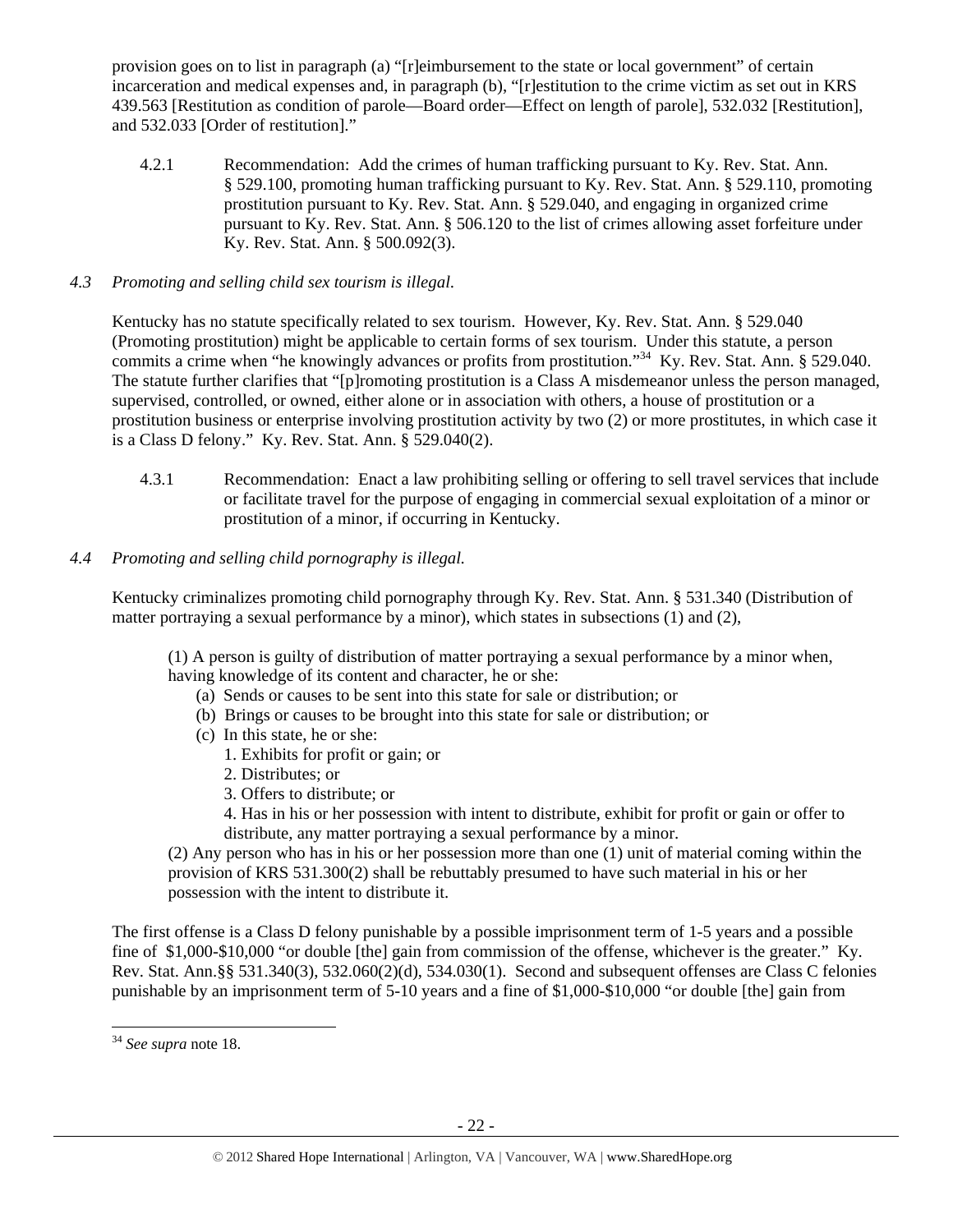commission of the offense, whichever is the greater." Ky. Rev. Stat. Ann. §§ 531.340(3), 532.060(2)(c), 534.030(1).

Similarly, under Ky. Rev. Stat. Ann. § 531.360(1) an individual commits a felony if the individual "having knowledge of its content and character thereof, . . . writes or creates advertising or solicits anyone to publish such advertising or otherwise promotes the sale or distribution of matter portraying a sexual performance by a minor." A first offense of this crime is a Class D felony. Ky. Rev. Stat. Ann. § 531.360(2). Second and subsequent offenses are Class C felonies. Ky. Rev. Stat. Ann. § 531.360(2).

Lastly, a facilitator could be guilty of Ky. Rev. Stat. Ann. § 531.350 (Promoting sale of material portraying a sexual performance by a minor) when the individual

knowingly, as a condition to a sale, allocation, consignment, or delivery for resale of any paper, magazine, book, periodical, publication or other merchandise, requires that the purchaser or consignee receive any matter portraying a sexual performance by a minor, or he denies or threatens to deny a franchise, revokes or threatens to revoke, or imposes any penalty, financial or otherwise, by reason of the failure of any person to accept such matter, or by reason of the return of such matter. Ky. Rev. Stat. Ann. § 531.350(1).

A first offense of this statute is a Class A misdemeanor. Ky. Rev. Stat. Ann. § 531.350(2). A second offense is a Class D felony. Ky. Rev. Stat. Ann. § 531.350(2). Third and subsequent offenses are Class C felonies. Ky. Rev. Stat. Ann. § 531.350(2).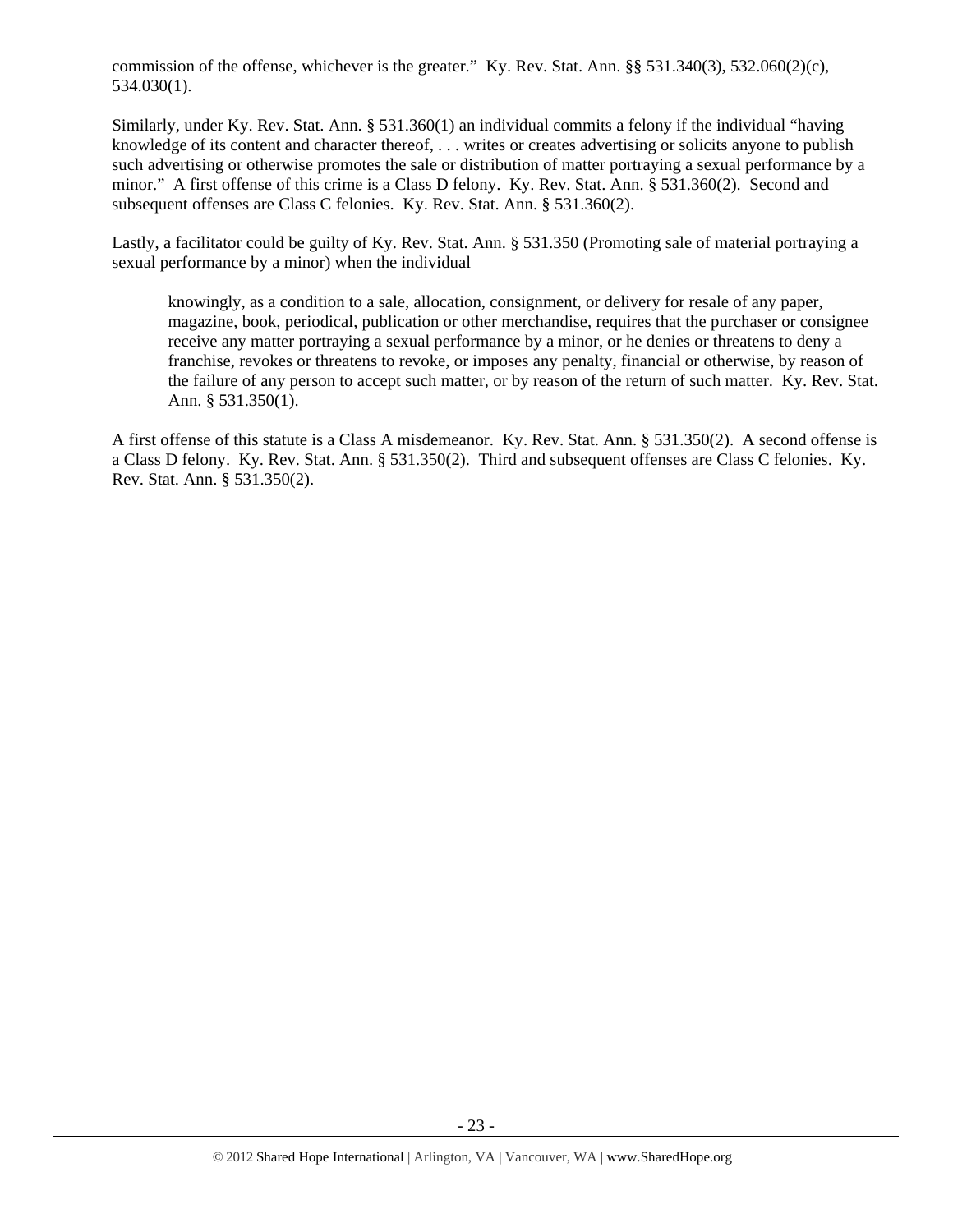#### FRAMEWORK ISSUE 5: PROTECTIVE PROVISIONS FOR THE CHILD VICTIMS

## *Legal Components:*

- *5.1 A victim of domestic minor sex trafficking or CSEC is defined as a victim for purposes of qualifying for crime victims' compensation and other victim benefits.*
- *5.2 The state sex trafficking statute expressly prohibits a defendant from raising consent of the minor to the commercial sex acts as a defense.*
- *5.3 Prostitution laws apply only to adults, making minors under 18 specifically immune from this offense.*
- *5.4 Child victims of sex trafficking or commercial sexual exploitation are provided with a child protection response, including specialized shelter and services, and are not detained in juvenile detention facilities.*
- *5.5 Commercial sexual exploitation or sex trafficking is identified as a type of abuse and neglect within child protection statutes.*
- *5.6 The definition of "caregiver" (or similar term) in the child welfare statutes is broad enough to include a trafficker who has custody or control of a child in order to bring a trafficked child into the protection of child protective services.*
- *5.7 Crime victims' compensation is specifically available to a child victim of sex trafficking or commercial sexual exploitation of children (CSEC) without regard to ineligibility factors.*
- *5.8 Victim-friendly procedures and protections are provided in the trial process for minors under 18.*
- *5.9 Expungement or sealing of juvenile delinquency records resulting from arrests or adjudications for prostitution-related offenses committed as a result of, or in the course of, the commercial sexual exploitation of a minor is available within a reasonable time after turning 18.*
- *5.10 Victim restitution and civil remedies for victims of domestic minor sex trafficking or commercial sexual exploitation of children (CSEC) are authorized by law.*
- *5.11 Statutes of limitations for civil and criminal actions for child sex trafficking or commercial sexual exploitation of children (CSEC) offenses are eliminated or lengthened sufficiently to allow prosecutors and victims a realistic opportunity to pursue criminal action and legal remedies.*

*\_\_\_\_\_\_\_\_\_\_\_\_\_\_\_\_\_\_\_\_\_\_\_\_\_\_\_\_\_\_\_\_\_\_\_\_\_\_\_\_\_\_\_\_\_\_\_\_\_\_\_\_\_\_\_\_\_\_\_\_\_\_\_\_\_\_\_\_\_\_\_\_\_\_\_\_\_\_\_\_\_\_\_\_\_\_\_\_\_\_\_\_\_* 

# *Legal Analysis:*

*5.1 A victim of domestic minor sex trafficking or CSEC is defined as a victim for purposes of qualifying for crime victims' compensation and other victim benefits.* 

For the purposes of crime victims' compensation, "victim" is defined as including "a needy person who suffers personal physical or psychological injury or death from a criminal act in Kentucky as a result of: 1. Criminally injurious conduct . . . ." Ky. Rev. Stat. Ann. § 346.020(6)(a). "Criminally injurious conduct" is broadly defined as including "conduct that occurs or is attempted in this jurisdiction, poses a substantial threat of personal physical, psychological injury, or death, and is punishable by fine, imprisonment, or death." Ky. Rev. Stat. Ann. § 346.020(4). Because this definition of criminally injurious conduct includes all crimes punishable by fine and imprisonment, it would include CSEC offenses.<sup>35</sup>

For the purpose of crime victim and witness protection statutes, Ky. Rev. Stat. Ann. §§ 421.500–421.575, the term "victim" includes "an individual who suffers direct or threatened physical, financial, or emotional harm as a result of the commission of a crime classified as stalking, unlawful imprisonment, use of a minor in a sexual performance, unlawful transaction with a minor in the first degree, terroristic threatening, menacing, harassing communications, intimidating a witness, criminal homicide, robbery, rape, assault, sodomy, kidnapping, burglary in the first or second degree, sexual abuse, wanton endangerment, criminal abuse, or incest." Ky. Rev.

<sup>35</sup> *See supra* Section 1.2.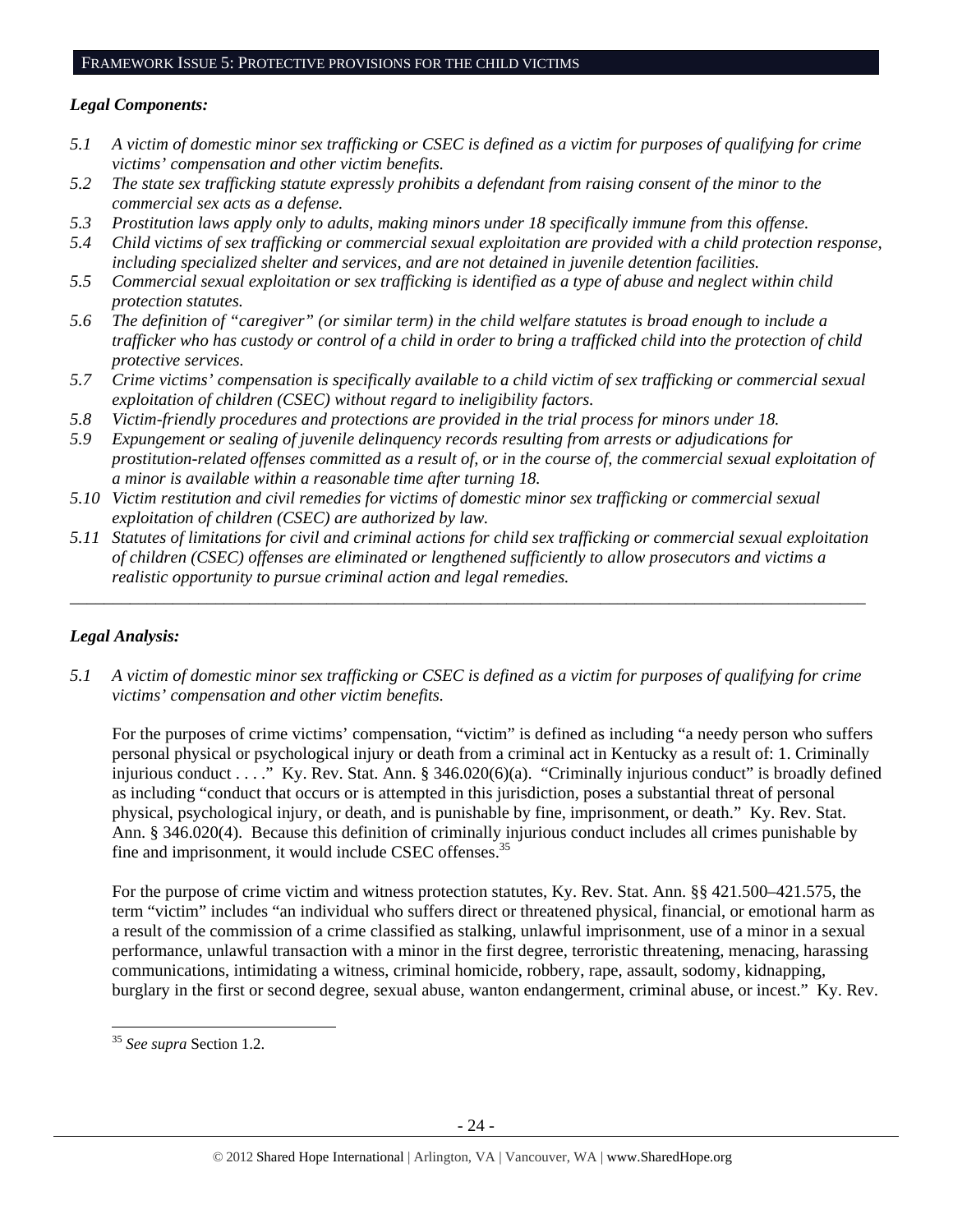Stat. Ann. § 421.500(1). Notably absent from this definition are the crimes of human trafficking pursuant to Ky. Rev. Stat. Ann. § 529.100, promoting human trafficking pursuant to Ky. Rev. Stat. Ann. § 529.110, promoting prostitution pursuant to Ky. Rev. Stat. Ann. § 529.040, and unlawful transaction with a minor in the third degree pursuant to Ky. Rev. Stat. Ann. § 530.070. Thus, victims of these crimes are not considered victims for the purpose of crime victim and witness protection or assistance from crime victim advocates.

Some crimes related to commercial sexual exploitation of children are specifically included in the definition of "child sexual abuse and exploitation," in Ky. Rev. Stat. Ann. § 15.900, which provides the definitions for Ky. Rev. Stat. Ann. § 15.905 – § 15.940, some of the statutes concerning the "State Child Sexual Abuse and Exploitation Board." Under Ky. Rev. Stat. Ann. § 15.935(1) the Board is authorized

(b) To fund the cost of medical examinations of victims of suspected child sexual abuse to the extent the fee for an examination is a service not eligible to be paid for by Medicaid or private insurance. The fees paid for this examination shall not exceed reasonable, usual, and customary charges as set by the state board;

(c) To fund the cost of counseling and other mental health services to victims of child sexual abuse to the extent the fees for counseling and mental health services are services not eligible to be paid for by Medicaid or private insurance. The fees paid for counseling and mental health services shall not exceed reasonable, usual, and customary charges as set by the state board;

For purposes of these services and other Board activities, "child sexual abuse and exploitation" is defined as "harm to a child's health or welfare by any person, responsible or not for the child's health or welfare, which harm occurs or is threatened through nonaccidental sexual contact which includes violations of KRS 510.040 [Rape in the first degree] to 510.150 [Indecent exposure in the second degree], 530.020 [Incest], 530.070 [Unlawful transaction with a minor in the third degree], 531.310 [Use of a minor in a sexual performance], 531.320 [Promoting a sexual performance by a minor], and 531.370 [Using minors to distribute material portraying a sexual performance by a minor]." Ky. Rev. Stat. Ann. § 15.900(2).

- 5.1.1 Recommendation: Amend Ky. Rev. Stat. Ann. § 346.020 (Definitions for chapter— Compensation of crime victims) to expressly include trafficking and CSEC victims.
- 5.1.2 Recommendation: Amend Ky. Rev. Stat. Ann. § 421.500 (Definitions for crime victim and witness protection) to include Ky. Rev. Stat. Ann. § 529.100 (Human trafficking), § 529.110 (Promoting human trafficking), § 529.040 (Promoting prostitution) when a minor is involved, and § 530.070 (Unlawful transaction with a minor in the third degree) in situations involving commercial sexual exploitation of children to expand the coverage of these statutes to all victims of domestic minor sex trafficking and CSEC offenses.
- 5.1.3 Recommendation: Amend Ky. Rev. Stat. Ann. § 15.900 (Definitions for child sexual abuse and exploitation prevention) to include Ky. Rev. Stat. Ann. § 529.100 (Human trafficking), § 529.110 (Promoting human trafficking), § 529.040 (Promoting prostitution) when a minor is involved, to expand the coverage of these statutes to all victims of domestic minor sex trafficking and CSEC offenses.
- *5.2 The state sex trafficking statute expressly prohibits a defendant from raising consent of the minor to the commercial sex acts as a defense.*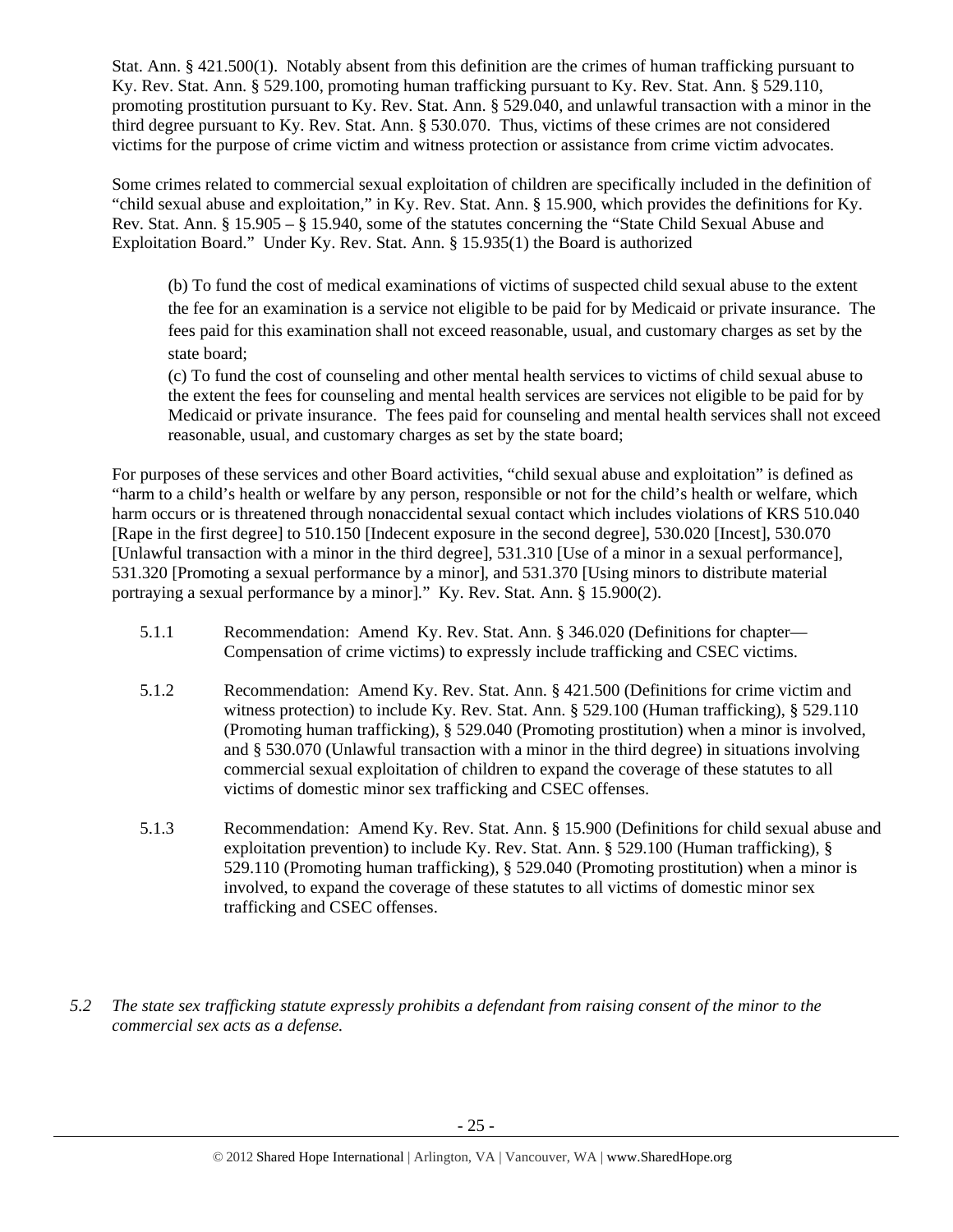Ky. Rev. Stat. Ann. § 529.100 (Human trafficking), Ky. Rev. Stat. Ann. § 529.110 (Promoting human trafficking), and Ky. Rev. Stat. Ann. § 530.070 (Unlawful transaction with a minor in the third degree) do not refer to a defense based on consent of the minor to the commercial sex act. However, the code does not specifically prohibit a defendant from raising such a defense.

5.2.1 Recommendation: Enact a provision specifically prohibiting a defense to any sexual crime against a minor under 18 based on consent of the child to the sex act.

# *5.3 Prostitution laws apply only to adults, making minors under 18 specifically immune from this offense.*

Ky. Rev. Stat. Ann. § 529.020 (Prostitution) does not exclude minors from prosecution. The law creates a Class B misdemeanor when a person "engages or agrees or offers to engage in sexual conduct with another person in return for a fee." Ky. Rev. Stat. Ann. § 529.020. Similarly, Ky. Rev. Stat. Ann. § 529.080 (Loitering for prostitution purposes) does not exclude minors and states, "A person is guilty of loitering for prostitution purposes when he loiters or remains in a public place for the purpose of engaging or agreeing or offering to engage in prostitution."

- 5.3.1 Recommendation: Amend Ky. Rev. Stat. Ann. § 529.020 and Ky. Rev. Stat. Ann. § 529.080 to make the laws inapplicable to minors under 18.
- *5.4 Child victims of sex trafficking or commercial sexual exploitation are provided with a child protection response, including specialized shelter and services, and are not detained in juvenile detention facilities.*

The human trafficking laws and the CSEC laws do not refer to a specific protective response to the child victims of these crimes. However, if a minor's case is successfully identified and prosecuted as a human trafficking case, then Ky. Rev. Stat. Ann. § 431.063 (Human trafficking victim not to be incarcerated pending trial— Exceptions) could prohibit the detention of a human trafficking victim for any offenses the victim committed as a result of the trafficking prior to trial. The statute states,

A victim of human trafficking shall not be held in a detention center, jail, or other secure facility pending trial for an offense arising from the human trafficking situation, except where the incarceration is found to be the least restrictive alternative to securing the appearance of that person before the court or the release of the person under any other reasonable condition would be a clear threat to public safety.

However, this statute does not ensure that domestic minor sex trafficking victims will receive a child protective response because it does not direct these victims into the child protective system or other protective therapeutic response system. Additionally, many domestic minor sex trafficking victims may not be identified as victims of human trafficking if their case is brought under a CSEC law or if they are themselves prosecuted for prostitution or prostitution-related offenses.

Domestic minor sex trafficking victims frequently commit status offenses while being trafficked, leading to arrest and a juvenile justice response.<sup>36</sup> Under Chapter 630 (Status offenders), a minor may be taken into

 $36$  A "'[s]tatus offense action' is any action brought in the interest of a child who is accused of committing acts, which if committed by an adult, would not be a crime. Such behavior shall not be considered criminal or delinquent and such children shall be termed status offenders. Status offenses shall include: 1. Beyond the control of school or beyond the control of parents; 2. Habitual runaway; 3. Habitual truant; 4. Tobacco offenses as provided in KRS 438.305 to 438.340; and 5. Alcohol offenses as provided in KRS 244.085. (b) Status offenses shall not include violations of state or local ordinances which may apply to children such as a violation of curfew." Ky. Rev. Stat. Ann. § 600.020(59).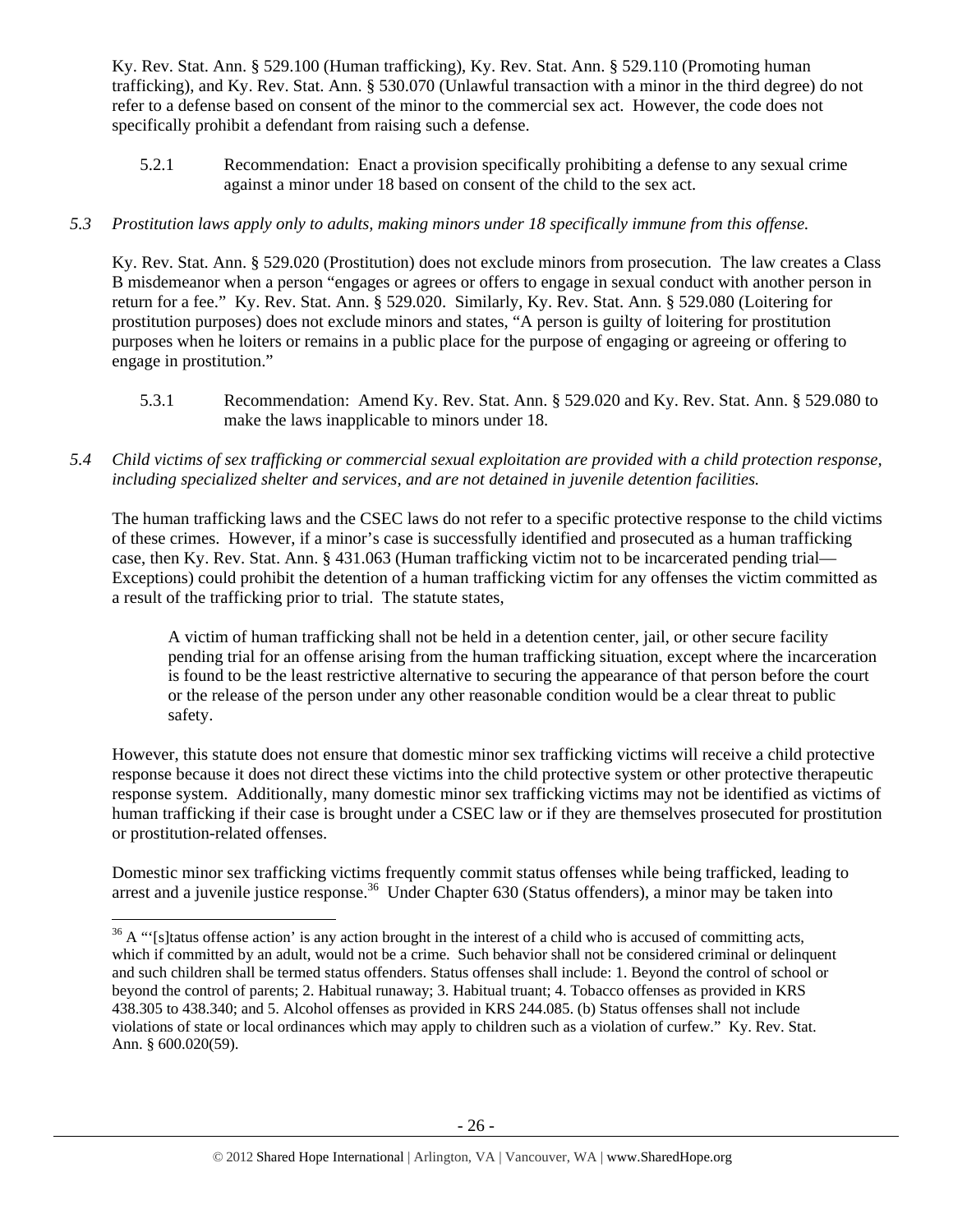custody by law enforcement: "(1) Pursuant to an order of the court for failure to appear before the court for a previous status offense; or (2) If there are reasonable grounds to believe that the child has been an habitual runaway from his parent or person exercising custodial control or supervision of the child." Ky. Rev. Stat. Ann. § 630.030.

After being taken into custody as a status offender, pursuant to Ky. Rev. Stat. Ann. § 630.040, the law enforcement officer must follow a series of sequential steps. Under subsection (2), the law enforcement officer must "[c]ontact a court designated worker who shall have the responsibility for determining appropriate placement pursuant to KRS  $\S$  610.200(5)." Ky. Rev. Stat. Ann.  $\S$  610.200(5) states,

Unless the child is subject to trial as an adult, if the child is not released, the peace officer shall contact the court-designated worker who may:

(a) Release the child to his parents;

- (b) Release the child to such other persons or organizations as are authorized by law;
- (c) Release the child to either of the above subject to stated conditions; or

(d) Except as provided in subsection (6) of this section, authorize the peace officer to retain custody of the child for an additional period not to exceed twelve (12) hours during which the peace officer may transport the child to a secure juvenile detention facility, a juvenile holding facility, or a nonsecure facility. If the child is retained in custody, the court-designated worker shall give notice to the child's parents or person exercising custodial control or supervision of the fact that the child is being retained in custody.

As the final step, if the child was not released, under Ky. Rev. Stat. Ann. § 630.040, "The peace officer taking the child into custody shall within three (3) hours of taking a child into custody file a complaint with the court, stating the basis for taking the child into custody and the reason why the child was not released to the parent or other adult exercising custodial control or supervision of the child, relative or other responsible adult, a court designated agency, an emergency shelter or medical facility," and could release the status offender to "a responsible adult who can provide adequate care and supervision." Ky. Rev. Stat. Ann. § 630.040(7).

Before an alleged status offender enters any judicial proceedings on the alleged offense, pursuant to Ky. Rev. Stat. Ann. § 630.050,

[T]he party or parties seeking such court action shall meet for a conference with a court-designated worker for the express purpose of determining whether or not:

(1) To refer the matter to the court by assisting in the filing of a petition under KRS 610.020 [Complaints]:

(2) To refer the child and his family to a public or private social service agency. . . . ; or

(3) To enter into a diversionary agreement.

If the status offender is sent to a detention proceeding, the court could order that the status offender be detained in juvenile detention under Ky. Rev. Stat. Ann. § 630.080, which states in subsections (1) and (2),

(1) In order for the court to detain a child after the detention hearing, the Commonwealth shall establish probable cause at the detention hearing that the child is a status offender and that further detention of the child is necessary for the protection of the child or the community. . . . If grounds are established that the child is a status offender, and that further detention is necessary, the child may be placed in a nonsecure setting approved by the Department of Juvenile Justice;

(2) A status offender may be securely detained if the cabinet has initiated or intends to initiate transfer of the youth by competent document under the provisions of the interstate compact pursuant to KRS Chapter 615.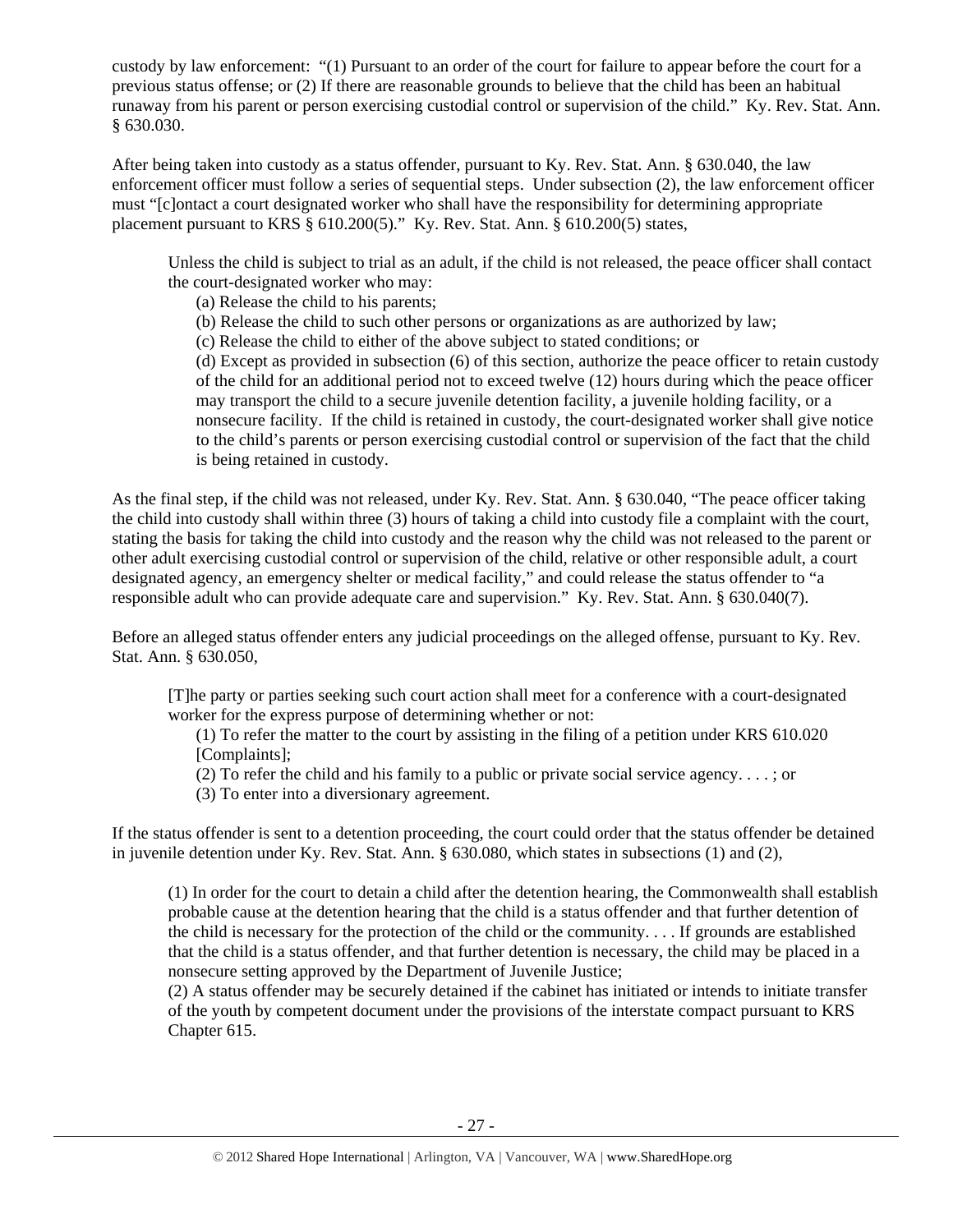The commercially sexually exploited minor may also enter the juvenile justice system as a "public offender" if the child has committed a crime, such as prostitution. Ky. Rev. Stat. Ann. § 635.020(1), § 610.190(1)(d). A law enforcement officer may take a minor into custody under the same rules that allow for any public offender to be taken into custody, which include with a warrant or "without a warrant when a misdemeanor as defined in KRS §431.060 [Felonies, misdemeanors, and violations defined], has been committed in his presence." Ky. Rev. Stat. Ann. § 610.190(1), § 431.005(1)(a), (d). If the domestic minor sex trafficking victim is taken into custody for a crime, first, the court will determine how the minor will be adjudicated under Ky. Rev. Stat. Ann. § 635.020(1), which provides that if reasonable cause exists to believe a minor committed a felony (with certain exceptions, one of which is related to prior felonies) or a misdemeanor, the court should proceed with the public offender provisions. This custody is only termed an "arrest" when the court decides to try the minor as an adult. The detention of a potential public offender is allowed following adjudication, as well as before disposition if the court finds, "by a preponderance of the evidence that the circumstances surrounding the child are such as to endanger his safety or welfare or that of the community." Ky. Rev. Stat. Ann. § 635.050.

When the dispositional hearing occurs for a public offender, the court has several options available pursuant to Ky. Rev. Stat. Ann. § 635.060 if the court finds that the minor is a public offender, including:

(2) Place the child under parental supervision in the child's own home or in a suitable home or boarding home, upon the conditions that the court shall determine, or place the child on probation under conditions that the court shall determine. . . . ; or

(3) Commit or recommit the child to the custody of the Department of Juvenile Justice, or grant guardianship to a child-caring facility, a child-placing agency authorized to care for the child, or place the child under the custody and supervision of a suitable person. . . . ; or

(4) If the child is fourteen (14) years of age but less than sixteen (16) years of age, order that the child be confined in an approved secure juvenile detention facility, juvenile holding facility, or approved detention program as authorized by the Department of Juvenile Justice in accordance with KRS Chapter 15A for a period of time not to exceed forty-five (45) days; or

(5) If the child is sixteen (16) years of age or older, order that the child be confined in an approved secure juvenile detention facility, juvenile holding facility, or approved detention program as authorized by the Department of Juvenile Justice in accordance with KRS Chapter 15A for a period of time not to exceed ninety (90) days; or

(6) Any combination of the dispositions listed above except that, if a court probates or suspends a commitment in conjunction with any other dispositional alternative, that fact shall be explained to the juvenile and contained in a written order.

. . . .

As a public offender, a minor could potentially receive imposition of a fine up to \$250 for committing a misdemeanor. Ky. Rev. Stat. Ann. §§ 635.085(1)(b).

In contrast to receiving a criminal justice response, a commercially sexually exploited minor may be considered dependent, $37$  neglected, or abused and receive a child protective response. The court may take emergency custody of a potentially dependent, neglected, or abused child under Ky. Rev. Stat. Ann. § 620.060, which states in part,

(1) The court for the county where the child is present may issue an ex parte emergency custody order when it appears to the court that removal is in the best interest of the child and that there are reasonable

 $37$  Under Ky. Rev. Stat. Ann. § 600.020(19), "dependent child" is defined as "any child, other than an abused or neglected child, who is under improper care, custody, control, or guardianship that is not due to an intentional act of the parent, guardian, or person exercising custodial control or supervision of the child."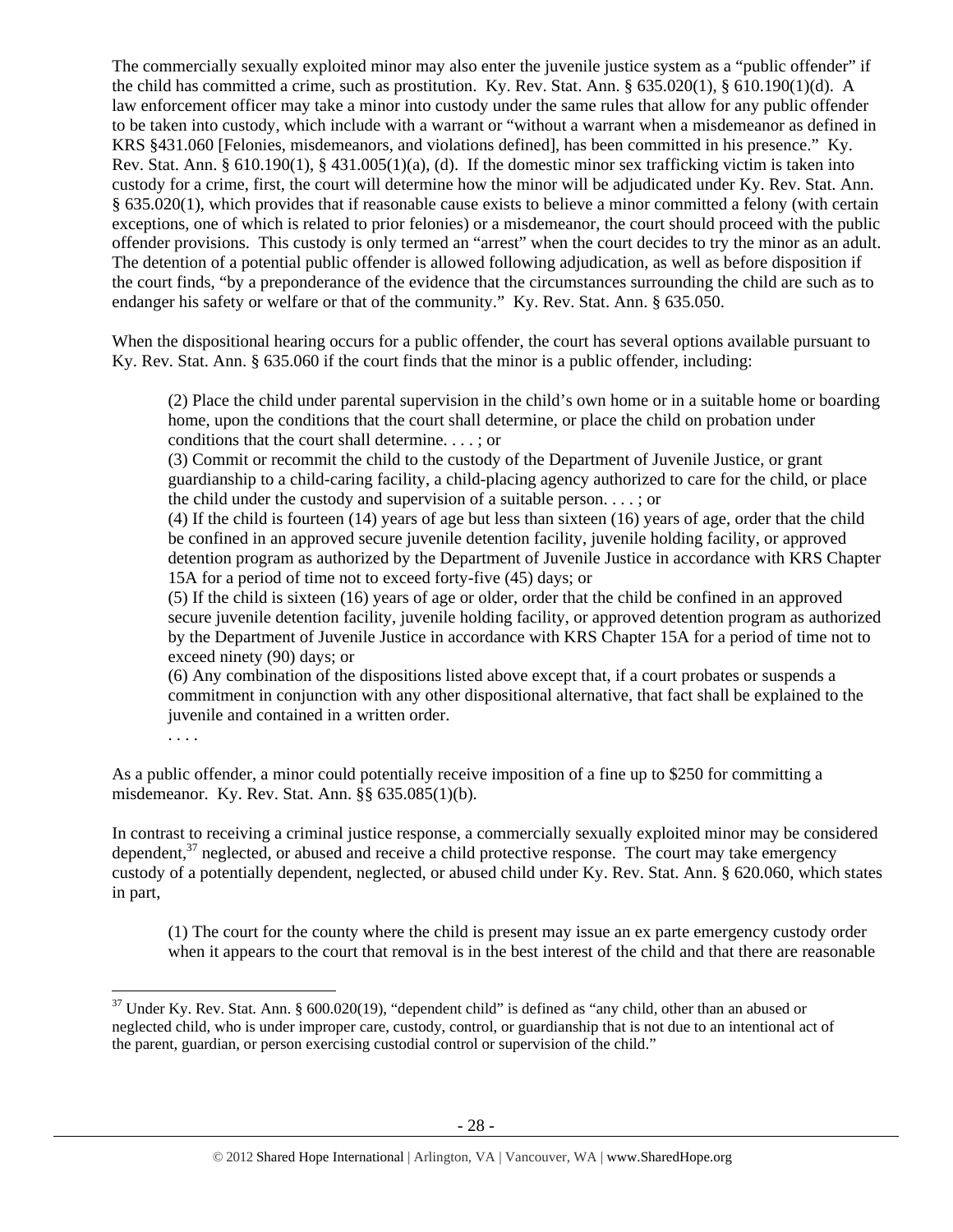grounds to believe, as supported by affidavit or by recorded sworn testimony, that one (1) or more of the following conditions exist and that the parents or other person exercising custodial control or supervision are unable or unwilling to protect the child:

(a) The child is in danger of imminent death or serious physical injury or is being sexually abused;

(b) The parent has repeatedly inflicted or allowed to be inflicted by other than accidental means physical injury or emotional injury. This condition shall not include reasonable and ordinary discipline recognized in the community where the child lives, as long as reasonable and ordinary discipline does not result in abuse or neglect as defined in KRS  $600.020(1)^{38}$ ; or

(c) The child is in immediate danger due to the parent's failure or refusal to provide for the safety or needs of the child.

(2) Custody may be placed with a relative taking into account the wishes of the custodial parent and child or any other appropriate person or agency including the cabinet.

Under Ky. Rev. Stat. Ann. § 620.080, unless waived, the court must hold a temporary removal hearing, "[w]ithin seventy-two (72) hours, excluding weekends and holidays, of the time when an emergency custody order is issued or when a child is taken into custody without the consent of his parent or other person exercising custodial control or supervision; and (b) In cases commenced by the filing of a petition, within ten (10) days of the date of filing." At the hearing, the court "shall determine whether there are reasonable grounds to believe that the child would be dependent, neglected or abused if returned to or left in the custody of his parent or other person exercising custodial control or supervision . . . ."

Ky. Rev. Stat. Ann. § 620.090(1) states in part, "If, after completion of the temporary removal hearing, the court finds there are reasonable grounds to believe the child is dependent, neglected or abused, the court shall issue an order for temporary removal and shall grant temporary custody to the cabinet or other appropriate person or agency. Preference shall be given to available and qualified relatives of the child considering the wishes of the parent or other person exercising custodial control or supervision, if known. The order shall state the specific reasons for removal and show that alternative less restrictive placements and services have been considered." Subsection (5) states, "The child shall remain in temporary custody with the cabinet for a period of time not to exceed forty-five (45) days from the date of the removal from his home. The court shall conduct the adjudicatory hearing and shall make a final disposition within forty-five (45) days of the removal of the child. The court may extend such time after making written findings establishing the need for the extension and after finding that the extension is in the child's best interest."

Under Ky. Rev. Stat. Ann. § 620.095, "[a] nonoffender, as defined in KRS 600.020 ["a child alleged to be dependent, neglected, or abused and who has not been otherwise charged with a status or public offense"], shall not be placed in secure or nonsecure detention."

Ky. Rev. Stat. Ann. § 620.130 sets out "alternatives less restrictive than removal" from custody for the court to consider in cases under Chapter 620. Ky. Rev. Stat. Ann. § 620.140 (Dispositional alternatives)<sup>39</sup> sets forth possible court options for "disposition of all cases brought on behalf of dependent, neglected, or abused children," including admission of the child into "custody of the cabinet for placement" not to exceed the age of 18, or upon request  $21<sup>40</sup>$  or for protective orders, such as:

 <sup>38</sup> See section 5.5 *infra* for definition of abuse and neglect.

<sup>&</sup>lt;sup>39</sup> Here and elsewhere in this report that Ky. Rev. Stat. Ann § 620.140 is quoted or cited, it has been updated to reflect the amendments added by the passage of Senate Bill 213. S.B. 213, 2012 Gen. Assemb., Leg. Sess. (Ky. 2012) (signed by Governor Apr. 11, 2012).

<sup>40</sup> Pursuant to Ky. Rev. Stat. Ann. § 620.140(d) (Dispositional alternatives), "Commitment of the child to the custody of the cabinet for placement [is] for an indeterminate period of time not to exceed his or her attainment of the age eighteen (18), unless the youth elects to extend his or her commitment beyond the age of eighteen (18) under paragraph (e) of this subsection. Beginning at least six (6) months prior to an eligible youth attaining the age of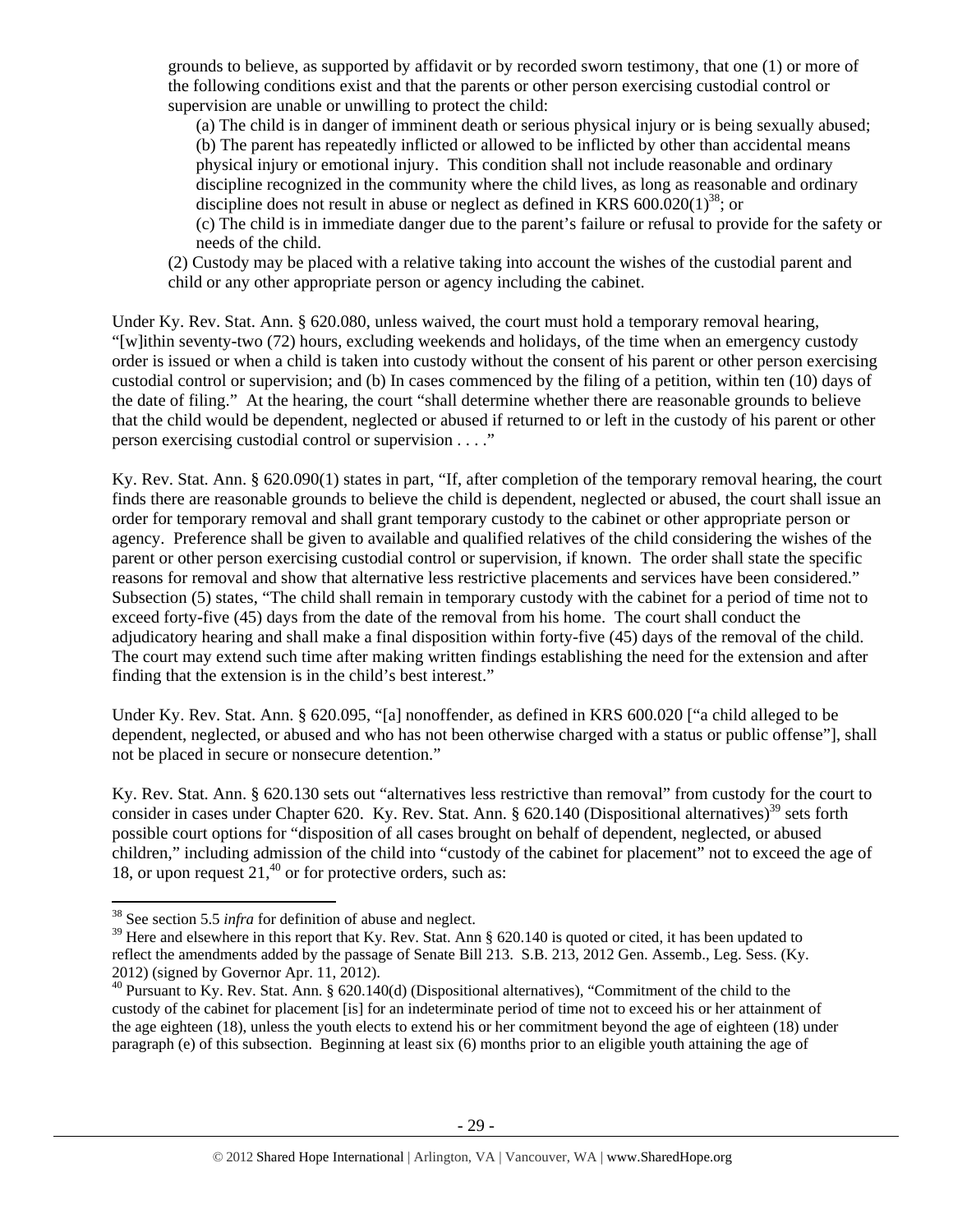1. Requiring the parent or any other person to abstain from any conduct abusing, neglecting, or making the child dependent;

2. Placing the child in his own home under supervision of the cabinet or its designee with services as determined to be appropriate by the cabinet; and

3. Orders authorized by KRS 403.740 [Emergency protective order] and 403.750 [Restraining orders]; Ky. Rev. Stat. Ann. § 620.140(b).

5.4.1 Recommendation: Establish a mandatory response law directing any minor involved in prostitution or who is a victim of trafficking of persons for commercial sexual exploitation under Ky. Rev. Stat. Ann. § 529.100 into a protective system that provides specialized services and housing.

## *5.5 Commercial sexual exploitation or sex trafficking is identified as a type of abuse and neglect within child protection statutes.*

Commercial sexual exploitation is a type of abuse and neglect in the Juvenile Code. An "abused or neglected child" includes "a child whose health or welfare is harmed or threatened with harm when . . . [a] person twentyone (21) years of age or older commits or allows to be committed an act of sexual abuse,<sup>41</sup> sexual exploitation, or prostitution upon a child less than sixteen (16) years of age." Ky. Rev. Stat. Ann. §  $600.020(1)(b)$ .<sup>42</sup> The definition of an "abused or neglected child" also covers a child whose "parent, guardian, or other person exercising custodial control or supervision of the child: . . . ; (e) Commits or allows to be committed an act of sexual abuse, sexual exploitation, or prostitution upon the child; (f) Creates or allows to be created a risk that an act of sexual abuse, sexual exploitation, or prostitution will be committed upon the child; . . . ." Ky. Rev. Stat. Ann. § 600.020(1)(a)(5)(6). "Sexual exploitation" is further defined as behavior that

includes, but is not limited to, a situation in which a parent, guardian, person in a position of authority or special trust, as defined in KRS  $532.045<sup>43</sup>$  or other person having custodial control or supervision of a child or responsible for his welfare, allows, permits, or encourages the child to engage in an act which constitutes prostitution under Kentucky law; or a parent, guardian, or other person having custodial control or supervision of a child or responsible for his or her welfare, allows, permits, or encourages the

<u> Andreas Andreas Andreas Andreas Andreas Andreas Andreas Andreas Andreas Andreas Andreas Andreas Andreas Andr</u>

<sup>43</sup> *See supra* note 3.

eighteen (18), the cabinet shall provide the eligible youth with education, encouragement, assistance, and support regarding the development of a transition plan, and inform the eligible youth of his or her right to extend commitment beyond the age of eighteen (18). . . ." Pursuant to Ky. Rev. Stat. Ann. § 600.020(23) (Definitions), "'[e]ligible youth' means a person who is or has been committed to the cabinet as dependent, neglected, or abused, eighteen (18) years of age to nineteen (19) years of age, and who is requesting to extend or reinstate his or her commitment to the cabinet in order to participate in state or federal educational programs or to establish independent living arrangements." Pursuant to Ky. Rev. Stat. Ann. § 600.020(63), "Transition plan' means a plan that is personalized at the direction of the youth that includes specific options on housing; health insurance; education; local opportunities for mentors and continuing support services; and work force supports and employment services; and is as detailed as the youth may elect . . ."

<sup>&</sup>lt;sup>41</sup> "Sexual abuse" includes, but is not necessarily limited to, any contacts or interactions in which the parent, guardian, person in a position of authority or special trust…or other person having custodial control or supervision of the child or responsibility for his or her welfare, uses or allows, permits, or encourages the use of the child for the purposes of the sexual stimulation of the perpetrator or another person. Ky. Rev. Stat. Ann. § 600.020(55) (as amended by H.B. 519).

 $42$  Here and elsewhere in this report that Ky. Rev. Stat. Ann § 600.020 is quoted or cited, it has been updated to reflect the amendments added by the passage of House Bill 519. H.B. 519, 2012 Gen. Assemb., Leg. Sess. (Ky. 2012) (signed by Governor Apr. 18, 2012).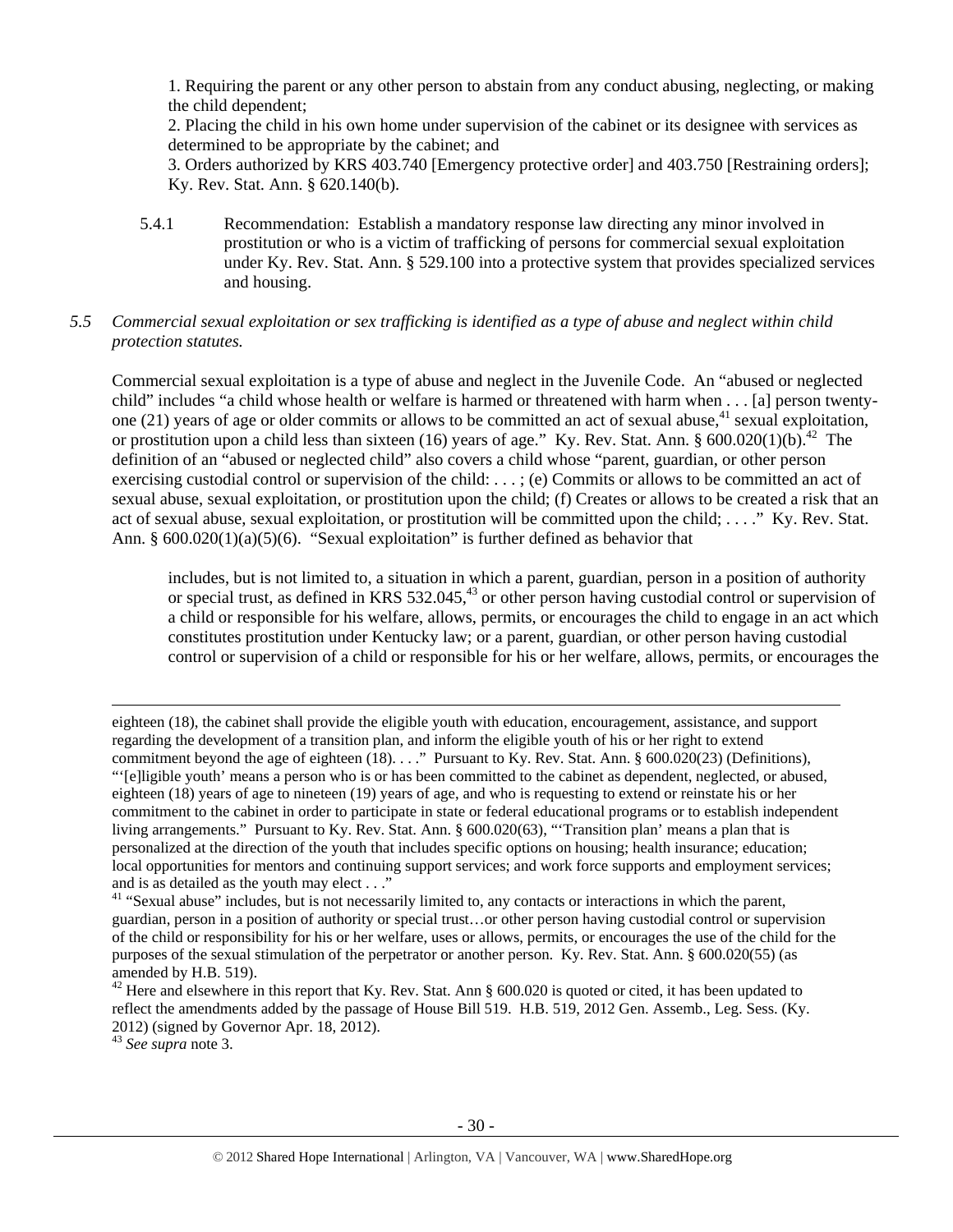child to engage in an act of obscene or pornographic photographing, filming, or depicting of a child as provided for under Kentucky law. Ky. Rev. Stat. Ann. § 600.020(56).

*5.6 The definition of "caregiver" (or similar term) in the child welfare statutes is broad enough to include a trafficker who has custody or control of a child in order to bring a trafficked child into the protection of child protective services.* 

In defining "abused or neglected child," Ky. Rev. Stat. Ann.  $\S 600.020(1)(a)^{44}$  (Definitions for KRS Chapters 600 to 645) refers to a "person in a position of authority or special trust, as defined in KRS 532.045 [Persons prohibited from probation or postincarceration supervision—Procedure when probation or postincarceration supervision not prohibited]." Ky. Rev. Stat. Ann. § 532.045(a) defines "position of authority" to include "the position occupied by . . . a household member" and § 532.045(b) defines "position of special trust" as "a position occupied by a person in a position of authority who by reason of that position is able to exercise undue influence over the minor." The state code also uses the term "person exercising custodial control or supervision" over the child, which is defined for purposes of the Unified Juvenile Code (chapters 600 to 645) as meaning "a person or agency that has assumed the role and responsibility of a parent or guardian for the child, but that does not necessarily have legal custody of the child." Ky. Rev. Stat. Ann. § 600.020(43). These definitions are likely broad enough to include a trafficker. Since the definition of abuse under Ky. Rev. Stat. Ann. §  $600.020(1)(b)^{45}$  also includes "[a] person twenty-one (21) years of age or older [who] commits or allows to be committed an act of sexual abuse,<sup>46</sup> sexual exploitation, or prostitution upon a child less than sixteen (16) years of age," this broadens the jurisdictional scope of abuse cases even further and would include most cases involving non-family traffickers.

*5.7 Crime victims' compensation is specifically available to a child victim of sex trafficking or commercial sexual exploitation of children (CSEC) without regard to ineligibility factors.* 

For the purposes of crime victims' compensation, "victim" is defined as "a needy person who suffers personal physical or psychological injury or death from a criminal act in Kentucky as a result of: 1. Criminally injurious conduct; . . . ." Ky. Rev. Stat. Ann. § 346.020(6)(a). "Criminally injurious conduct" has a broad definition and includes "conduct that occurs or is attempted in this jurisdiction, poses a substantial threat of personal physical, psychological injury, or death, and is punishable by fine, imprisonment, or death." Ky. Rev. Stat. Ann. § 346.020(4). As all crimes related to commercial sexual exploitation of children have some form of fine or imprisonment, these crimes are "criminally injurious conduct," and a victim of these crimes is a victim for the purpose of victims' compensation funds.

Few barriers to recovery by domestic minor sex trafficking victims are evident in the crime victims' compensation statutes. Ky. Rev. Stat. Ann. § 346.020, et seq. Even if the commercially sexually exploited minor was living with the trafficker, she is still eligible for recovery because "[n]o victim or dependent shall be denied compensation solely because he is a relative of the offender or was living with the offender as a family or household member at the time of the injury or death. However, the board may award compensation to a victim or dependent who is a relative, family or household member of the offender only if the board can reasonably determine the offender will not receive significant economic benefit or unjust enrichment from the compensation." Ky. Rev. Stat. Ann. § 346.050(2). A crime victim has five years from the date of the injurious criminal conduct to file a claim for victim compensation, except "that upon good cause shown, the board may extend the time for filing if, in a particular case, the interest of justice so requires." Ky. Rev. Stat. Ann.  $§$  346.060(2).

<sup>44</sup> *See supra* note 42. 45 See supra note 42.

<sup>46</sup> See supra note 41.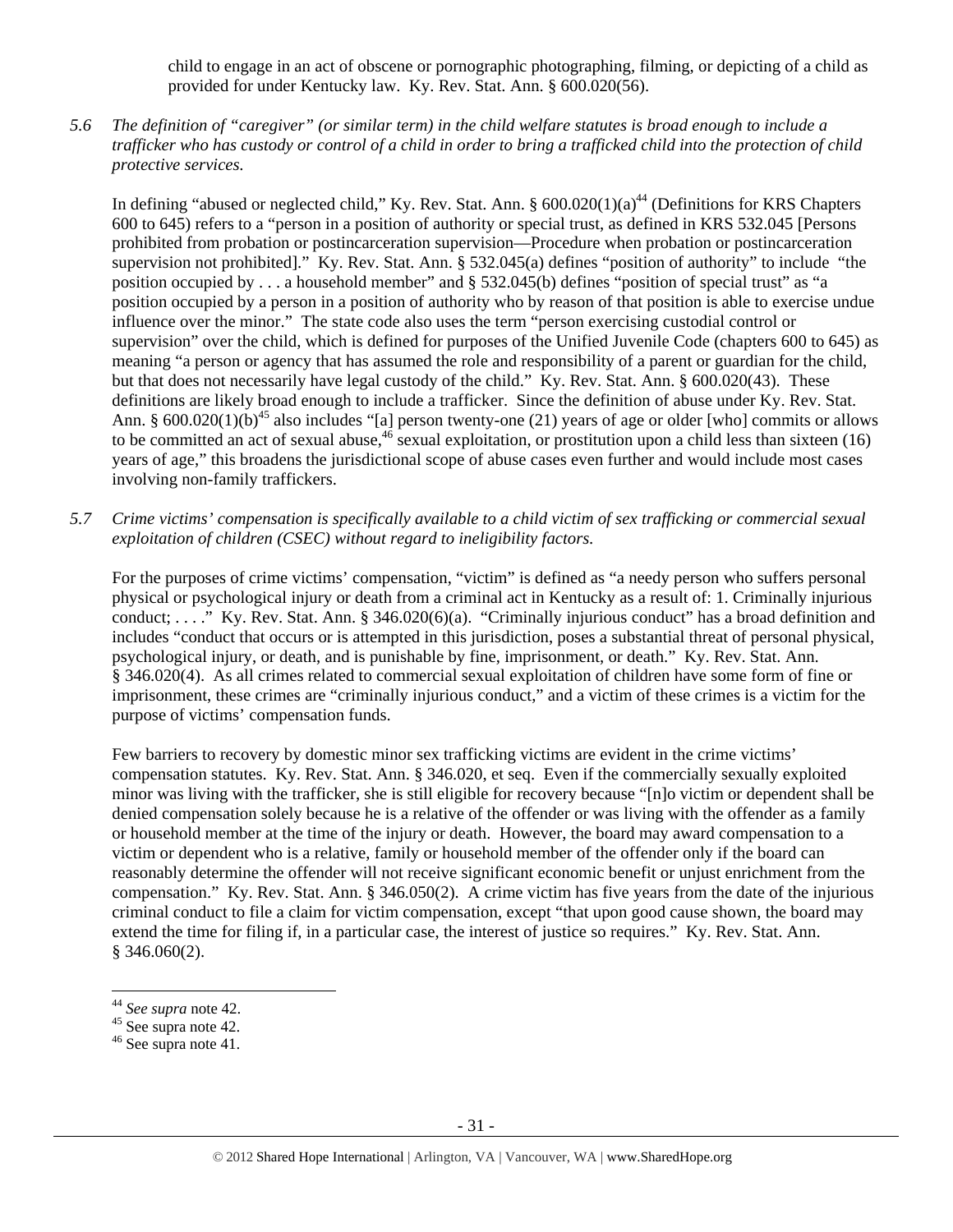One potential barrier to recovery of victim compensation for victims of domestic minor sex trafficking lies in the potential ineligibility of a victim who "because of his conduct, . . . contributed to the infliction of his injury." Ky. Rev. Stat. Ann. § 346.140(2). If the victim is found to have contributed to the injury, then the claim may be reduced or rejected. Ky. Rev. Stat. Ann. § 346.140(2). Furthermore, if it is found that the claimant will not "suffer serious financial hardships, as a result of the loss of earnings or support and the out-of-pocket expenses incurred as a result of the injury, if not granted financial assistance," then the victim may be denied compensation. Ky. Rev. Stat. Ann. § 346.140(3). Another potential ineligibility can stem from a delay in reporting the injury to police. Ky. Rev. Stat. Ann. § 346.130(1)(c) states, in part, "in no case may an award be made where the police records show that such report was made more than forty-eight (48) hours after the occurrence of such crime unless the board, for good cause shown, finds the delay to have been justified." Lastly, "The board upon finding that the claimant or victim has not fully cooperated with appropriate law enforcement agencies shall deny, reconsider, or reduce an award." Ky. Rev. Stat. Ann. § 346.130(2).

5.7.1 Recommendation: Amend Ky. Rev. Stat. Ann. § 346.060(2) to stipulate an exception for child victims of Ky. Rev. Stat. Ann. § 529.100 (Human trafficking), § 529.110 (Promoting human trafficking), § 529.040 (Promoting prostitution), § 531.310 (Use of a minor in a sexual performance), § 531.320 (Promoting a sexual performance by a minor), and § 530.070 (Unlawful transaction with minor in the third degree) (in which prostitution is the transaction) in recognition of the challenges these victims face through trauma-bonding, denial, and delayed disclosure.

## *5.8 Victim-friendly procedures and protections are provided in the trial process for minors under 18.*

Kentucky Rules of Evidence (KRE) § 412, which applies to "any civil or criminal proceeding involving alleged sexual misconduct." KRE § 412(a). Under this statute, in both civil and criminal proceedings generally, "Evidence offered to prove that any alleged victim engaged in other sexual behavior" and "[e]vidence offered to prove any alleged victim's sexual predisposition" is inadmissible with certain exceptions. KRE § 412. However, in the case of a prosecution of a trafficker for promoting prostitution under Ky. Rev. Stat. Ann. § 529.040, one may not be convicted of promoting prostitution "solely on the uncorroborated testimony of a person whose prostitution activity he is alleged to have advanced or from whose prostitution activity he is alleged to have profited," making a child victim's testimony potentially insufficient to convict her trafficker. Ky. Rev. Stat. Ann. § 529.060(2).

Certain protections are given to child victim-witnesses under the age of 12 in prosecutorial proceedings

under KRS 510.040 [Rape in the first degree] to 510.155 [including all degrees of rape, sodomy, sexual abuse, indecent exposure, and unlawful use of electronic means], 529.030 [Promoting prostitution in the first degree**]** to 529.050 [including promoting prostitution in the second and third degree], 529.070 [Permitting prostitution], 530.020 [Incest], 530.060 [Endangering welfare of a minor], 530.064(1)(a) [Unlawful transaction with a minor in the first degree], 531.310 [Use of a minor in a sexual performance], 531.320 [Promoting a sexual performance by a minor], 531.370 [Using minors to distribute material portraying a sexual performance], or any specified in KRS 439.3401 [includes human trafficking] and all dependency proceedings pursuant to KRS Chapter 620, when the act is alleged to have been committed against a child twelve (12) years of age or younger, and applies to the statements or testimony of that child or another child who is twelve (12) years of age or younger who witnesses one of the offenses included in this subsection. Ky. Rev. Stat. Ann. § 421.350(1).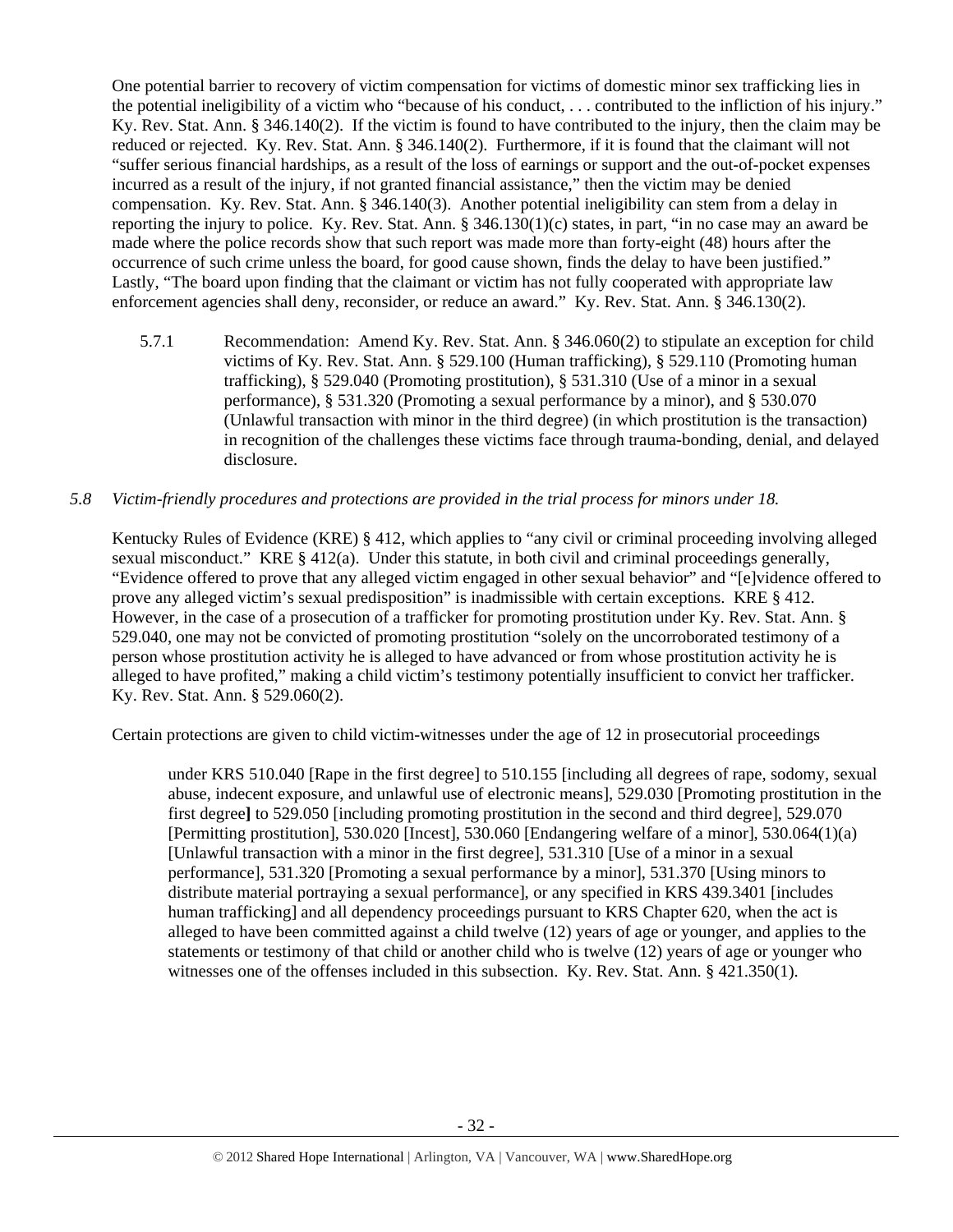These protections include, under particular circumstances and showing of compelling need,<sup>47</sup> closed circuit testimony that allows the defendant to "observe and hear the testimony of the child in person, but shall ensure that the child cannot hear or see the defendant." Ky. Rev. Stat. Ann. § 421.350(2). The court may also order that a child's testimony be recorded out of court for use in trial with the defendant able to listen and observe but not be seen or heard by the child. Ky. Rev. Stat. Ann. § 421.350(3). The recording must be "both visual and oral" and the defendant must be "afforded an opportunity to view the recording before it is shown in the courtroom." Ky. Rev. Stat. Ann. § 421.350(3)(a), (d).

*5.9 Expungement or sealing of juvenile delinquency records resulting from arrests or adjudications for prostitution-related offenses committed as a result of, or in the course of, the commercial sexual exploitation of a minor is available within a reasonable time after turning 18.* 

Ky. Rev. Stat. Ann. § 610.330(1) states in part, "Any child who has been adjudicated as coming within the purview of KRS Chapters 630, 635 (with regard to status offenses, misdemeanors, or violations only), or 645, but not KRS Chapters 620 or 640, may petition the court for the expungement of his or her juvenile court record, except for adjudications involving guilt of an offense which would have been a felony if the offense was committed by an adult." The minor must petition no sooner than "two (2) years after the date of termination of the court's jurisdiction over the person, or two (2) years after his or her unconditional release from commitment to the Department of Juvenile Justice . . . ." Ky. Rev. Stat. Ann. § 610.330(1). However, "the two (2) year period may be waived if the court finds that such extraordinary circumstances exist with regard to the petitioner as to make the waiver advisable." Ky. Rev. Stat. Ann. § 610.330(1). Since prostitution is a Class B misdemeanor, and loitering for the purpose of prostitution is either a violation or a Class B misdemeanor, these crimes with which domestic minor sex trafficking victims are frequently charged could be expunged. Ky. Rev. Stat. Ann. §§ 529.020, 529.080.

*5.10 Victim restitution and civil remedies for victims of domestic minor sex trafficking or commercial sexual exploitation of children (CSEC) are authorized by law.* 

Ky. Rev. Stat. Ann. § 532.032 generally allows restitution to victims by stating that "[r]estitution to a named victim, if there is a named victim, shall be ordered in a manner consistent, insofar as possible, with the provisions of this section . . . ." *Fields v. Commonwealth*, 123 S.W.3d 914, 916 (Ky. Ct. App. 2003) also confirms that "under this statute restitution must now be considered during sentencing in all appropriate cases, and therefore that the General Assembly contemplated ordinary sentencing procedures as the foundation for restitutionary sentences . . . ." Ky. Rev. Stat. Ann. § 532.356(1) states in part, "Upon a person's conviction and sentencing for any nonstatus juvenile offense, moving traffic violation, criminal violation, misdemeanor, or Class D felony offense, and, for the purposes of paragraph (b) of this subsection, any Class C felony offense listed in subsection (3) of this section, the court shall impose the following sanctions in addition to any imprisonment, fine, court cost, or community service :. . ." The provision goes on to list in paragraph (a) "[r]eimbursement to the state or local government" of certain incarceration and medical expenses and, in paragraph (b), "[r]estitution to the crime victim as set out in KRS 439.563, 532.032, and 532.033." Therefore, for certain crimes related to domestic minor sex trafficking that are misdemeanors or Class D felonies, including Ky. Rev. Stat. Ann. § 529.040 (Promoting prostitution), § 530.070 (Unlawful transaction with a minor in the third degree), § 531.340 (Distribution of matter portraying a sexual performance by a minor), and § 531.350 (Promoting the sale of material portraying a sexual performance by a minor), the victim can receive restitution.

 $47$  "' $[{\rm Clompelling} \text{ need'} \text{ is defined as the substantial probability that the child would be unable to reasonably}$ communicate because of serious emotional distress produced by the defendant's presence." Ky. Rev. Stat. Ann. § 421.350(5).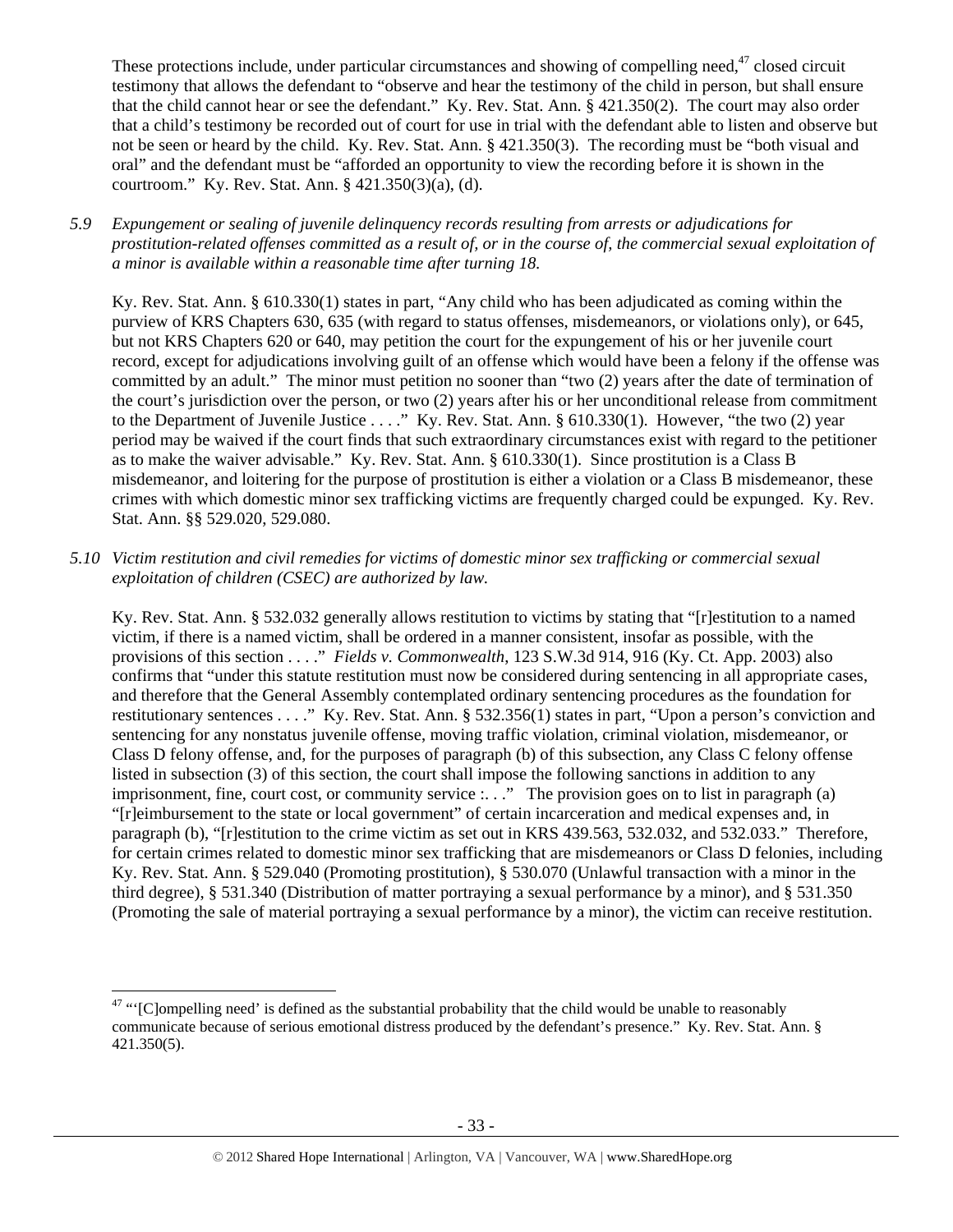In the event a defendant is sentenced to only probation or conditional discharge, restitution is also set out pursuant to Ky. Rev. Stat. Ann. § 533.030(3). "[W]here the victim suffered actual medical expenses, direct outof-pocket losses, or loss of earning as a direct result of the crime, or where the victim incurred expenses in relocating for the purpose of the victim's safety or the safety of a member of the victim's household . . . the court shall order the defendant to make restitution . . . . Restitution shall be ordered in the full amount of the damages, unless the damages exceed one hundred thousand dollars (\$100,000) or twice the amount of the gain from the commission of the offense, whichever is greater, in which case the higher of these two (2) amounts shall be awarded. The court may, in lieu of ordering monetary restitution, order the defendant to make restitution by working for or on behalf of the victim." Ky. Rev. Stat. Ann. § 533.030(3).

Under Ky. Rev. Stat. Ann. § 413.249(1)(a), domestic minor sex trafficking victims may also bring civil cases for "childhood sexual assault," which includes Ky. Rev. Stat. Ann. § 529.100 (Human trafficking). Specifically, "childhood sexual assault" for which civil cases may occur means "an act or series of acts against a person less than eighteen (18) years old and which meets the criteria defining a felony in KRS 510.040 [Rape in the first degree], 510.050 [Rape in the second degree], 510.060 [Rape in the third degree], 510.070 [Sodomy in the first degree], 510.080 [Sodomy in the second degree], 510.090 [Sodomy in the third degree], 510.110 [Sexual abuse in the first degree], 529.100 [Human trafficking] where the offense involves commercial sexual activity, 530.020 [Incest], 530.064 [Unlawful transaction with a minor in the first degree], 531.310 [Use of a minor in a sexual performance], or 531.320 [Promoting a sexual performance by a minor]." Ky. Rev. Stat. Ann.  $§$  412.249(1)(a).

- 5.10.1 Recommendation: Mandate restitution for convictions under Ky. Rev. Stat. Ann. § 529.100 (Human trafficking).
- *5.11 Statutes of limitations for civil and criminal actions for child sex trafficking or commercial sexual exploitation of children (CSEC) offenses are eliminated or lengthened sufficiently to allow prosecutors and victims a realistic opportunity to pursue criminal action and legal remedies.*

Ky. Rev. Stat. Ann. § 500.050(1) states, "Except as otherwise expressly provided, the prosecution of a felony is not subject to a period of limitation and may be commenced at any time." If the crime charged is a misdemeanor, such as Ky. Rev. Stat. Ann. § 530.070 (Unlawful transaction with a minor in the third degree), § 529.040(2) (Promoting prostitution of only one victim), § 529.070 (Permitting prostitution), and a first time offense of § 531.350 (Promoting sale of material portraying a sexual performance by a minor), the case must be brought within one year of the offense. Ky. Rev. Stat. Ann. § 500.050(2).

The statute of limitations to bring a civil case under Ky. Rev. Stat. Ann. § 413.249(2)(a) (Action relating to childhood sexual abuse or childhood sexual assault) expires within the longest of the following periods "(a) Within five (5) years of the commission of the act or the last of a series of acts by the same perpetrator; (b) Within five (5) years of the date the victim knew, or should have known, of the act; or (c) Within five (5) years after the victim attains the age of eighteen (18) years."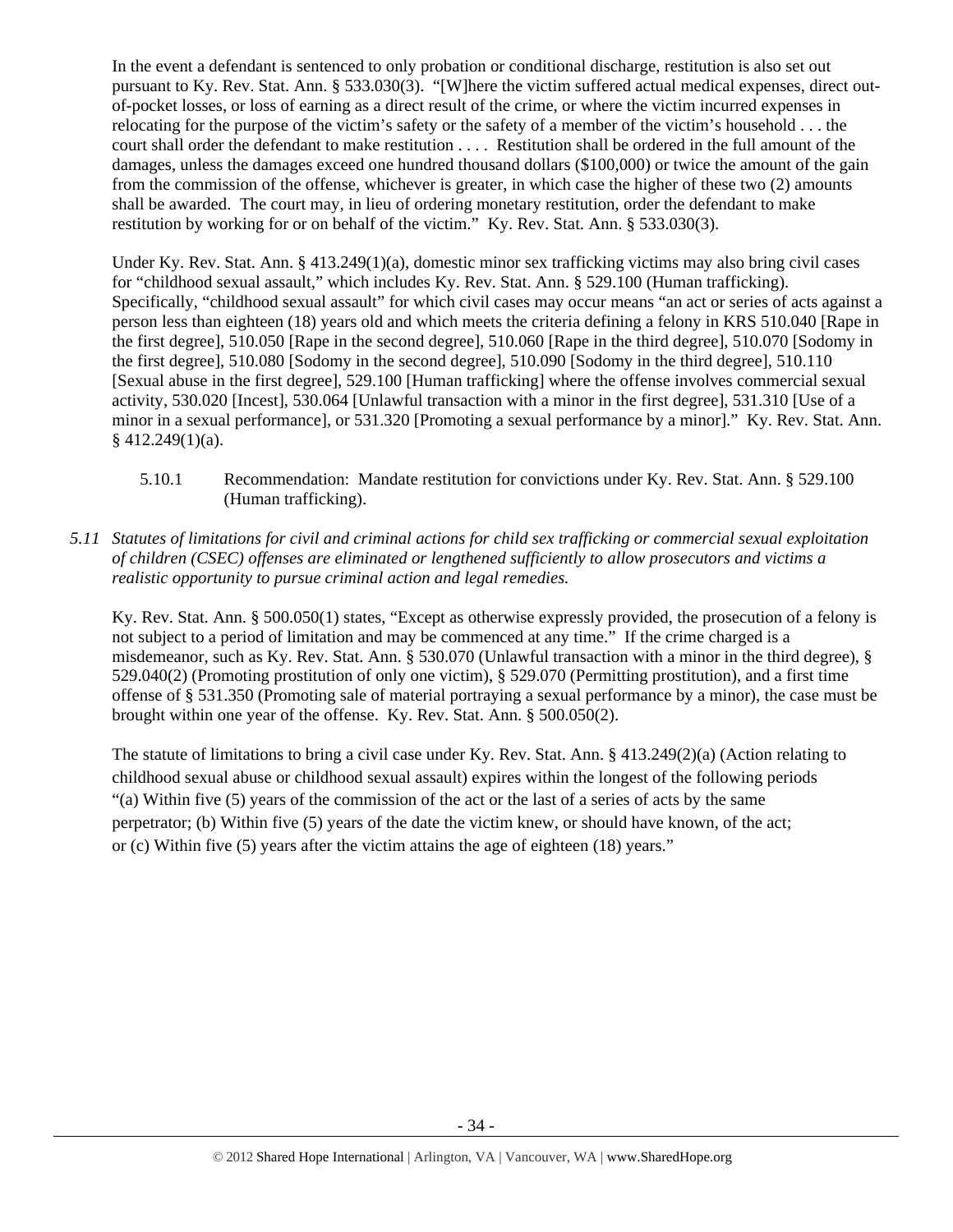# FRAMEWORK ISSUE 6: CRIMINAL JUSTICE TOOLS FOR INVESTIGATION AND PROSECUTIONS

# *Legal Components:*

- *6.1 Training on human trafficking and domestic minor sex trafficking for law enforcement is statutorily mandated.*
- *6.2 Single party consent to audiotaping is permitted in law enforcement investigations.*
- *6.3 Wiretapping is an available tool to investigate domestic minor sex trafficking.*
- *6.4 Using a law enforcement decoy posing as a minor to investigate buying or selling of commercial sex acts is not a defense to soliciting, purchasing, or selling sex with a minor.*
- *6.5 Using the Internet to investigate buyers and traffickers is a permissible investigative technique.*
- *6.6 Law enforcement and child welfare agencies are mandated to promptly report missing and recovered children. \_\_\_\_\_\_\_\_\_\_\_\_\_\_\_\_\_\_\_\_\_\_\_\_\_\_\_\_\_\_\_\_\_\_\_\_\_\_\_\_\_\_\_\_\_\_\_\_\_\_\_\_\_\_\_\_\_\_\_\_\_\_\_\_\_\_\_\_\_\_\_\_\_\_\_\_\_\_\_\_\_\_\_\_\_\_\_\_\_\_\_\_\_\_*

# *Legal Analysis:*

*6.1 Training on human trafficking and domestic minor sex trafficking for law enforcement is statutorily mandated.*

Under Ky. Rev. Stat. Ann. § 15.946 (In-service training for peace officers on child sexual abuse), "The Kentucky Law Enforcement Council shall provide an in-service training program for peace officers in child development, the dynamics of physical and sexual abuse, the impact of violence on child development, the treatment of offenders, and related issues. Each peace officer desiring to participate in the Kentucky Law Enforcement Foundation Fund program, if eligible to participate, shall successfully complete the in-service training."

Also, certain other training related to child sexual abuse and victim protections is provided for law enforcement. Ky. Rev. Stat. Ann. § 15.942 (Training plan for investigation of child sexual abuse and protection of victims) states, "The Justice and Public Safety Cabinet, the Attorney General, the Administrative Office of the Courts, and the Cabinet for Health and Family Services shall develop a training plan for investigation of child sexual abuse cases and protection of child sexual abuse victims within the Commonwealth. They may seek assistance from any educational, legal, and mental and physical health-care professionals needed for implementation of training programs."

Ky. Rev. Stat. Ann. § 15.900, which provides the definitions for Ky. Rev. Stat. Ann. §§ 15.910-15.940, defines "child sexual abuse and exploitation" for this section related to training as "harm to a child's health or welfare by any person, responsible or not for the child's health or welfare, which harm occurs or is threatened through nonaccidental sexual contact which includes violations of KRS 510.040 [Rape in the first degree] to 510.150 [Indecent exposure in the second degree], 530.020 [Incest], 530.070 [Unlawful transaction with a minor in the third degree], 531.310 [Use of a minor in a sexual performance], 531.320 [Promoting a sexual performance by a minor], and 531.370 [Using minors to distribute material portraying a sexual performance by a minor]." Ky. Rev. Stat. Ann. § 15.900(2). These CSEC crimes and domestic minor sex trafficking-related crimes are included therefore in the training parameters.

6.1.1 Recommendation: Amend Ky. Rev. Stat. Ann. § 15.946 (In-service training for peace officers on child sexual abuse) to specifically include domestic minor sex trafficking in the statutorily provided in-service training for law enforcement officers and require all officers to participate in one of these trainings. Also add "child sexual abuse and exploitation" as defined in Ky. Rev. Stat. Ann. § 15.900 to the training program set out in Ky. Rev. Stat. Ann. § 15.946.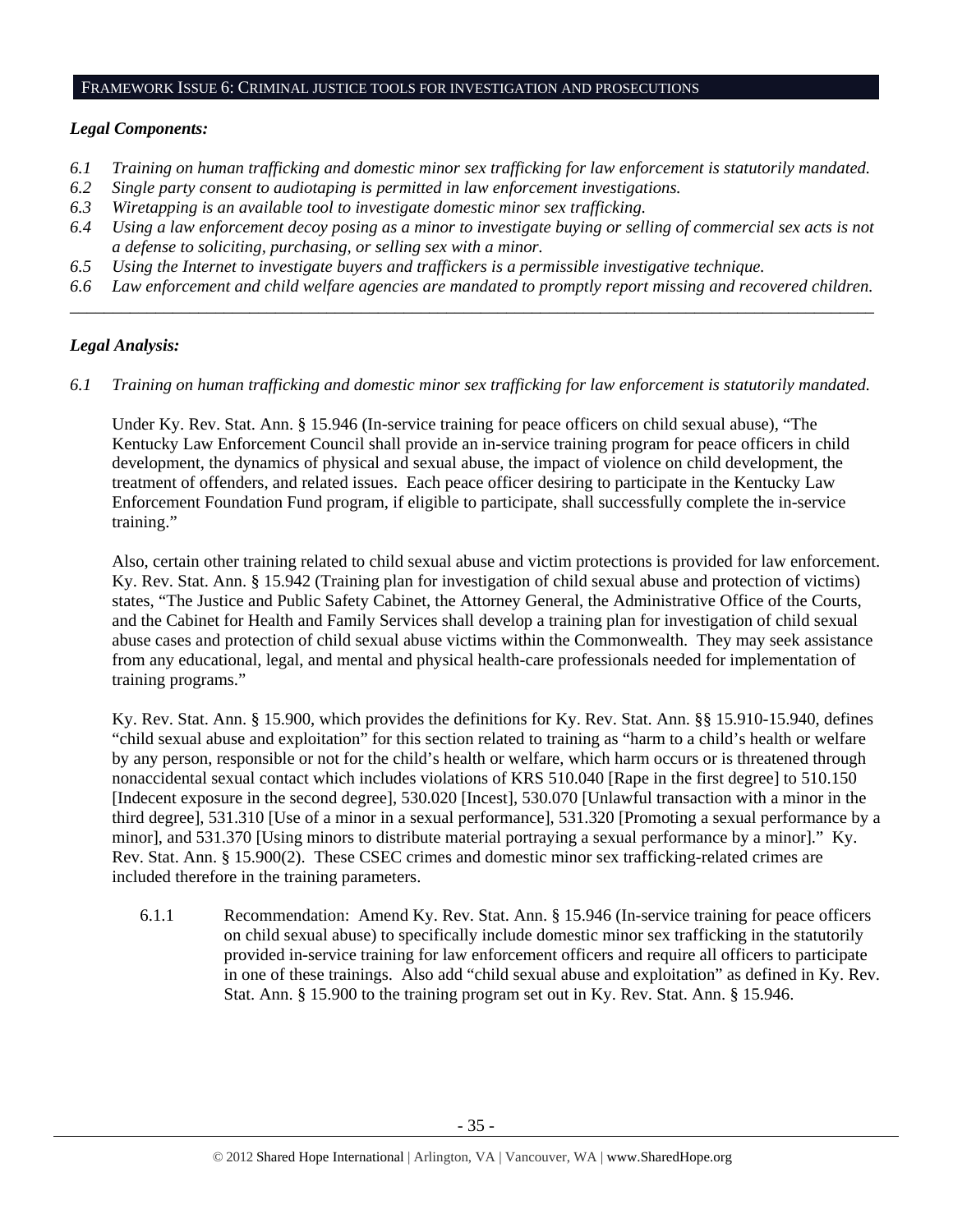# *6.2 Single party consent to audiotaping is permitted in law enforcement investigations.*

Kentucky allows for single party consent to audiotaping. Eavesdropping is a crime defined as "to overhear, record, amplify or transmit any part of a wire or oral communication of others without the consent of at least one (1) party thereto by means of any electronic, mechanical or other device." Ky. Rev. Stat. Ann. §§ 526.010, 526.020.

*6.3 Wiretapping is an available tool to investigate domestic minor sex trafficking.* 

Kentucky law prohibits wiretaps without exception. *Basham v. Commonwealth*, 675 S.W.2d 376, 379 (Ky. 1984), reemphasizes, "Kentucky has not enacted legislation authorizing electronic surveillance by state law enforcement officials. Such an operation by the Kentucky State Police, just as with any other person, is unlawful under the Kentucky statute prohibiting eavesdropping." *Id. Basham* notes that the legislature has the prerogative "to exclude all use of evidence obtained by electronic surveillance or eavesdropping, wheresoever and however obtained. But we must resist the impulse to legislate an evidentiary exclusion that the legislation does not itself provide." *Id.* at 381. The only way information from a wiretap may enter a state prosecution is if the prosecution uses information "obtained by federal officers conducting electronic surveillance in Kentucky pursuant to a federal wiretap order."48 *Id.*

- 6.3.1 Recommendation: Introduce an exception to the state wiretap prohibition to allow wiretaps and make resulting evidence admissible in investigations of domestic minor sex trafficking as a lifesaving and harm prevention tool for law enforcement investigating these dangerous crimes.
- *6.4 Using a law enforcement decoy posing as a minor to investigate buying or selling of commercial sex acts is not a defense to soliciting, purchasing, or selling sex with a minor.*

There is no specific statutory authority for law enforcement to use a decoy in investigating domestic minor sex trafficking. However, Ky. Rev. Stat. Ann. § 531.330(1) (Presumption as to minority) establishes a presumption in prosecutions under "KRS 529.040 [Promoting prostitution] or 529.100 [Human trafficking] where the offense involves commercial sexual activity and for the purposes of KRS § 530.070 [Unlawful transaction with a minor in the third degree], 531.080, and 531.300 to 531.370 [Sexual exploitation of minors]" and says that "any person who appears to be under the age of eighteen (18), or under the age of sixteen (16), shall be presumed to be under the age of eighteen (18), or under the age of sixteen (16), as the case may be." The statute's presumption suggests the possibility that law enforcement can use a decoy.

- 6.4.1 Recommendation: Enact a law explicitly permitting the use of a decoy to investigate domestic minor sex trafficking related crimes. Alternatively, amend Ky. Rev. Stat. Ann. § 531.310 (Use of a minor in a sexual performance), § 531.320 (Promoting a sexual performance by a minor), § 530.070 (Unlawful transaction with a minor in the third degree), § 529.100 (Human trafficking), § 529.110 (Promoting human trafficking), and § 529.040 (Promoting prostitution) when a minor is the victim to add a provision preventing a defense based on the supposed minor in the interaction actually being law enforcement or someone acting on behalf of law enforcement.
- *6.5 Using the Internet to investigate buyers and traffickers is a permissible investigative technique.*

<sup>48</sup> *See also Howard v. Commonwealth,* 787 S.W.2d 264, 265 (Ky. App. Ct. 1989), which states, "In *Basham v. Commonwealth*, Ky., 675 S.W.2d 376 (1984), the Supreme Court ruled evidence obtained in a wiretap operation conducted by federal law enforcement officers in accordance with federal law and pursuant to a federal court order is admissible in state court proceedings absent collusion between the state and federal authorities to circumvent the state statute prohibiting wiretaps."